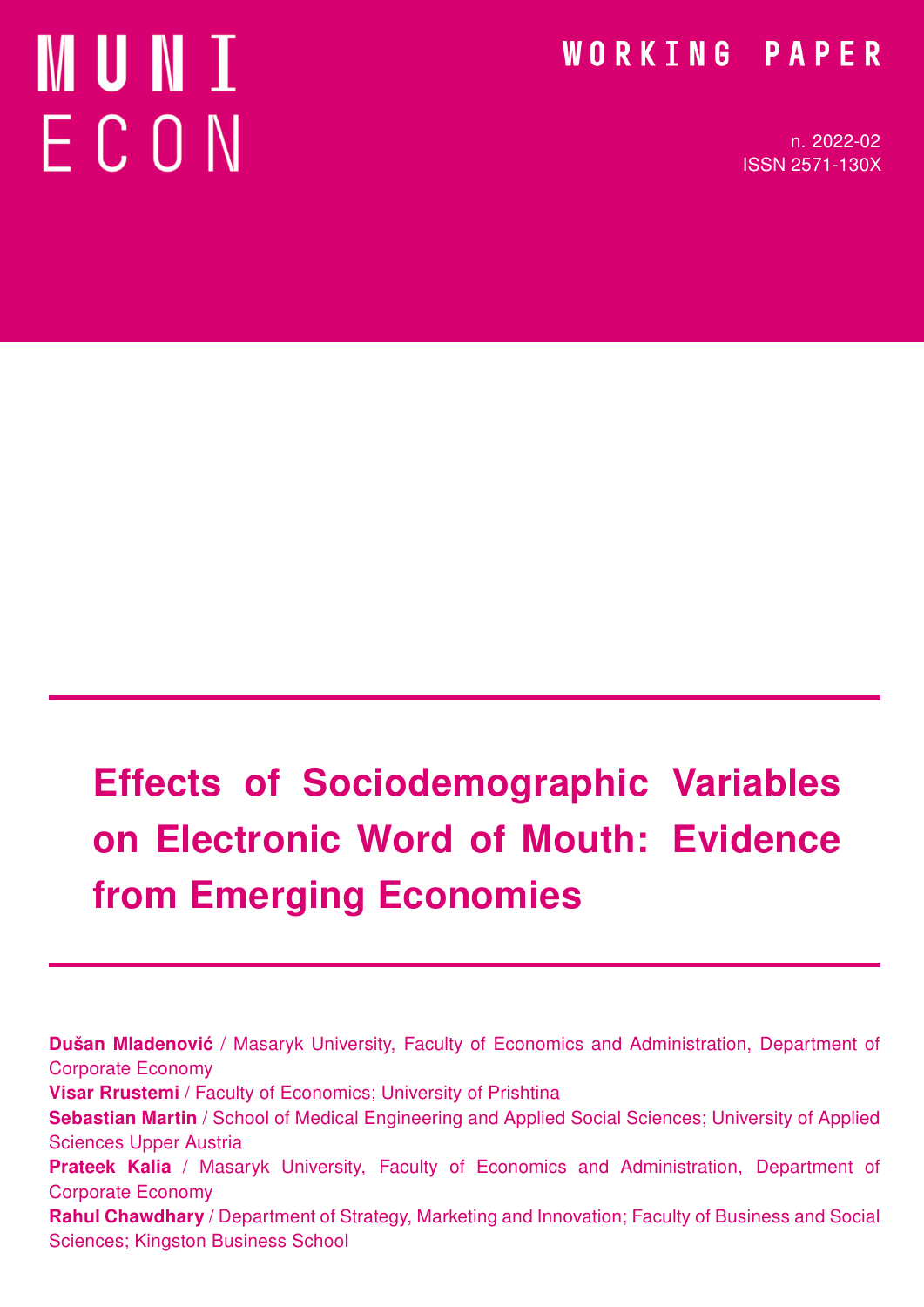# Effects of Sociodemographic Variables on Electronic Word of Mouth: Evidence from Emerging Economies

## Abstract

Abstract: Electronic Word of Mouth (eWOM) engagement on social networking sites (SNSs) is influenced by social relationship factors and this influence is assumed to be consistent. This study investigates the effects of social relationship variables in the context of emerging economies. It also observes the mediating role of social relationship variables in the relationship between conformity and eWOM. We hypothesized a moderating role of age, gender, and country of residence. The results revealed that social ties, trust, and interpersonal influence exert consistent impact and that conformity exerts positive indirect influence on eWOM engagement via social ties, trust, social capital, and interpersonal influence. It was found that age, gender moderate the observed relationship, while country plays no moderating role. The theoretical and practical implications of these findings are discussed.

Masaryk University Faculty of Economics and Administration

Authors:

Dušan Mladenović / Masaryk University, Faculty of Economics and Administration, Department of Corporate Economy Visar Rrustemi / Faculty of Economics; University of Prishtina

Sebastian Martin / School of Medical Engineering and Applied Social Sciences; University of Applied Sciences Upper Austria

Prateek Kalia / Masaryk University, Faculty of Economics and Administration, Department of Corporate Economy

Rahul Chawdhary / Department of Strategy, Marketing and Innovation; Faculty of Business and Social Sciences; Kingston Business School

Contact: dusan.mladenovic@econ.muni.cz Creation date: 2022-01 Revision date:

Keywords: eWOM, social relationship variables, conformity, age, gender, emerging economies JEL classification: M310, M370

Citation:

Mladenović, D., Rrustemi, V., Martin, S., Kalia, P., Chawdhary, R. 2022. Effects of Sociodemographic Variables on Electronic Word of Mouth: Evidence from Emerging Economies. MUNI ECON Working Paper n. 2022-02. Brno: Masaryk University.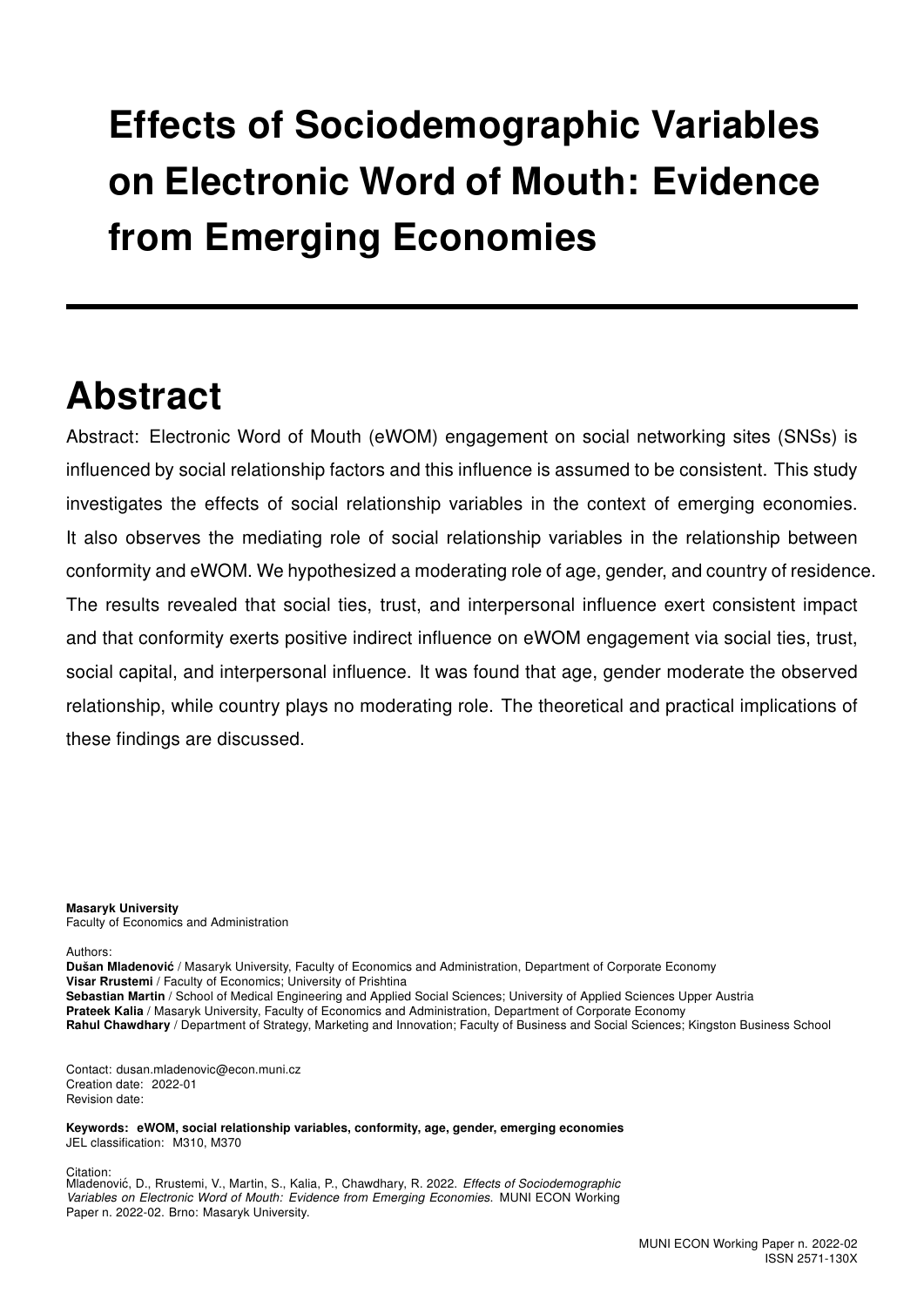### **Effects of Sociodemographic Variables on Electronic Word of Mouth: Evidence from Emerging Economies**

Dušan Mladenović<sup>1</sup>, Visar Rrustemi<sup>2</sup>, Sebastian Martin<sup>3</sup>,

Prateek Kalia<sup>4</sup>, Rahul Chawdhary<sup>5</sup>

Electronic Word of Mouth (eWOM) engagement on social networking sites (SNSs) is influenced by social relationship factors and this influence is assumed to be consistent. This study investigates the effects of social relationship variables in the context of emerging economies. It also observes the mediating role of social relationship variables in the relationship between conformity and eWOM. We hypothesized a moderating role of age, gender, and country of residence. The results revealed that social ties, trust, and interpersonal influence exert consistent impact and that conformity exerts positive indirect influence on eWOM engagement via social ties, trust, social capital, and interpersonal influence. It was found that age, gender moderate the observed relationship, while country plays no moderating role. The theoretical and practical implications of these findings are discussed.

Keywords*:* eWOM, social relationship variables, conformity, age, gender, emerging economies

JEL codes: M310, M370

<sup>&</sup>lt;sup>1</sup> Dušan Mladenović: Department of Corporate Economy; Faculty of Economics and Administration; Masaryk University; Lipova 41a; 602 00; Brno-Pisárky; Czech Republic; corresponding author: dusan.mladenovic@econ.muni.cz

<sup>&</sup>lt;sup>2</sup> Visar Rrustemi: Faculty of Economics; University of Prishtina

<sup>&</sup>lt;sup>3</sup> Sebastian Martin: School of Medical Engineering and Applied Social Sciences; University of Applied Sciences Upper Austria

<sup>&</sup>lt;sup>4</sup> Prateek Kalia: Department of Corporate Economy; Faculty of Economics and Administration; Masaryk University

<sup>5</sup> Rahul Chawdhary: Department of Strategy, Marketing and Innovation; Faculty of Business and Social Sciences; Kingston Business School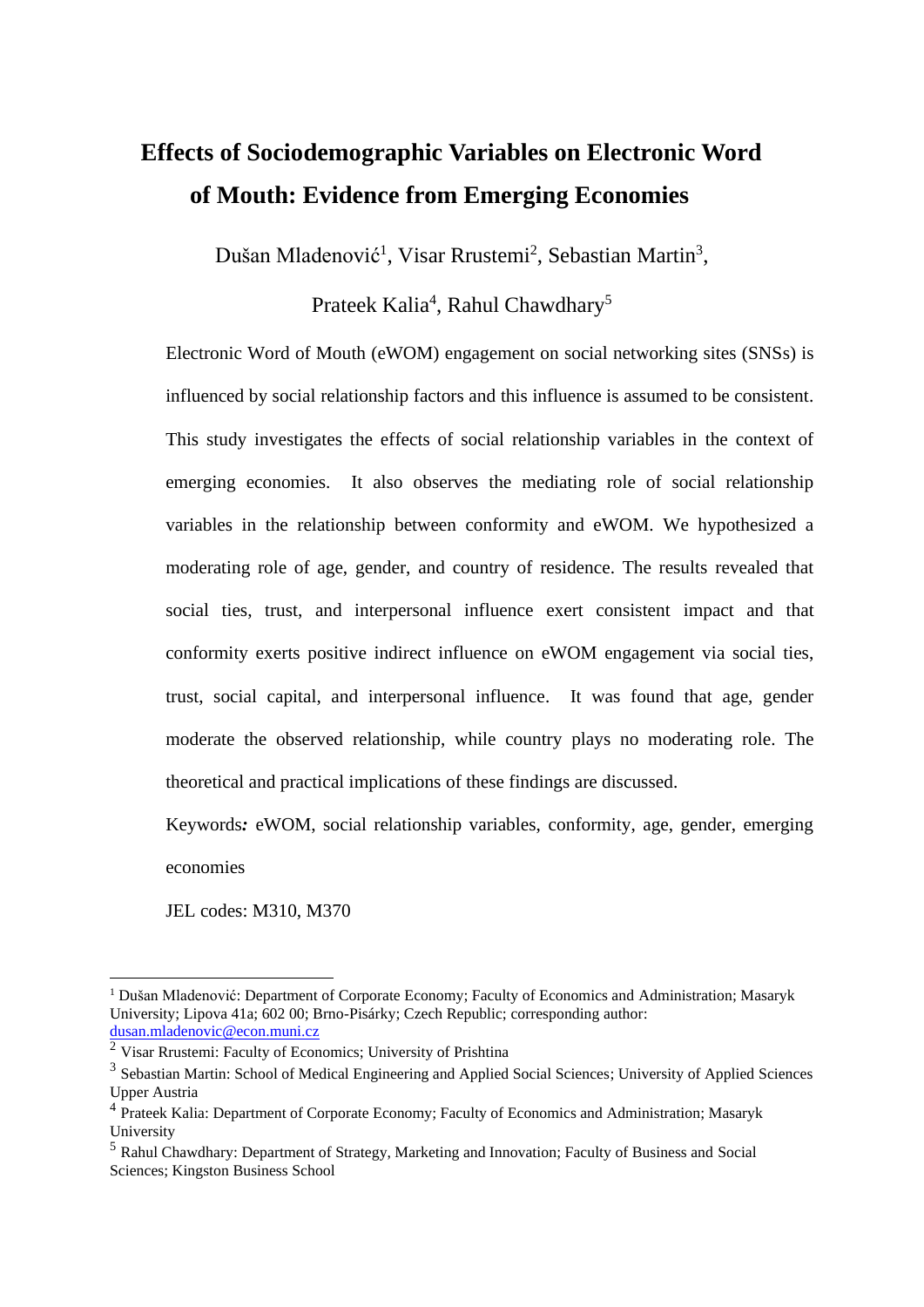#### **1. Introduction**

In a highly internet-enabled world, individuals increasingly rely on SNSs and social networks to gather brand-related information to support purchase-related activities (Lee & Choi, 2019). Examples of such behaviour are reading online reviews, asking for opinions, and crosschecking brand-related experiences with peers. (Chu & Kim, 2011; Donthu et al. 2021). E-WOM has been found to influence the purchase decisions of nearly 49% of consumers and nearly 150 million reviews are posted monthly on Yelp alone (Buhalis, López, & Martinez-Gonzalez, 2020). From the firm's perspective, positive eWOM relating to its brand can boost the prices of products by 10%. Conversely, negative eWOM can increase switching intentions by 11% (Saleh, 2020). The effectiveness of eWOM largely depends on the factors intrinsic to SNSs (Cheung, Pires, & Rosenberger, 2020). Given that eWOM is social communication (Farías, 2017), it is important to understand the influence of social relationships in a dynamic digital environment (Zhang, Liang & Qi, 2020).

Social networking theory (SNT) recognizes several constructs as major predictors of eWOM engagement on SNSs, namely social ties, conformity, homophily, trust, social capital, and interpersonal influence (Kim et al. 2018). Although a number of studies have recently been devoted to some of these constructs (see Chu & Kim, 2011; Farías, 2017; Lee & Choi, 2019; Yu, Liu, & Lee, 2019), all the domain relevant studies have been carried out in developed countries (e.g., USA, Korea, and Japan.). It is therefore logical to question whether a similar pattern of results would be found for the emerging economies of Eastern Europe, the geographic context of this research, given the fact that those present relatively novel studies (Iyer & Griffin, 2020). Such research is important given that, in the social sciences, the results obtained are often not generalizable across different sociodemographic contexts (Zhang & Khare, 2009; Hong et al. 2017; Donthu et al. 2021). The consistency argument (i.e., consumers across various sociodemographic contexts behave in similar ways) can be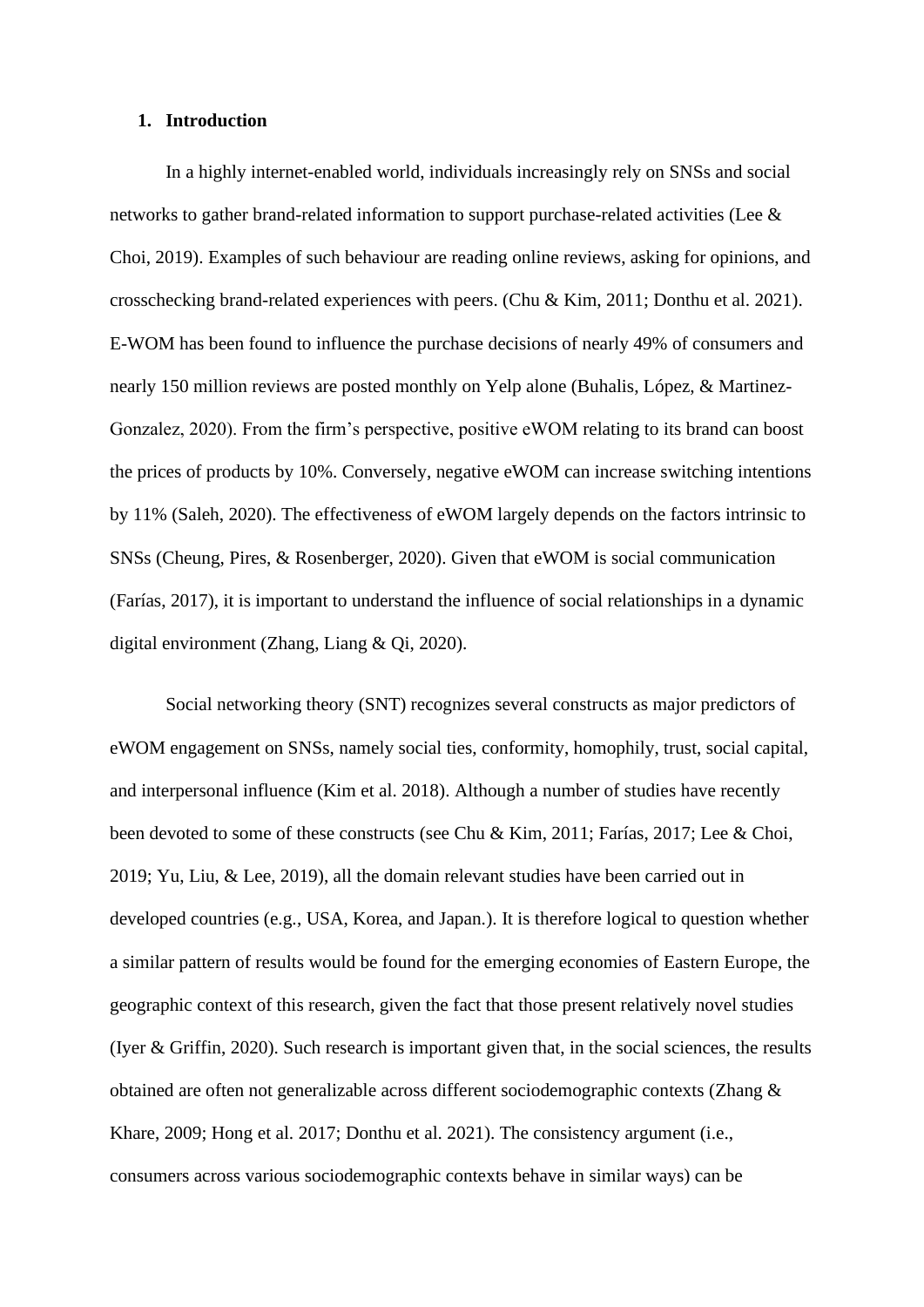attributed to the assumption that consumer behaviour on SNSs tends to be consistent across the world (i.e., users in various sociodemographic contexts behave similarly) (Makri, Papadas & Karolos, 2021). More specifically, similar motives dictate the typical behaviour of users of SNSs (e.g., entertainment, searching for information, everyday communication etc.) (Makri & Schlegelmilch, 2017). Given the similar behaviour of SNS users and the reported relationship to social relationship variables, it can be expected that eWOM engagement would follow the same or a similar trend in the context of emerging economies. As emerging countries account for almost 80% of global economic growth and approximately 82% of the world's population (IMF, 2017), it is surprising that this has gone unexamined. Moreover, this is important, as it considers the dynamic social context these variables capture (Li, Wu & Li, 2020), which is important for eWOM (Lee, Soo, & Kyu, 2012) and has extensive managerial implications. We therefore propose the following research question: *How consistent is the influence of social relationship variables on eWOM engagement in the context of emerging economies?*

By its definition, conformity can hypothetically provide a suitable environment for the development of social ties, homophily, trust, social capital, and interpersonal influence. Thus, it can be assumed that social ties, homophily, trust, social capital and interpersonal influence may mediate the relationship between conformity and eWOM engagement. Therefore, we pose the following question: *What is the mediating role of social relationship variables in the relationship between conformity and eWOM?*

This study also attempts to assess the moderating effects of age, gender, and country of residence. Given that these demographic variables can influence an individual's decision to engage in eWOM on SNSs (Iyer et al. 2017; Hwang & Kim, 2019; Babić et al. 2020), it is vital that marketers consider these factors in relation to eWOM-relevant activities on SNSs. No study to date has focused on the moderating role of age, gender, and country of residence in terms of social relationship factors and eWOM engagement on SNSs. To address this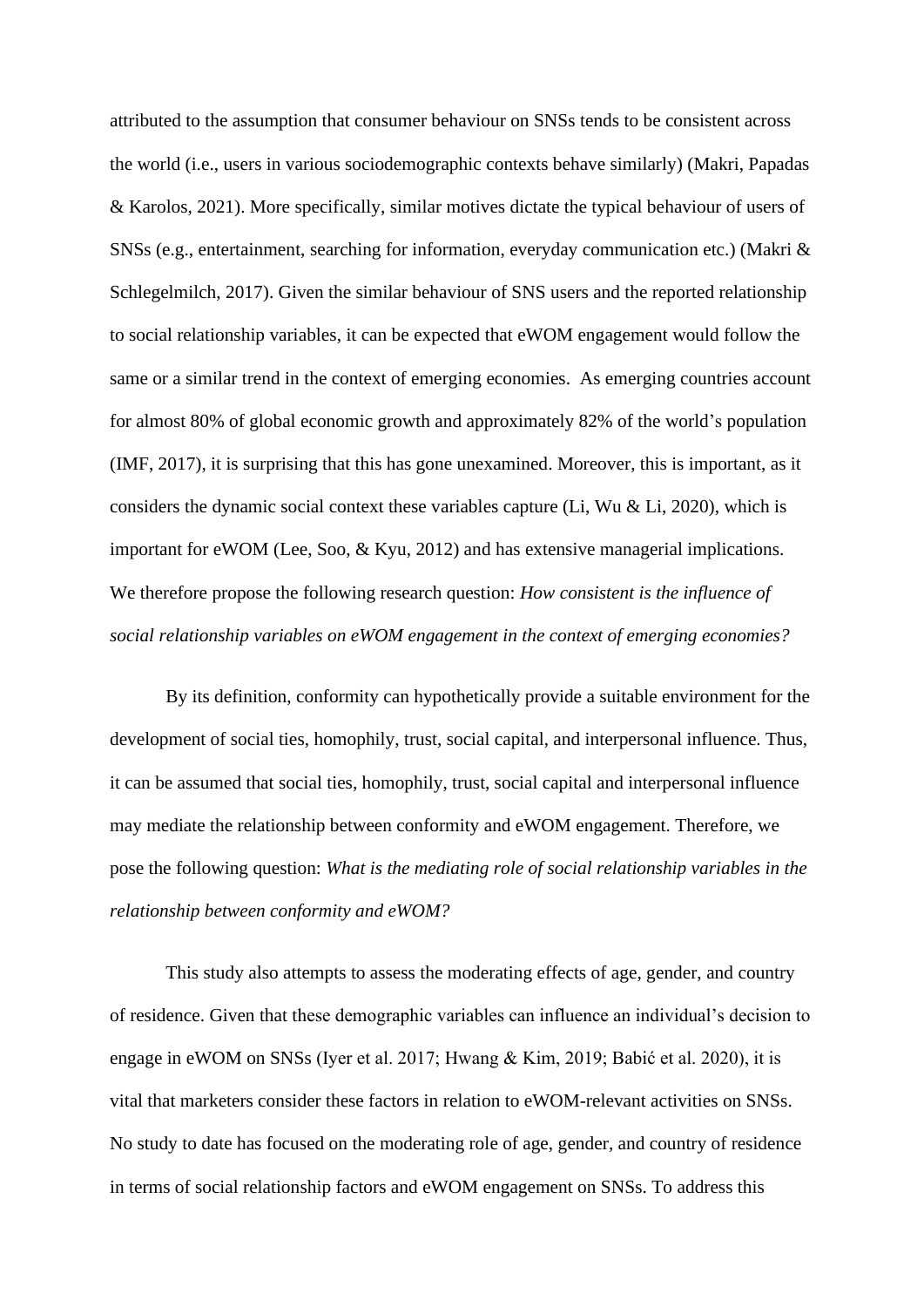deficiency, this study investigates the potential moderating role of these three demographic variables. We therefore inquire: *What is the moderating role of age, gender and country of residence on the propensity to engage in eWOM on SNSs?*

The uniqueness of this study is threefold. Firstly, it observes the previously unexamined context of emerging economies and tests whether the expected direction of relationships between socio-demographic variables and eWOM are consistent. Secondly, data was collected for various age groups and with a conscious effort to include individuals from diverse backgrounds (gender, education, residence). This was a direct response to the call from Lee and Choi (2019), who argued that this was needed in order to increase the generalizability of results. Thirdly, this study enriches the existing literature by investigating the mediating role of social relationship variables in the relationship between conformity and eWOM engagement, a relationship which has been overlooked by previous literature (although there is evidence to suggest a potential indirect influence).

This paper is structured as follows: Firstly, there is a review of the relevant literature on social relationship variables, SNSs and eWOM engagement. Secondly, the methodology, analysis and results of the study are presented. We then discuss the major findings and highlight the theoretical and managerial implications of the research. It provides guidance on how to approach the emerging economies of Eastern Europe in the context of eWOM engagement on SNSs. The paper concludes with an acknowledgement of the limitations of the research, which in turn indicates potential directions for future research.

#### **2. Literature review**

#### *2.1.Theoretical underpinning*

Individuals engage with their offline and online networks to satisfy their emotional,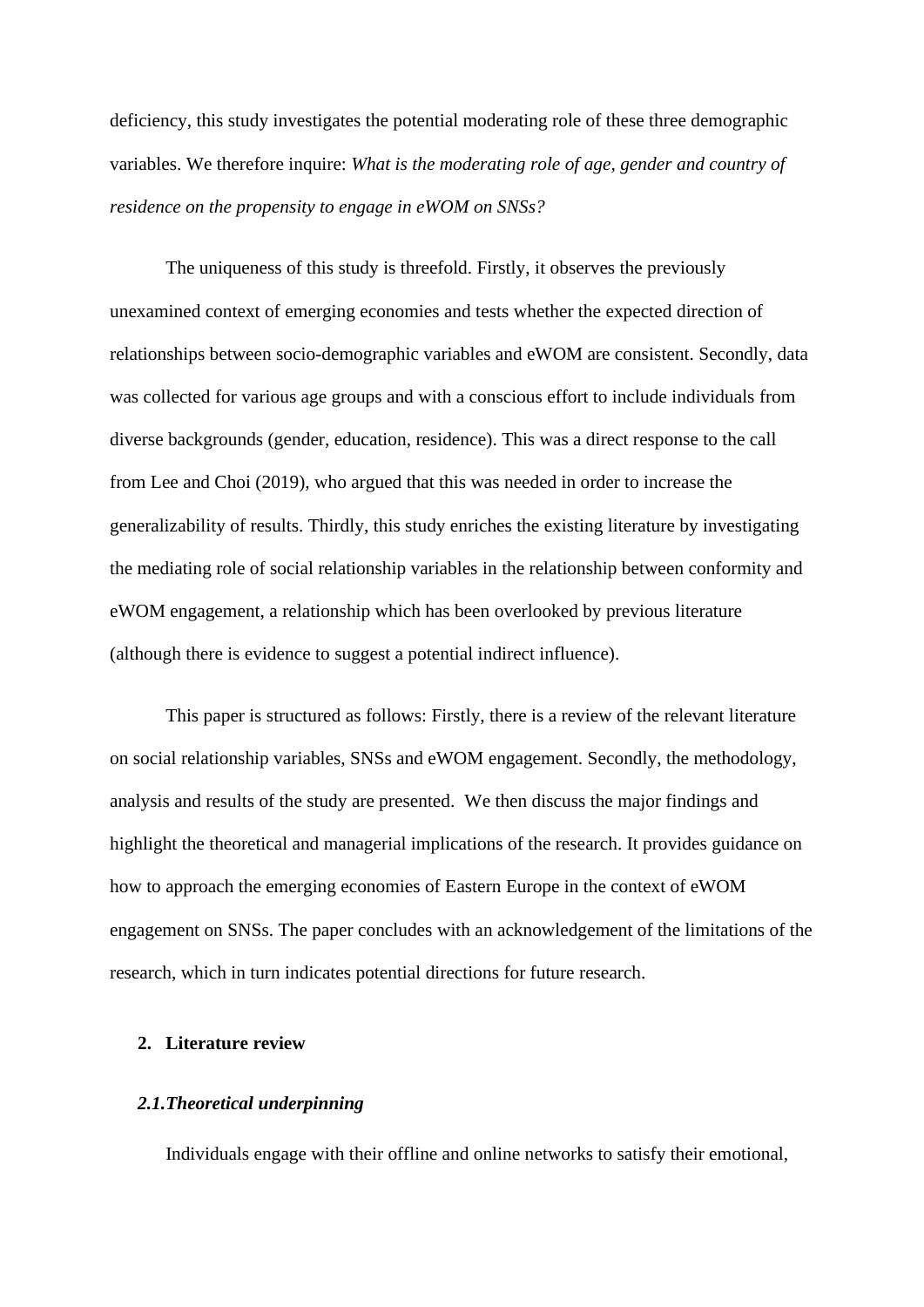psychological, commercial, and social needs (Granovetter, 1983). Although not new, SNT has gained momentum as SNSs have begun to play a significant role in the everyday lives of individuals (Kim et al. 2018). It is based on two major assumptions: (1) social networks have a major role in influencing the actions and perceptions of consumers; (2) from the perspective of eWOM, understanding the features of a particular social network is more crucial than the perceptions of individuals (Cheung, Pires, & Rosenberger, 2020). This theoretical stance relies heavily on social constructs to quantify the social network's dynamics, namely, social ties, conformity, homophily, trust, social capital, and interpersonal influence (Farías, 2017; Lee & Choi, 2019; Yu, Liu, & Lee, 2019). SNT provides a firm foundation and ample opportunities to investigate and verify individuals' perceptions and obtain an in-depth understanding of how individuals engage, with whom, on what occasions, and what influence eWOM has on their decision-making process and reoccurring engagement in eWOM (Babić et al. 2020).

With regard to social constructs and eWOM engagement, the individual building blocks in theory-building process are introduced below.

#### *2.2.Electronic word of mouth on SNSs*

Babić et al. (2020) recently revised the definition of eWOM to include all "*consumergenerated*" and "*consumption-related*" communication that uses digital platforms and is directed at peer consumers. Since eWOM uses electronic communication platforms as a mediator (Mladenović, Bruni & Kalia, 2020), it transmits information more efficiently than traditional word of mouth (WOM) (Cheung, Pires & Rosenberger, 2020). It can be assumed that eWOM on SNSs has a far greater valence in comparison with face-to-face WOM (Hennig-Thurau & Walsh, 2003). According to Jansen et.al. (2009), eWOM is executed via websites, instant messaging, news feeds, etc. and includes information about experiences,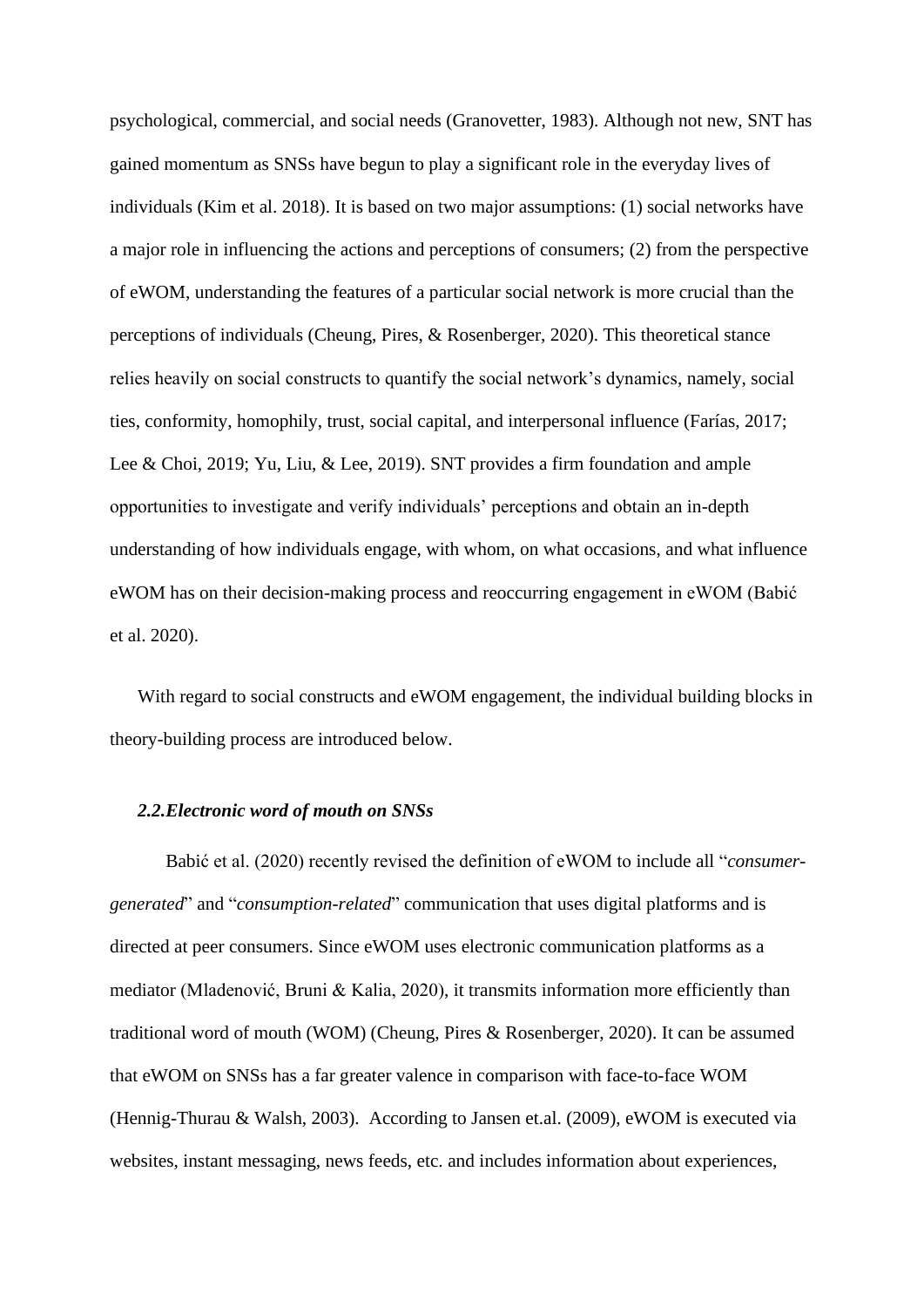products and services. SNSs as internet-based applications that allow for the creation, exchange, and archiving of user-generated content (e.g., reviews, testimonials, posts, social proofs, graphic content, etc.) (Chu & Kim, 2011) are a powerful tool for eWOM communication. Scholars have examined individuals' eWOM engagement on SNSs within the second-order constructs of opinion giving, opinion seeking, and opinion passing (Chu & Kim, 2011; Farías, 2017; Lee & Choi, 2019; Cheong & Mohammed-Baksh, 2020). These three important aspects of eWOM on SNSs formalize regular information flow (Kucukemiroglu & Kara, 2015; Lee & Choi, 2019; Mladenović, Krajina & Milivojević, 2019).

Opinion giving on SNSs implies the generating and sharing of information about experiences (Ladhari, Massa & Skandrani, 2020). The exceptional growth of SNSs offers opinion leaders (reviewers, bloggers, journalists, columnists, etc.) a channel to enhance their information sharing, as it is their influence that is important and central to the idea of opinion giving (Lyons & Henderson, 2005; Bray, 2008). Opinion seeking is based on a set of search queries (Ladhari, Massa & Skandrani, 2020). Given that opinion seekers consider their SNS contacts without hidden commercial intent (Chu & Choi, 2011; Cuevas, Chong, & Lim, 2020), they extensively seek information from opinion leaders on SNSs (Thiriot, 2018; Lee & Choi, 2019). Opinion passing implies the forwarding of user and marketer-generated content through social networks (Lee & Choi, 2019; Ladhari, Massa, & Skandrani, 2020), and it potentially mediates the relationship between opinion seekers and opinion leaders (Mladenović, Bruni, & Kalia, 2020).

#### *2.3.Electronic word of mouth and social relationship variables*

The major social relationship variables documented in the domain literature are social ties, conformity, homophily, trust, social capital, and interpersonal influence (see Brown, Broderick, & Lee, 2007; Chu & Kim, 2011; Farías, 2017; Lee & Choi, 2019).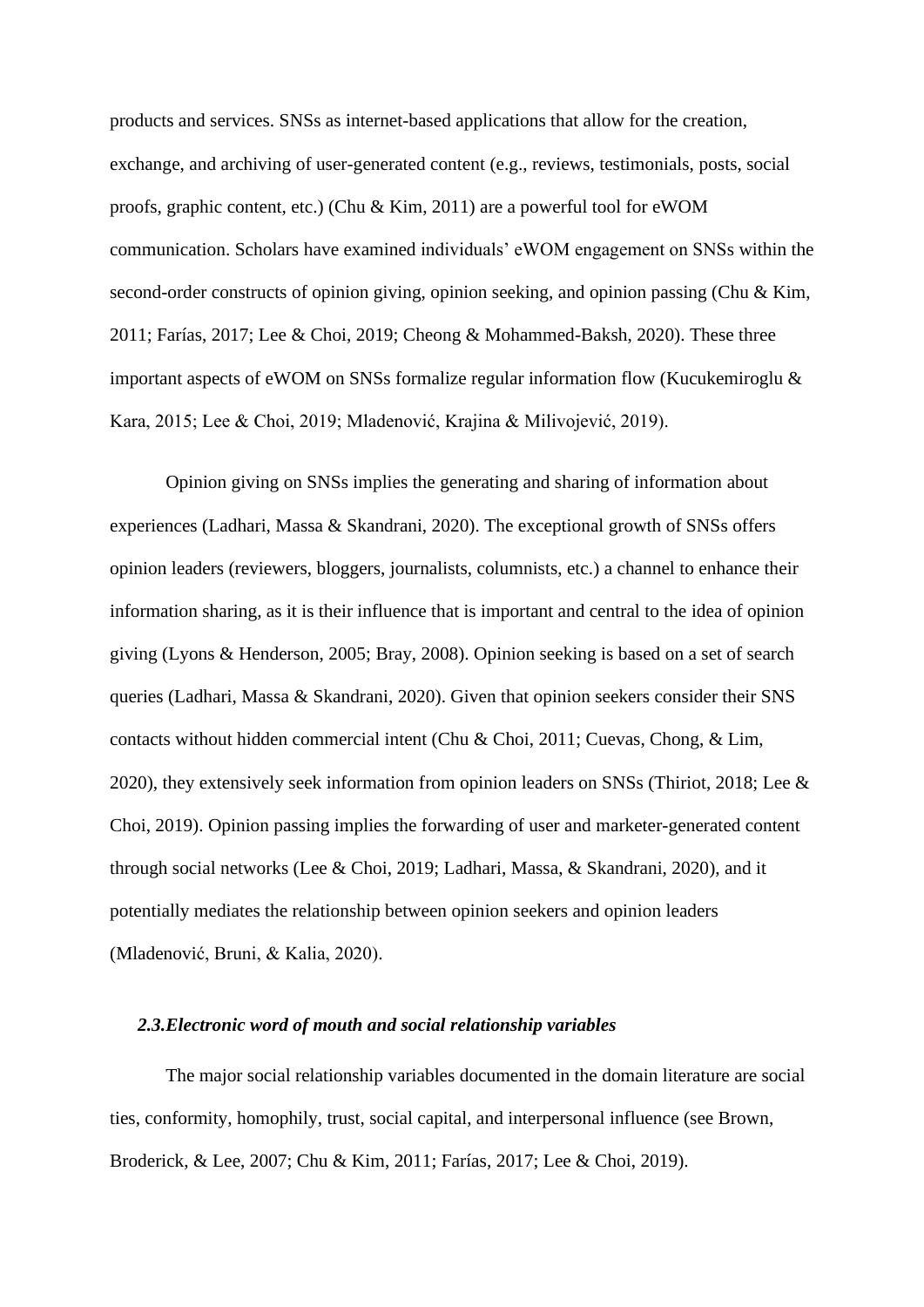- (1) EWOM communication on SNSs takes place within a social context that may be categorized according to the strength of the relationships between individuals. This link is formalized by the construct of **social ties** (Sun et al., 2019). Social tie measure the strength of the dyadic relationship (strong or weak) in social networks and refers to the strength of the bond between individuals (Chu & Kim, 2011). Lee and Choi (2019) claim that social ties are important and that eWOM on SNSs can be triggered by interaction between individuals with both strong and weak ties. It can be assumed that the stronger the social ties are, the greater the acceptance of the message, and the higher the level of impact (Granovetter, 1983). Thus, it is argued that the impact of eWOM messages on SNSs is higher between users who have strong social ties (see Hu et al., 2019). However, this relationship remains under-researched in the emerging economies of Eastern Europe.
- (2) Rogers and Bhowmik (1970) defined **homophily** as the tendency for social groups to consist of similar individuals (which may be based on age, gender, residence etc.). These kinds of groups are inclined to communicate/connect more to each other (can be based on age, gender, residence, etc.) and tend to behave similarly and promote similar behaviours (Chawdhary & Dall'Olmo Riley, 2015). It is assumed that homophily influences the strength of social ties and trust between communicators (Chawdhary & Weber, 2021; Leonhardt, Pezzuti & Namkoong, 2020). Therefore, eWOM on SNSs is more likely to take place between individuals where the information flow is frequent and impactful (Leonhardt, Pezzuti & Namkoong, 2020). Similarly, Ladhari and colleagues (2020) claimed that high levels of homophily expedite the information flow in external searches on SNSs and more efficient recognition of information needs.
- (3) Among the many definitions of trust, Moorman et al. (1993) provided the most comprehensive, whereby **trust** is the degree of willingness to seek information from a high-confidence source-partner. Ridings, Gefen, and Arinze (2002) have recognized trust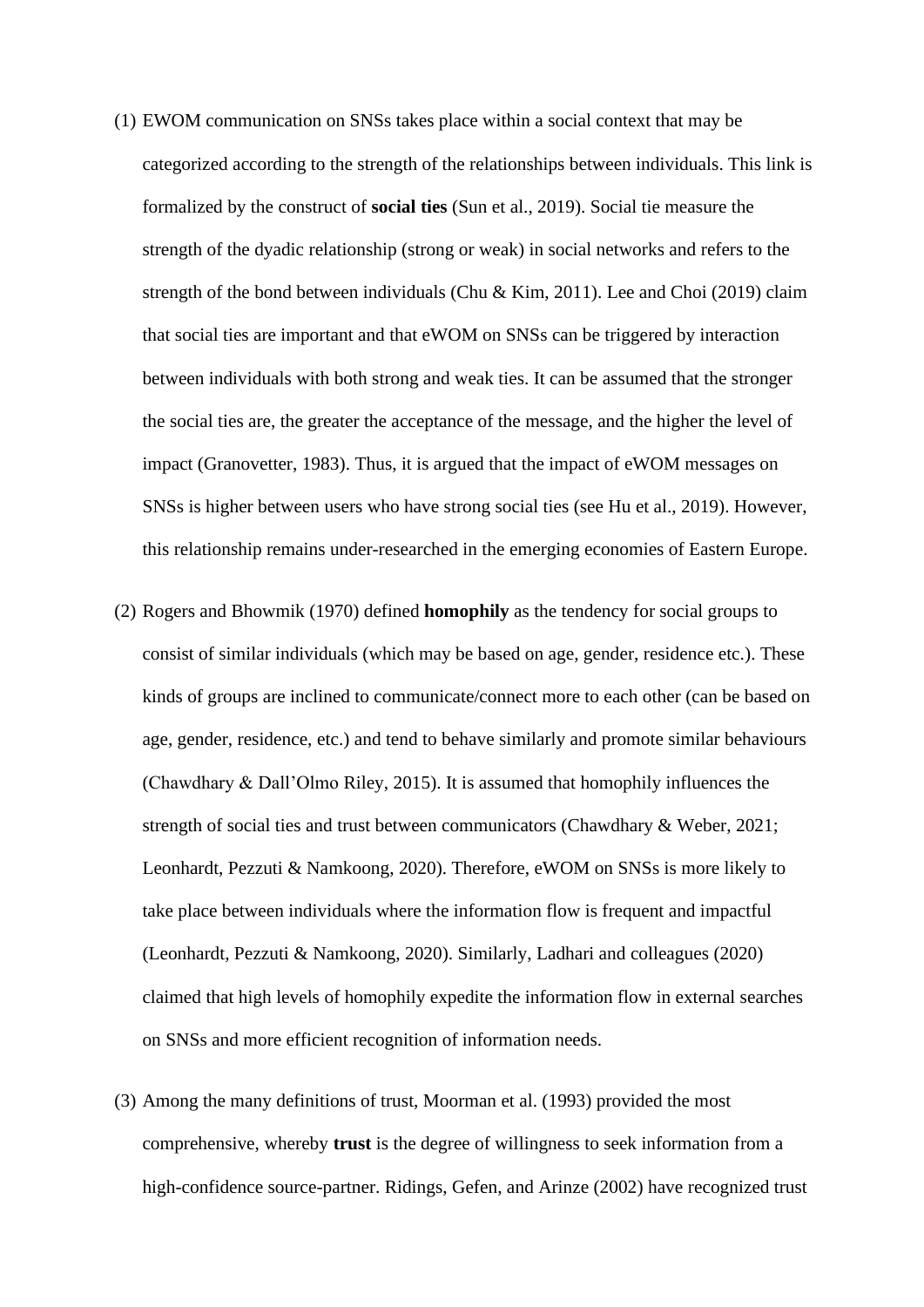as a focal dimension of motivation for disseminating information online. Consequently, Algharabat et al. (2020) contend that higher levels of trust between the eWOM participants increase the overall intention to engage in eWOM (see also Xingyuan, Li, & Wei, 2010), as it is assumed that trust plays one of the major roles in the conveying of information on SNSs. Offline trustworthiness between peers may be replicated in a digital environment (Chu & Choi, 2011) and a high level of trust in SNS contacts supposedly influences eWOM engagement. Consequently, Lee and Hong (2019) believe that offlineto-online *conversion of trust*, has an overall positive effect on eWOM engagement on SNSs.

- (4) Social capital captures resources that an individual obtains whilst communicating (online) (Jun, Kim, & Tang, 2017). Previously, Chu and Choi (2011) argued that social capital is a set of intangible resources (e.g., advice giving, consultation, friendship, etc.) that an individual acquires after communicating with others. The literature distinguishes between bridging social capital and bonding social capital (Mortenson, 2009), wherein bridging social capital implies reciprocal opinion exchanges between heterogeneous individuals (out-group) and bonding social capital emerges within in-group communication between socially close individuals. SNSs provide ample opportunities to build up social networks and acquire social capital. According to Chu and Kim (2011), individuals gain social capital when they engage in eWOM on SNSs, as the overall information exchange contributes to the long-term growth of their social capital. However, how this assumption holds up in the context of emerging economies has remained unverified. Various external elements (e.g., demographics) may influence the strength and direction of this relationship (Jun, Kim, & Tang, 2017).
- (5) Interpersonal influence indicates how susceptible individuals are to the impact of their peers in their social networks (Chu & Kim, 2011). The literature recognizes two types of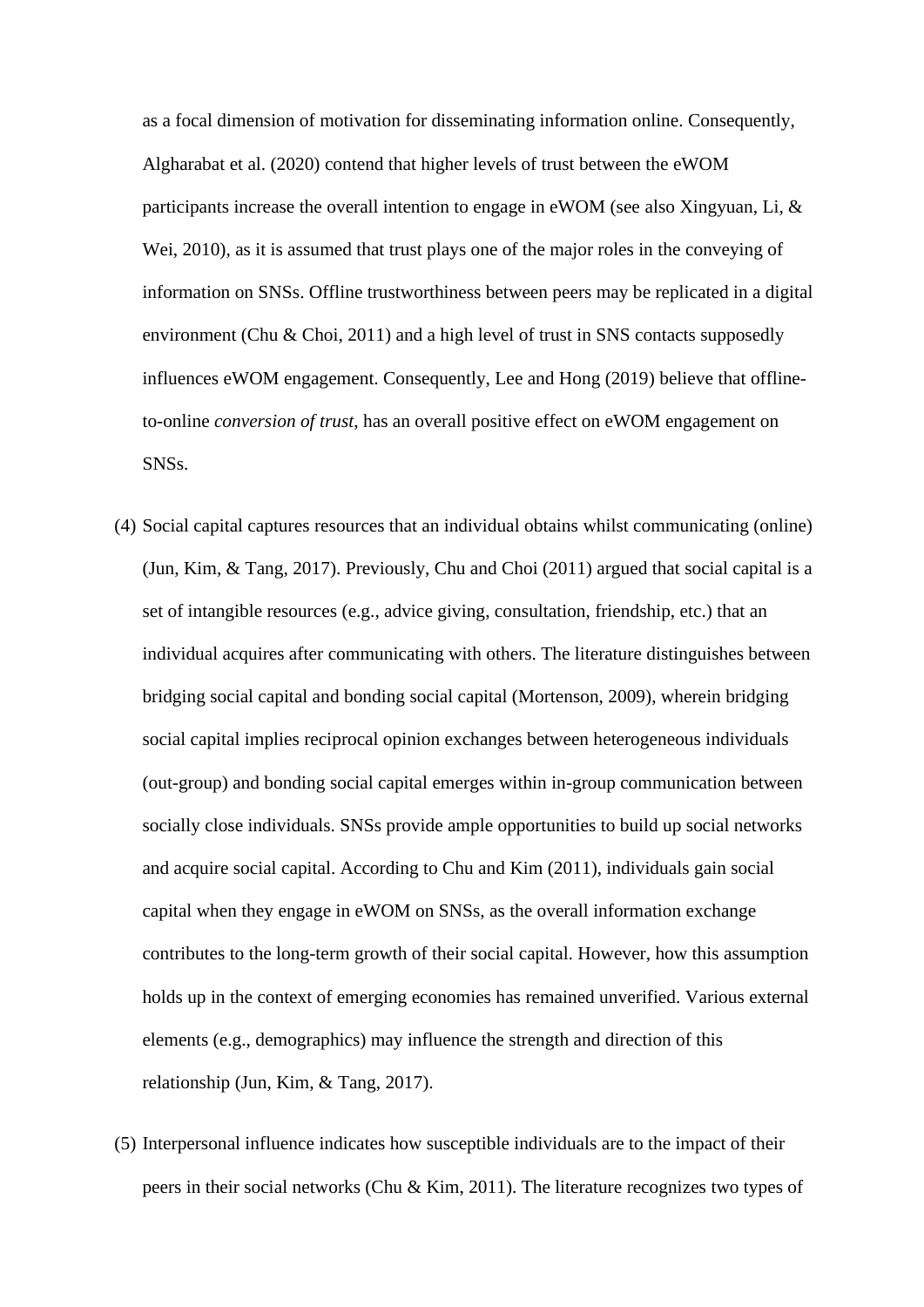interpersonal influences in the context of eWOM engagement (Zhang, Liang, & Qi 2020). Normative influence is defined as the propensity to adopt norms, attitudes, and behaviour from others, while informational influence reflects the degree to which individuals receive information from market mavens (Mortenson, 2009). Individuals who react to normative influence on SNSs tend to meet the expectations of individuals to whom they are socially close and are influenced by their norms, behaviours and values in eWOM messages. On the other hand, individuals who react to informational influence on SNSs gather information and opinions from knowledgeable individuals to support their decision-making processes (Farías, 2017; Zhang, Liang, & Qi 2020). Even so, interpersonal influences may converge across different countries (de Mooij, 2003), as the algorithmic nature of SNSs foster a similar impetus to engage in eWOM (Lee & Choi, 2019).

According to the literature (De Mooij, 2003; Dessart & van Bavel, 2017; Flanagin, 2017; Makri, Papadas & Schlegelmilch, 2021), the primary motives and typical consumer behaviour on SNSs should not be significantly different across countries. However, it is not clear whether the same assumption holds up in the context of eWOM engagement. Normally, developing (and underdeveloped) countries are those that adopt behaviours (e.g., SNS usage) rooted in developed countries (Phan, Pham & Nguyen, 2020). In terms of consumer behaviour on SNSs, distinctions between developing and developed countries are gradually disappearing. Given the universal social context of the SNS ecosystem (Barbro, Mudambi, & Schuff, 2020; Cuevas, Chong, & Lim, 2020) and its fertile social environment for eWOM (Lee, & Lee, 2013; Parry, Yang, & Takemura, 2020), it can be assumed that the positive relationships between perceived social ties, homophily, trust, social capital and interpersonal influence and eWOM engagement is consistent between developed and developing countries. Thus, we propose a new predictive model that aims to examine whether the above-mentioned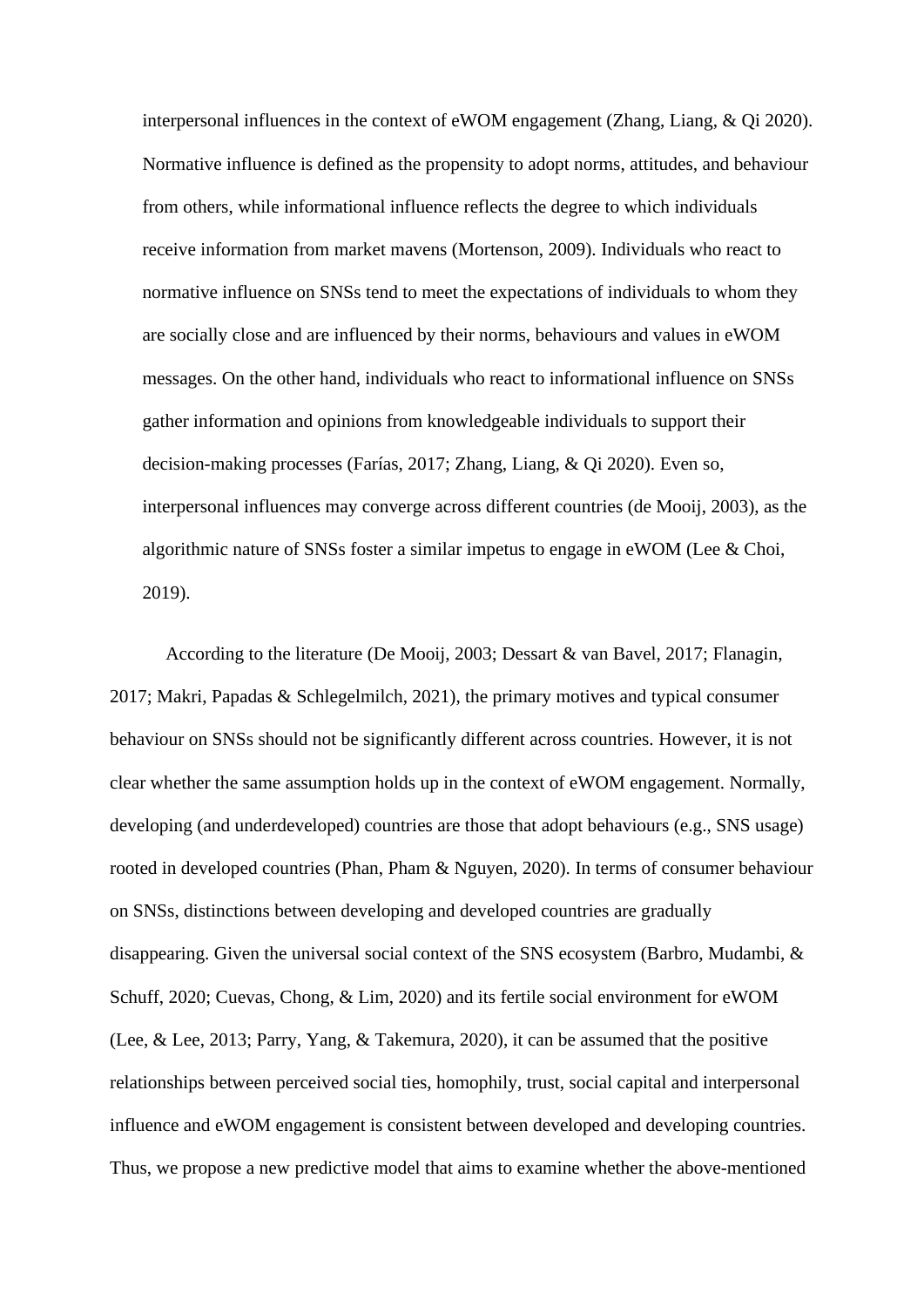social relationship variables influence eWOM engagement on SNSs in a consistent manner (i.e., positive direct effect). Accordingly, we put forward the following hypotheses:

**H1.** *The influence of social relationship variables (H1a social ties, H1b homophily, H1c trust) on eWOM engagement on SNSs is consistent across countries.*

**H2.** *The influence of social capital (H2a bridging social capital, H2b bonding social capital) on eWOM engagement on SNSs is consistent across countries.*

**H3.** *The influence of interpersonal influence (H3a normative influence, H3b informative influence) on eWOM engagement on SNSs is consistent across countries.*

#### *2.4. The moderating role of age, gender and country of residence*

 Age is considered an important predictor of consumer engagement in eWOM (Lam, Lee, & Mizerski, 2009). Different age groups can be expected to differ in terms of lifestyles, values, needs, and communication habits (Iyer et al. 2017). Thus, some scholars argue that age influences an individual's eWOM engagement, as their perceptions and behaviour mature with the age (Babić et al. 2016). Martin et al. (2019) contends that the number of individuals willing to engage in eWOM holds a linear relationship with their age. Given their experience and other social aspects, older people have a greater tendency to disseminate information (Klinkenberg et al. 2011; Bolton et al. 2013). Conversely, Heather, Murphy, and Valente (2014) believe that older generations tend to be accustomed to more profound messages, which cannot always be communicated via SNSs. Some scholars claim that younger people (as opposed to older ones) are more prone to engage in eWOM behaviour on account of their more advanced technical skills in terms of SNSs (Hennig-Thurau, Wiertz & Feldhaus, 2015; Buhalis, López, & Martinez-Gonzalez, 2020). Likewise, Mladenović et al. (2020) argue that younger people are better accustomed to the outreach of information on SNSs and use it more extensively to communicate with their peers.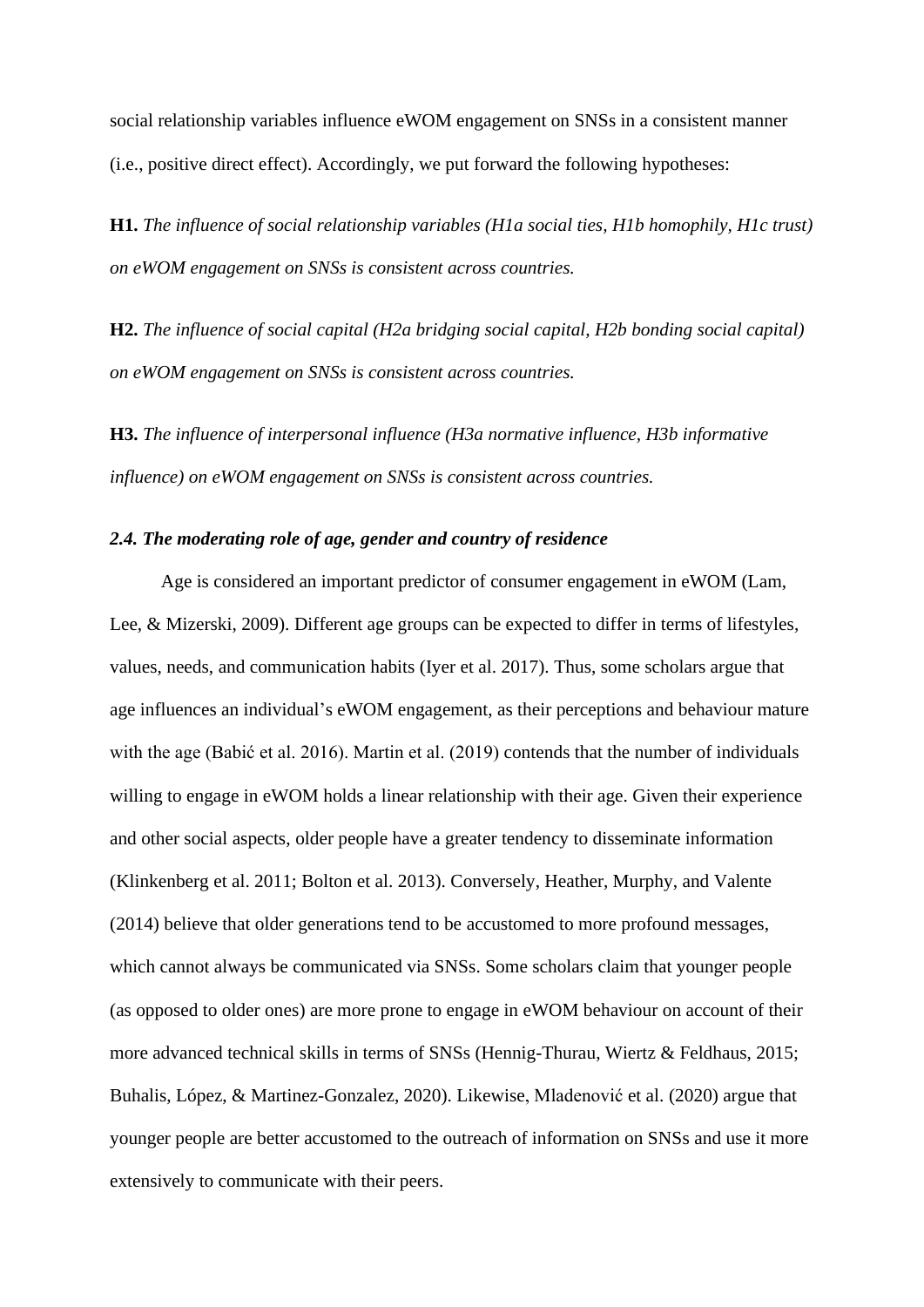It can therefore be concluded that the findings with regard to the influence of age on eWOM engagement are equivocal. Nevertheless, we contend that age moderates the effect of social relationship variables on eWOM engagement and propose the following hypothesis:

**H4**. *The effect of (a) social ties, (b) homophily, (c) trust, (d) social capital, and (e) interpersonal influence on eWOM engagement is moderated by age.*

 Faqih and Jaradat (2015) claim that gender plays an important role in decision-making processes. According to Meyers-Levy and Loken (2015), males and females differ in many aspects regarding their behaviour on SNSs in terms of psychological, economic, and social reasoning. Similarly, Ahuja (2002) believes that males and females have different socially constructed cognitive structures that translate into different perceptions, on the basis of which scholars from various fields have investigated the predictive capabilities of gender with regard to eWOM communication (Sun et al. 2019; Hwang & Kim, 2019). Mladenović et al. (2020) found that gender significantly influences the propensity to engage in eWOM. Gender differences arise because females typically focus on socialization and networking (which enhances eWOM), while males primarily communicate to defend their established social positions (Swanson et al. 2003). Parry et al. (2020) argue that females are more subjective and personal in their communication, which directly enhances their eWOM intentions. However, Mishra et al. (2017) contends that, in extreme cases, females may limit their eWOM activities, so as not to infringe on existing cultural and societal values, which directly affects the dissemination of eWOM messages. Sun et al. (2019) found that genders differ greatly in terms of post-purchase behaviour and how they disseminate positive and negative eWOM on SNSs. On the basis of this discussion, we propose the following hypothesis:

**H5**. *The effect of (a) social ties, (b) homophily, (c) trust, (d) social capital, and (e) interpersonal influence on eWOM engagement is moderated by gender.*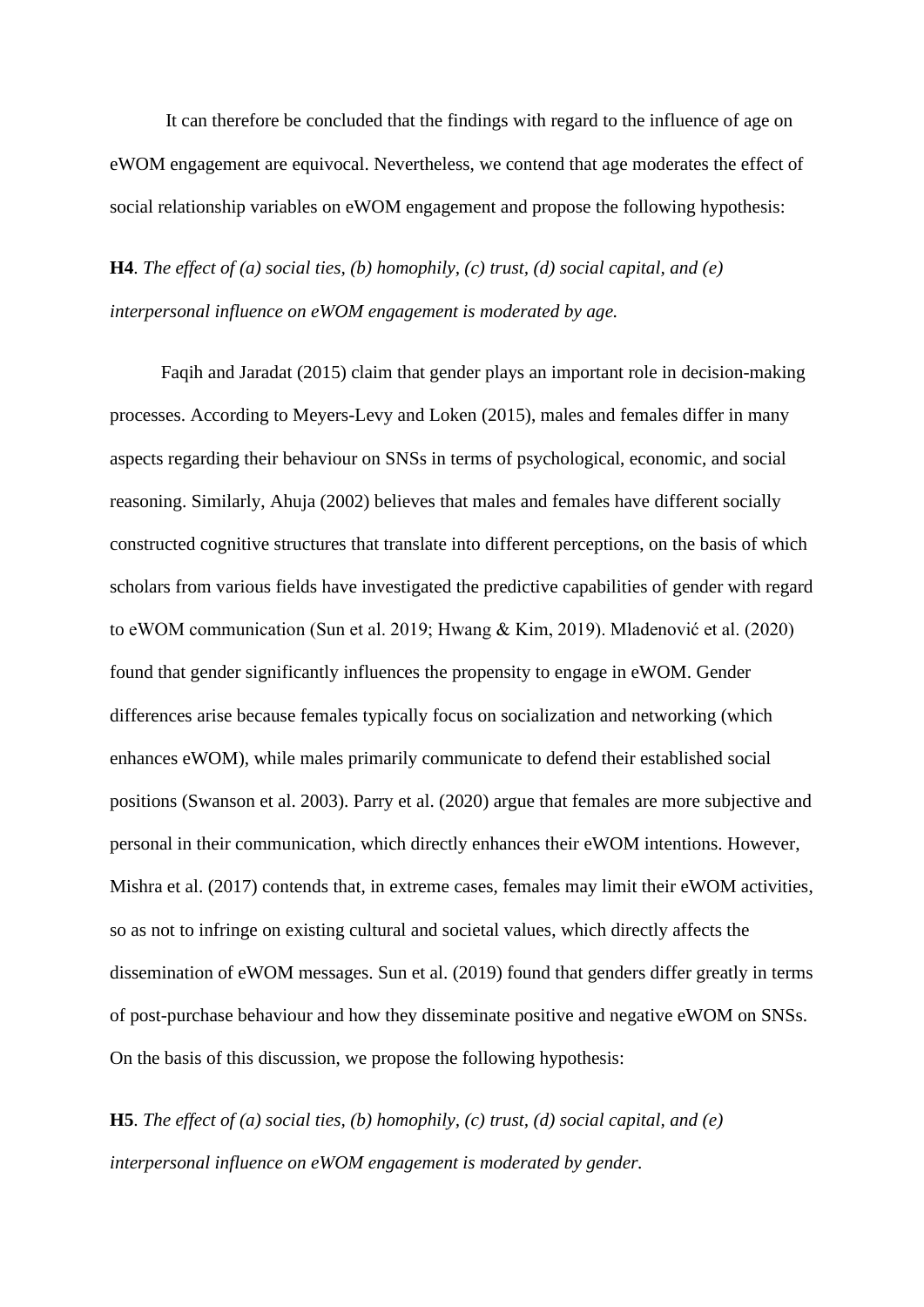Eastern European countries are relatively sociodemographically similar (Manrai et al. 2001). Therefore, the observed social relationship variables can be expected to have similar implications for broader marketing communication and the SNS environment. Moreover, typical SNS behaviours have tended to follow similar development paths globally, which also applies to this region (judging by the official statistics). Consequently, we theorize that country of residence does not influence the effect of the above-mentioned social relationship variables on eWOM engagement. Therefore, we put forward the following hypothesis:

**H6.** *The effect of (a) social ties, (b) homophily, (c) trust, (d) social capital, (e) interpersonal influence and (f)indirect effect of conformity on eWOM engagement is not moderated by country of residence.*

#### *2.5.The indirect effect of conformity*

According to Lee and Choi (2019), conformity is the tendency for individuals to follow the accepted behaviour inside and outside a group on SNSs. In practice, individuals adhere to the wider group's values, attitudes, and behaviour (Eisingerich et al., 2015). Crowne (1979) contends that the extent of conformity is directly associated with the degree to which individuals seek wider social approval or disapproval (e.g., self-presentation or selfdisclosure). Conformity implies being consistent with the group, even when the attitudes and behaviour the group promotes are inconsistent with one's own (Knobloch & Solomon, 2002). To enable such social consistency and align oneself with group norms, extensive (eWOM) communication with others takes place. In the context of online social groups and SNSs, higher perceived levels of conformity can be expected to lead to more extensive eWOM engagement. In broader terms, conformity can provide a favourable communication environment for enhancing social ties, trust, homophily, social capital and interpersonal influence. If SNS users have higher perceived levels of conformity in online social groups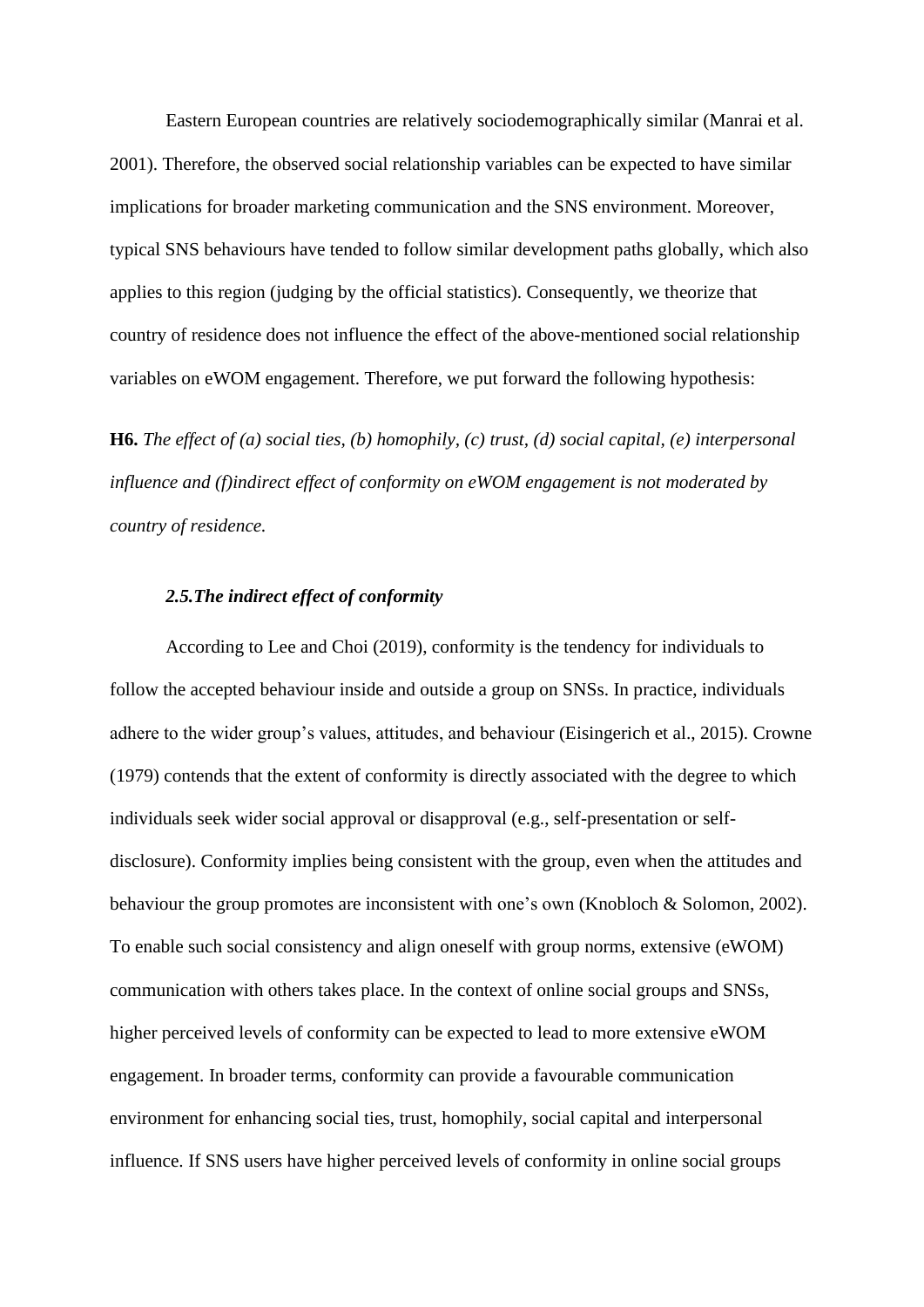(they align themselves more to social norms), they more easily develop social ties, homophily, trust, social capital and are susceptible to interpersonal influence. On this basis, we assume that social ties, homophily, trust, social capital and interpersonal influence may mediate the relationship between conformity and eWOM engagement.

We were not able to find any published study that investigated the mediating role of social ties, homophily, trust, social capital, and interpersonal influence on the relationship between conformity and eWOM engagement on SNSs. Therefore, we put forward the following hypothesis:

**H7.** *In the presence of social relationship variables (H7a social ties, H7b homophily, H7c trust, H7d social capital, H7e interpersonal influence) conformity has a significant positive influence on eWOM engagement on SNSs.*





#### **3. Methodology**

To test the research model, data was collected by means of an online survey. This data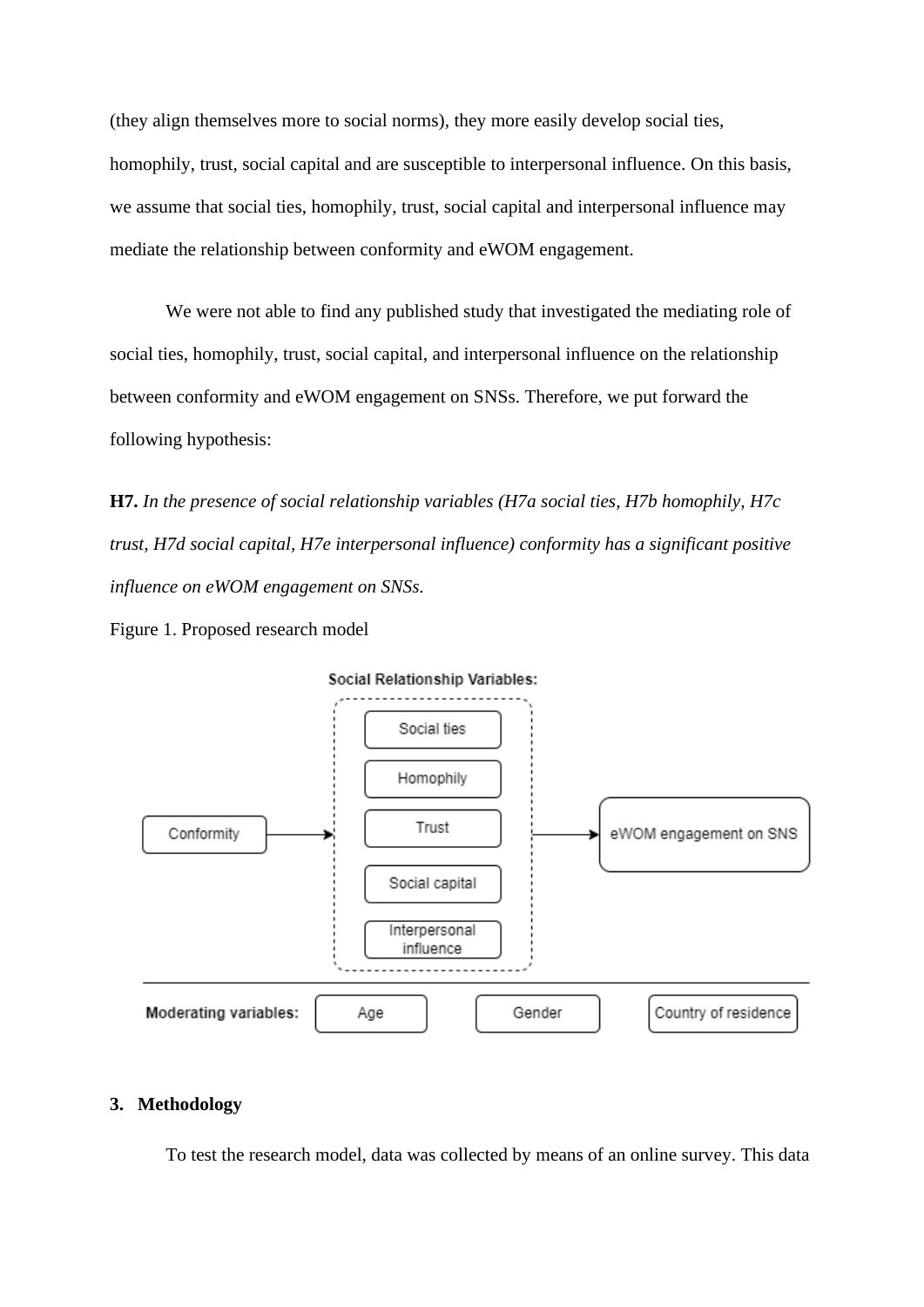collection method was chosen due to the major advantages of surveys, such as audience outreach, convenience, and mandatory answers (Evans & Mathur, 2005). The data were collected in Czechia, Serbia, and Kosovo. Most European countries have high rates of SNS usage, and some are among the biggest internet markets in the world. Recent statistics (Eurostat, 2020; Kosovo Agency of Statistics, 2021) show that SNS usage is widespread in the observed emerging economies of Czechia (59%), Serbia (81%), and Kosovo (73%).

#### *3.5.Measures*

To capture users' behaviour on SNSs, we adapted several items introduced by Lee and Choi (2019). All the employed scales have adequate discriminant and convergent validity, as per the established benchmarks. For eWOM engagement, we sourced items from Sun et al. (2006) and Chu and Choi (2011). We utilized items from: Chu and Kim (2011), for social ties, homophily and interpersonal influence; Lee & Choi (2019), for conformity; Chu & Choi (2011), for trust; and Williams (2006), for social capital. All the items were translated into Czech, Serbian, and (Kosovar) Albanian languages. There are considerable linguistic differences between the three languages, and therefore the adaptation of items was carried out by means of a double translation procedure (Beaton et al., 2000).

The questionnaire was composed of closed questions with a 7-point Likert scale (with responses ranging from: 1 - strongly agree, 7 - strongly disagree). The survey consisted of three sections: (a) independent variables – social relationship and moderating variables, (b) dependent variables – eWOM engagement items, and (c) demographic section.

#### *3.6.Sample*

We used the technique of snowball sampling, whereby we initially contacted the first line of potential respondents. We selected them from our email lists and filtered fifty-three personal contacts as the first wave of snowball sampling. To increase generalizability, we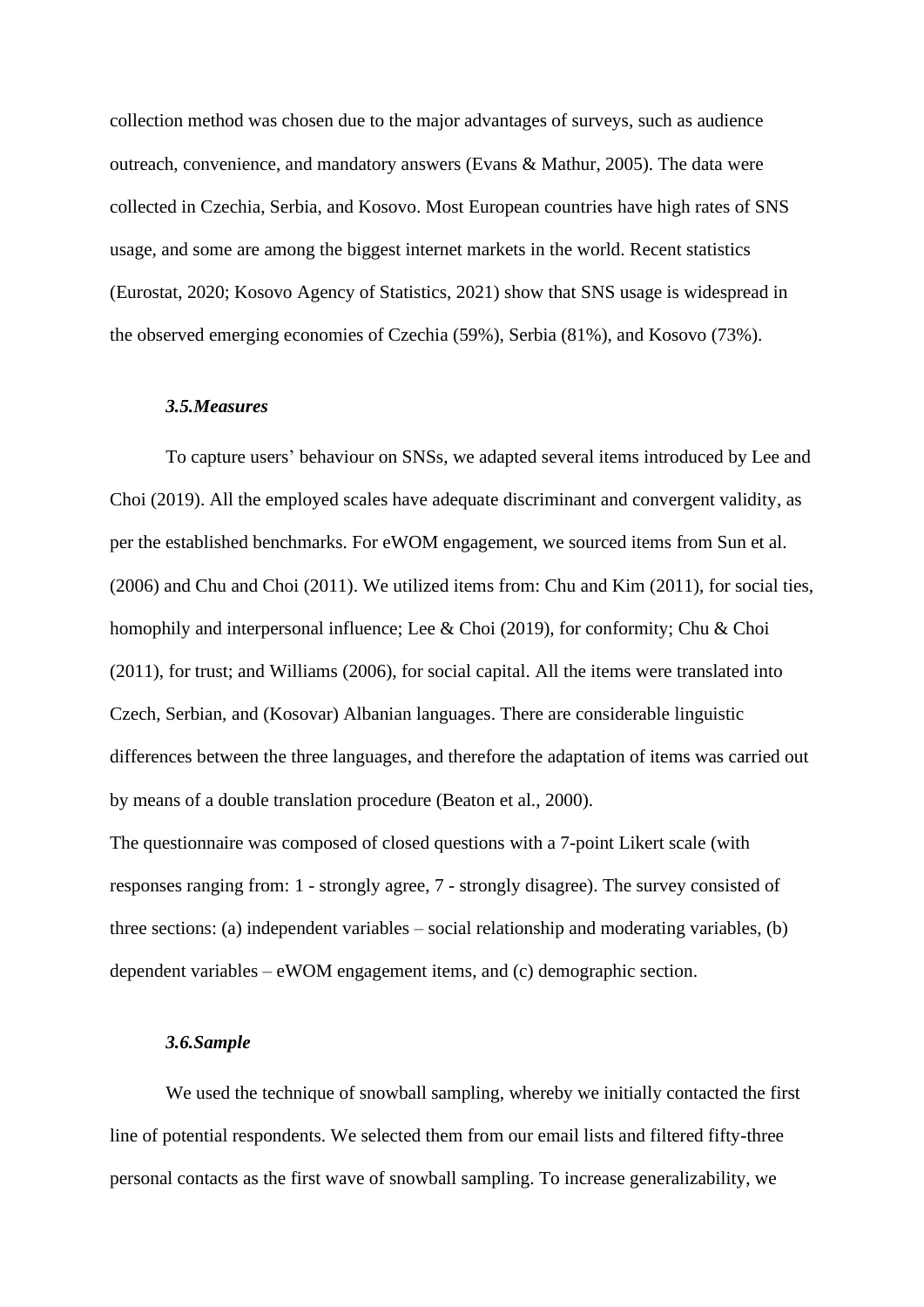included personal contacts who were diverse in terms of age, gender, education, and country of residence (Mladenović, Bruni & Kalia, 2020). They were sent an email with contextual information, a link to the survey and a request to forward the survey on. The primary reasons for using this technique were its ability to access large numbers of respondents in three geographical locations and obtain a large sample size, and the relatively low cost (Benfield & Szlemko, 2006).

The data collection was carried out between November 2019 and mid-March 2020. All participating individuals were included in a draw with a prize of 30 EUR. To increase the response rate, individuals were contacted between Monday and Thursday, as these are reportedly the most receptive days for online respondents (Leon, Davis & Kraemer, 2011). A total of 831 valid individual responses were received from Czech (N=274), Serbian (N=354), and Kosovar (N=203) respondents. More females (57%) than males (43%) participated in the research, and the most populous age group was 18 to 34 years old.

As can be seen in the descriptive statistics in Table 1, Facebook, Instagram, Twitter, and YouTube were the top four SNS platforms. In general, Facebook was the most frequently used SNS across the observed samples. Most users had more than one hundred online contacts and were receiving their information primarily from the posts of others. Most of the surveyed respondents visited a SNS five to ten times a day, and their most frequent activity was browsing the newsfeed, followed by chatting and sharing information.

| <b>Item</b> |                   | Country          |                    |
|-------------|-------------------|------------------|--------------------|
|             | Czechia $(N=274)$ | Serbia $(N=354)$ | Kosovo ( $N=203$ ) |
| Age         |                   |                  |                    |
| Up to $18$  | 21 (7.7%)         | 72 (20.3%)       | 60(29.6%)          |
| 18-25       | 95 (34.7%)        | 59 (16.7%)       | 91 (44.8%)         |
| 26-34       | 68 (24.8%)        | 140 (39.5%)      | 38 (18.7%)         |
| $35 - 45$   | 52 (19%)          | 65 (18.4%)       | $2(1\%)$           |
| Over 46     | 38 (13.9%)        | $18(5.1\%)$      | $12(5.9\%)$        |

|  |  | Table 1 Descriptive statistics |  |
|--|--|--------------------------------|--|
|--|--|--------------------------------|--|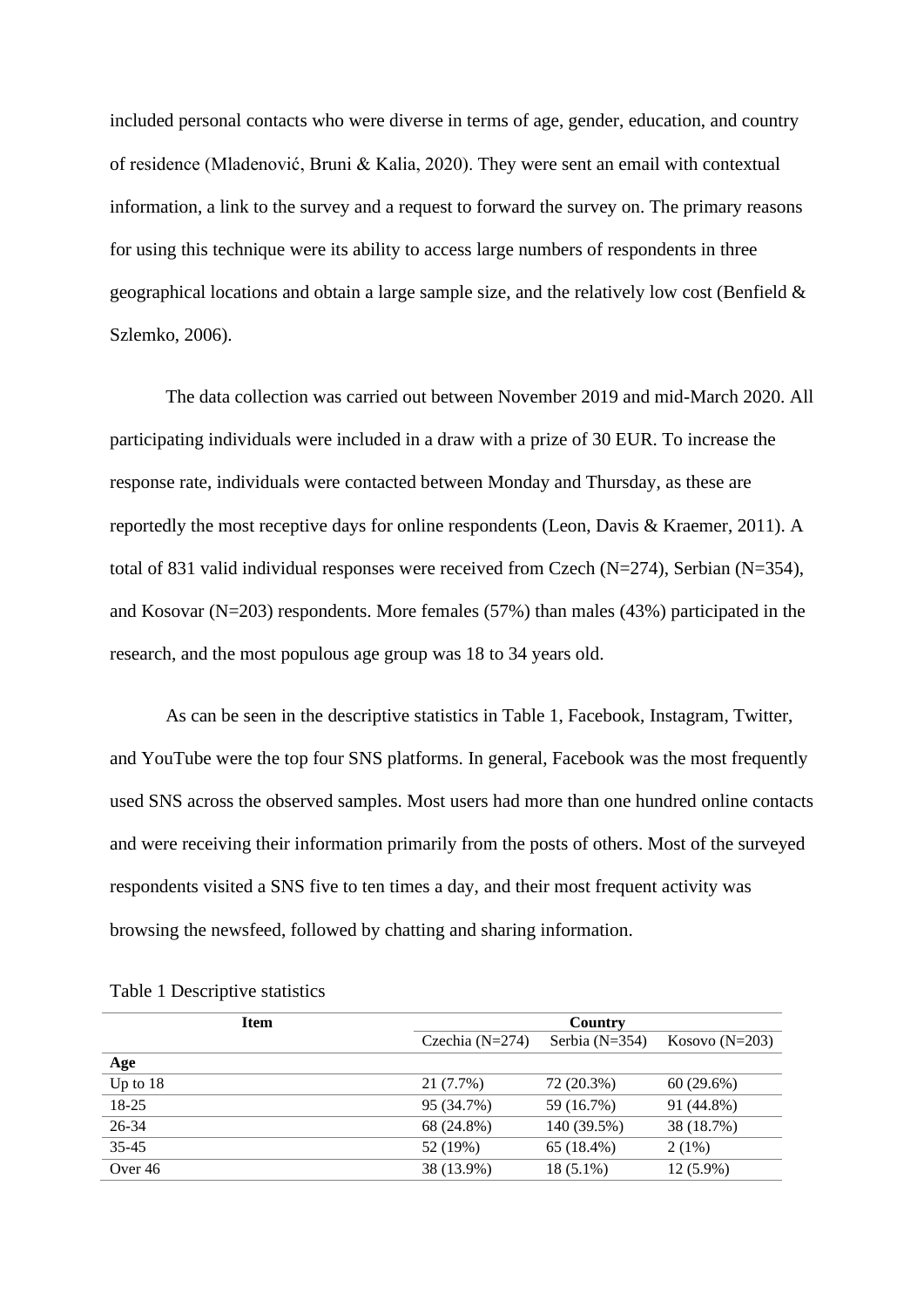| <b>Most frequently used SNS</b>             |                 |                                                      |                |
|---------------------------------------------|-----------------|------------------------------------------------------|----------------|
| 1 <sup>st</sup>                             | Facebook (41%)  | Facebook (62%)                                       | Facebook (77%) |
| $\overline{2^{nd}}$                         | Instagram (35%) | YouTube (48%)                                        | Instagram (65% |
| 3 <sup>rd</sup>                             | YouTube (21%)   | Instagram (37%)                                      | Twitter (21%)  |
| 4 <sup>th</sup>                             | Twitter (13%)   | Twitter (19%)                                        | YouTube (19%)  |
| <b>Number of contacts</b>                   |                 |                                                      |                |
| Less than 10                                | 14 (.5 %)       | $7(1.9\%)$                                           | 6(.3%)         |
| $11 - 50$                                   | 42 (15.3%)      | $21(6.1\%)$                                          | 54 (26.7%)     |
| $51 - 100$                                  | 29 (10.6%)      | 46 (13.1%)                                           | 32 (15.8%)     |
| $101 - 500$                                 | 72 (26.3%)      | $110(31.1\%)$                                        | 81 (39.9%)     |
| 501 and more                                | 129 (47.3%)     | 169 (47.8%)                                          | 35 (17.3%)     |
| Most frequent ways of receiving information |                 |                                                      |                |
| Posts from SNS friends                      | 141 (51.5%)     | 224 (63.3%)                                          | 137 (67.5%)    |
| Comments on posts                           | 9(24.7%)        | $21(6.1\%)$                                          | $17(8.4\%)$    |
| Messages from SNS friends                   | 49 (17.9%)      | $25(7.1\%)$                                          | 40 (19.7%)     |
| Chatting with SNS friends                   | 63 (23.1%)      | 57 (16.1%)                                           | $17(8.4\%)$    |
| Likes, Shares, Retweets of SNS friends      | $3(1.1\%)$      | 15 (4.2%)                                            | $7(3.4\%)$     |
| Others                                      | $9(3.3\%)$      | $12(3.4\%)$                                          | $2(.9\%)$      |
| Average hours spent on SNS each day         |                 |                                                      |                |
| Less than 30 mins                           | 34 (12.4%)      | 51 (14.4%)                                           | 7(3.5%)        |
| 30 mins to 1 hour                           | 97 (35.4%)      | 49 (13.8%)                                           | 51 (25.1%)     |
| 1 hour to 2 hours                           | 125 (45.6%)     | 143 (40.4%)                                          | 56 (27.6%)     |
| More than 2 hours                           | 18 (6.6%)       | 111 (31.4%)                                          | 89 (43.8%)     |
| Average daily frequency of SNS visits       |                 |                                                      |                |
| Up to 2 times                               | 19 (6.9%)       | 26 (7.3%)                                            | $8(3.9\%)$     |
| 3-4 times                                   | 64 (23.4%)      | 49 (13.8%)                                           | 41 (20.2%)     |
| 5 to 10 times                               | 110 (40.2%)     | 201 (56.9%)                                          | 109 (53.7%)    |
| More than 10 times                          | 81 (29.6%)      | 78 (22%)                                             | 45 (22.2%)     |
| <b>Most frequent activities on SNS</b>      |                 | Mean $(SD)$ - 1=very infrequently; 7=very frequently |                |
| Reading newsfeed                            | 6.01(1.50)      | 5.59(2.02)                                           | 6.30(1.65)     |
| Posting comments                            | 2.19(1.91)      | 3.20(1.91)                                           | 3.31(1.54)     |
| Chatting                                    | 3.01(2.06)      | 4.11(1.56)                                           | 4.56(1.92)     |
| Searching for existing friends              | 1.91(2.30)      | 2.53(1.74)                                           | 2.15(1.79)     |
| Sharing Information                         | 3.84(1.89)      | 3.64(1.76)                                           | 5(2.05)        |

#### **4. Data analyses and results**

#### *4.5.Measurement model evaluation*

Firstly, we checked the overall measurement structure of the model (Confirmatory Factor Analyses – CFA). In terms of CFA, the model indicates a solid fit to the data, whereby  $\chi$ 2 = 340.020, df = 298,  $\chi$ 2/df = 2.998, p < 0.001, normed fit index [NFI] = 0.898, comparative fit index  $[CFI] = 0.875$ , Tucker–Lewis index  $[TLI] = 0.898$ , root mean square error of approximation  $[RMSEA] = 0.065$ . All loadings are higher than 0.71 and all of them are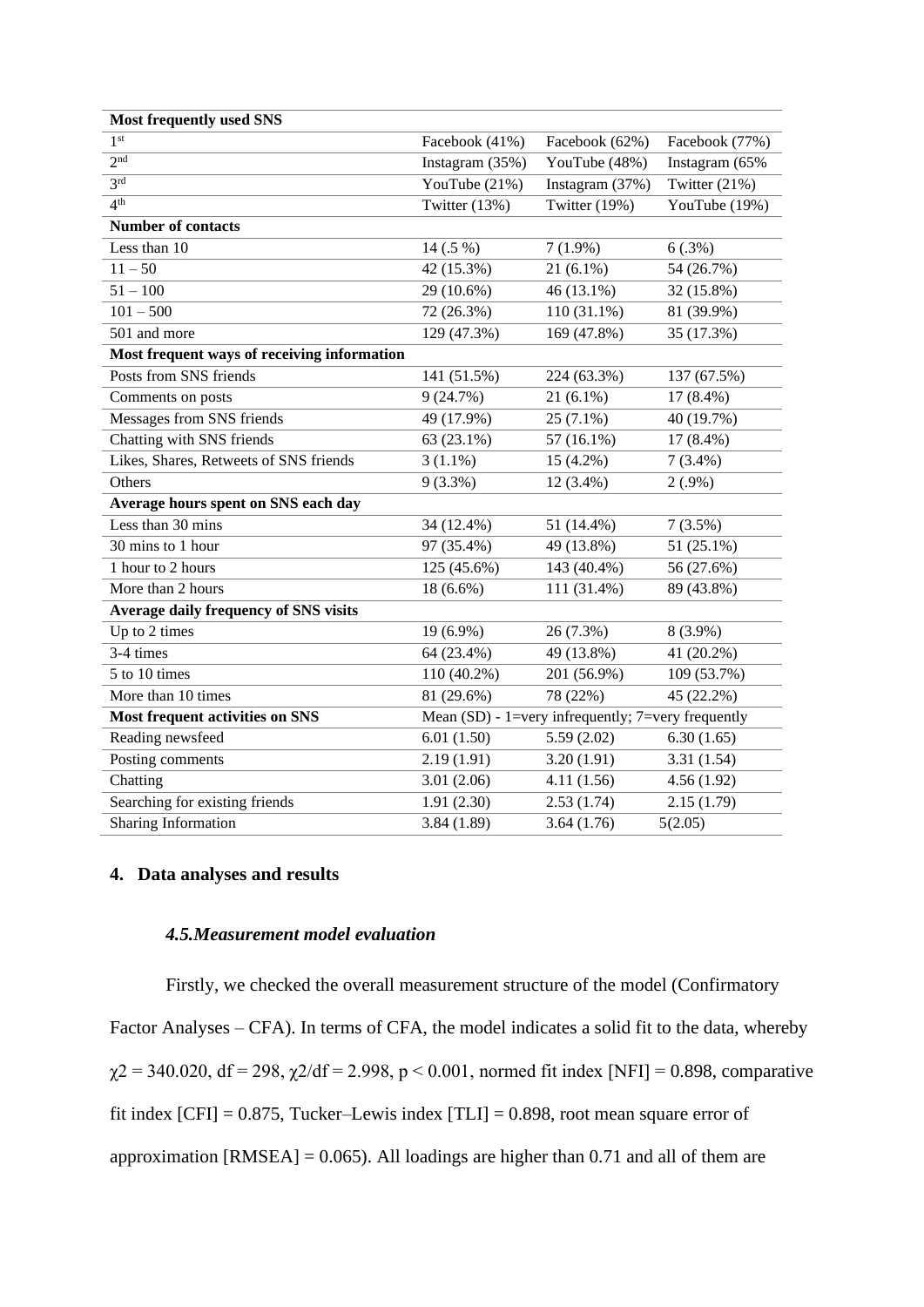significantly loaded to their construct. The summary of respective loadings can be seen in Appendix A. The composite reliability values are all above 0.700 (from 0.750 to 0.901), which indicates high internal consistency (Bagozzi & Yi, 1988).

Additionally, values of average variance extracted (AVE) are all above the benchmark of 0.500 (0.715 to 0.901), which supports the convergence validity of the model (Field, 2013). To check for discriminant validity, we compared individual items' values of AVE with all squared correlations  $(R^2)$ , whereby AVE was higher in all cases, implying satisfactory discriminant validity (Fornell & Larcker, 1981).

|                         | Items          | Mean<br>(SD)   | <b>AVE</b> | 1                 | $\overline{2}$ | 3    | 4    | 5    | 6    | 7    | 8    | 9    | 10   | 11    |
|-------------------------|----------------|----------------|------------|-------------------|----------------|------|------|------|------|------|------|------|------|-------|
| Social Tie              | 3              | 2.01<br>(1.29) | .715       | .814 <sup>a</sup> | $.665^{\rm b}$ | .574 | .501 | .621 | .521 | .620 | .705 | .589 | .804 | .624  |
| Conformity              | 5              | 2.51<br>(1.32) | .804       | .721 <sup>c</sup> | .801           | .520 | .624 | .598 | .712 | .721 | .621 | .498 | .505 | .312  |
| Homophily               | 3              | 3.22<br>(1.30) | .782       | .600              | .615           | .778 | .389 | .555 | .498 | .658 | .720 | .506 | .550 | .482  |
| Trust                   | $\overline{7}$ | 1.98<br>(1.21) | .812       | .570              | .425           | .520 | .872 | .572 | .422 | .620 | .705 | .589 | .804 | .488  |
| <b>Bridging</b><br>Cap. | 10             | 2.15<br>(1.35) | .901       | .521              | .620           | .620 | .515 | .790 | .501 | .721 | .621 | .624 | .598 | .712  |
| Bonding<br>Cap.         | 10             | 2.19<br>(1.40) | .889       | .521              | .798           | .584 | .601 | .625 | .701 | .505 | .251 | .389 | .555 | .498  |
| Normative<br>Infl.      | 3              | 2.31<br>(1.38) | .807       | .598              | .712           | .721 | .598 | .712 | .485 | .813 | .601 | .620 | .705 | .801  |
| Informative<br>Infl.    | 3              | 2.44<br>(1.34) | .811       | .555              | .498           | .658 | .720 | .589 | .804 | .624 | .754 | .450 | .582 | .601  |
| Opinion<br>Seeking      | 6              | 2.64<br>(1.32) | .872       | .618              | .812           | .512 | .601 | .312 | .505 | .512 | .404 | .891 | .721 | .620  |
| Opinion<br>Giving       | 3              | 2.51<br>(1.28) | .798       | .621              | .521           | .620 | .705 | .601 | .312 | .505 | .720 | .822 | .901 | .81   |
| Opinion<br>Passing      | 6              | 2.30<br>(1.25) | .815       | .598              | .712           | .721 | .621 | .498 | .505 | .312 | .760 | .801 | .780 | .850. |

Table 2. Composite and discriminant analyses

Note. SD: standard deviation, AVE: average variance extracted. Composite reliability is along the diagonal. <sup>C</sup> Correlations are above the diagonal. <sup>c</sup>Squared correlations are below the diagonal.

Given the fact that self-reported data were utilized for the analyses, we conducted a Harman's single factor test to check for common method bias, as suggested by Tehseen and others (2017). The test reported that the total variance explained by a single factor is 27.36%, which is significantly below the 50% mark and indicates that there is no problem with common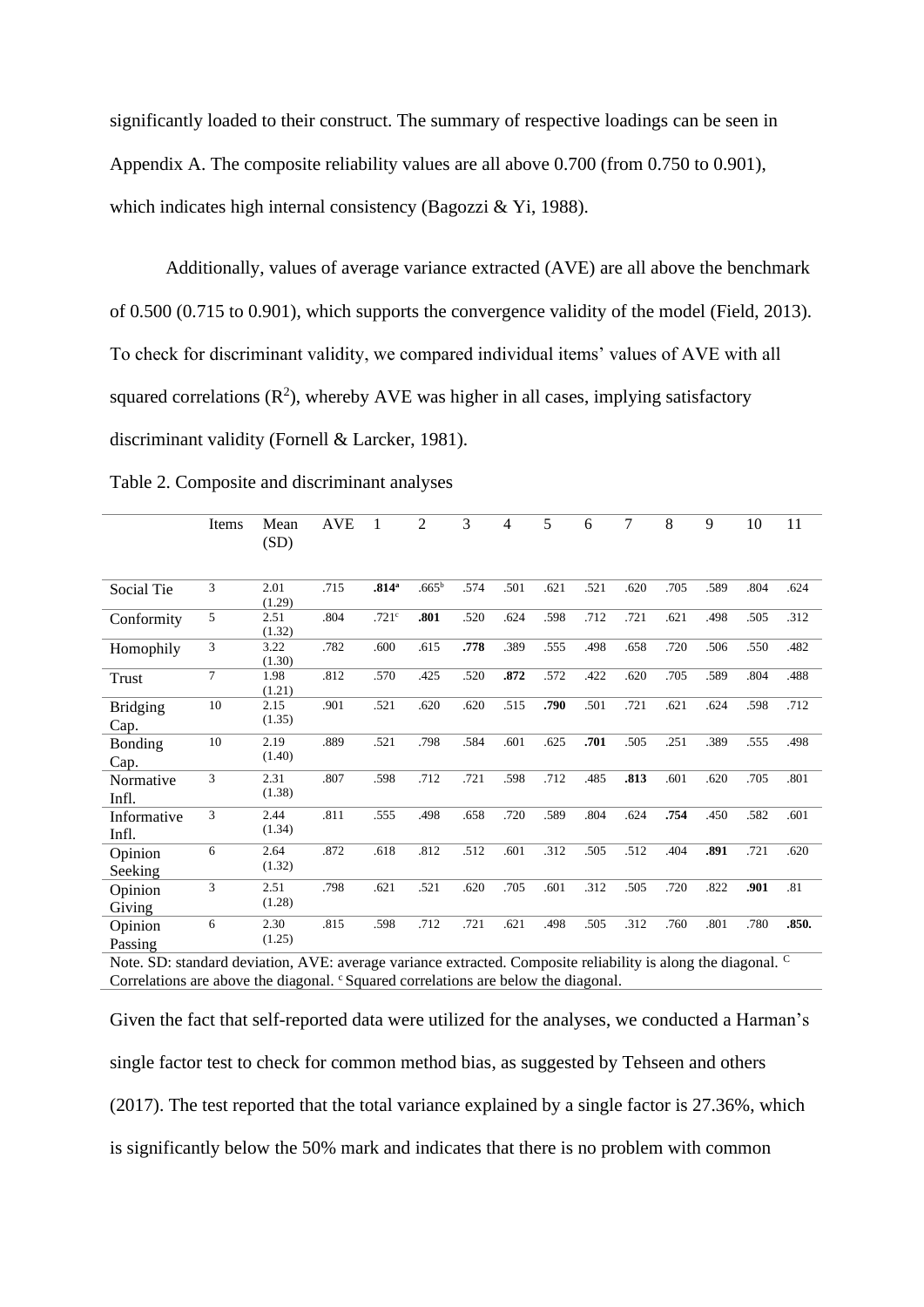method bias in the model (Field, 2013). Overall, the scales are valid and reliable.

#### *4.6.Invariance assessment*

Before performing tests for the moderation effect of age, gender and country of residence, we performed an invariance test (Steenkamp & Baumgartner, 1988). The respondents ( $N = 831$ ) were divided by age into two groups by the median age of 34 years, thereby creating a younger group ( $N = 522$ ) and an older group ( $N = 309$ ). Essentially, there were two models: (1) a non-restricted model ( $\chi^2$  = 342.252, df = 175,  $\chi^2$ /df = 1.992, p < 0.001,  $NFI = 0.901$ ,  $CFI = 0.957$ ,  $TLI = 0.971$ ,  $RMSEA = 0.049$  and (2) a full-metric invariance model (Chi-square = 381.001, df = 190,  $\chi^2$ /df = 2.197, p < 0.001, NFI = 0.935, CFI = 0.991,  $TLI = 0.961$ , RMSEA = 0.053), which both had a statistically relevant fit. The same approach was taken in the case of gender. The sample was divided into two groups of males  $(N = 383)$ and females ( $N = 448$ ). Similarly, we observed two models: (1) a non-restricted model (Chisquare = 374.602, df = 175,  $\chi^2$ /df = 2.301, p < 0.001, NFI = 0.922, CFI = 0.960, TLI = 0.940, RMSEA = 0.052) and (2) a full-metric invariance model ( $\chi^2$  = 401.008, df = 190,  $\chi^2$ /df = 2.253, p < 0.001, NFI = 0.909, CFI = 0.962, TLI = 0.952, RMSEA = 0.051), which both had a statistically appropriate fit. Additionally, no statistically significant difference was reported between the two, which further implies that full metric invariance is supported.

#### *4.7.Structural Equation Modelling*

Two models were tested. In the first, we observed the direct effects between the social relationship variables and eWOM engagement (Model I), while in the second we included the full mediation of the social relationship variables between conformity and eWOM engagement (Table 3). Essentially, the outputs indicated that Model II is superior, given the observed AIC, BIC, and goodness of fit  $(\chi^2)$ . The results indicate that social tie, trust, and normative and informative influence are related in the direction expected to eWOM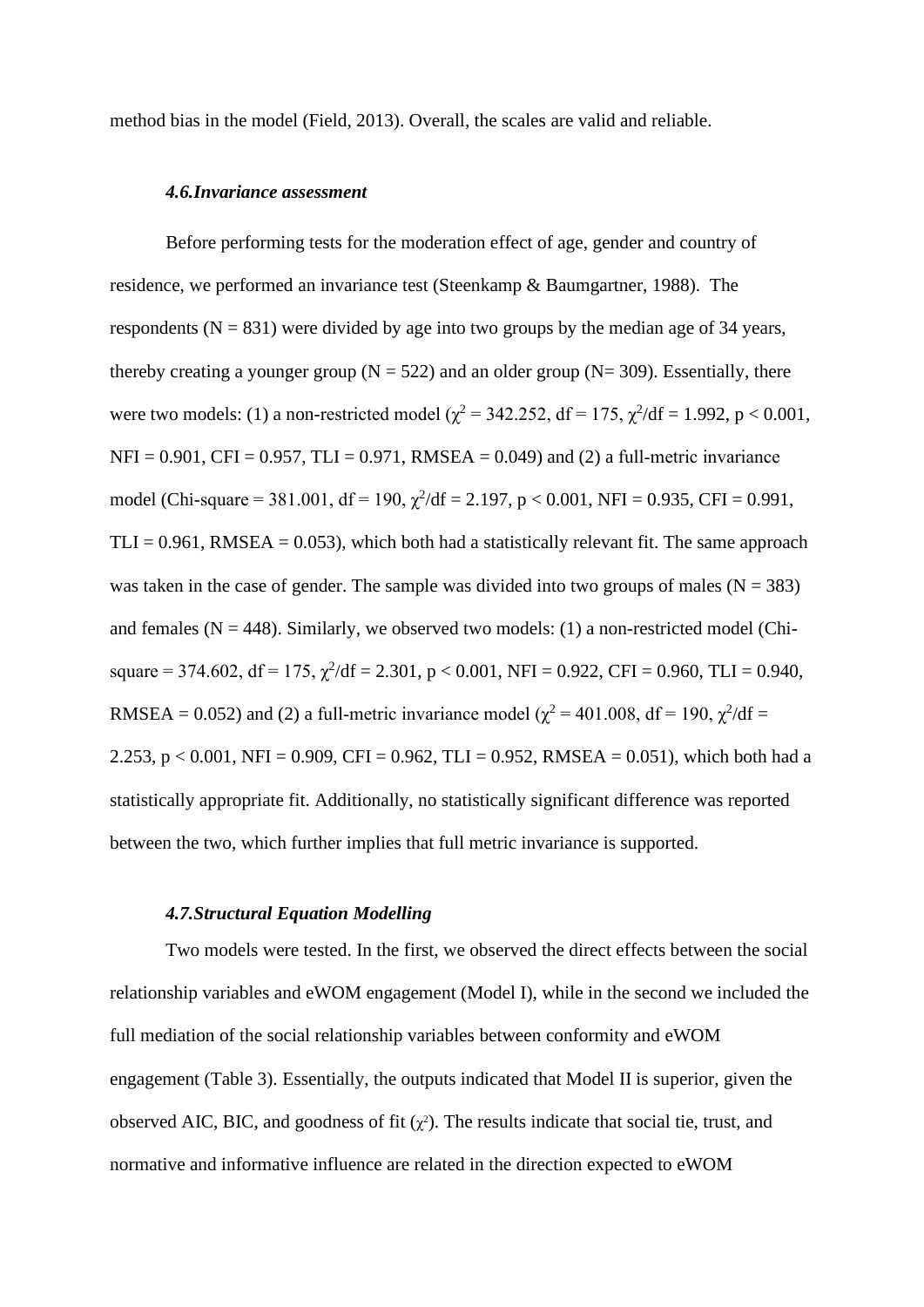engagement on SNSs, thereby confirming H1a, H1c, H3a, and H3b. Furthermore, all indirect

relations are statistically significant (except H7b: Conformity->Homophily->eWOM

engagement). Thus, H7a, H7c, H7d, H7e are supported by this model.

|                  | Relationship                                          |                          | <b>Model I</b> (direct)      | <b>Model II (indirect)</b> |                |
|------------------|-------------------------------------------------------|--------------------------|------------------------------|----------------------------|----------------|
|                  | From $\rightarrow$ To                                 | Std.                     | <b>Results</b>               | Std.                       | <b>Results</b> |
| H <sub>1</sub> a | Social Tie->eWOM                                      | $0.33**$                 | S                            | $0.31*$                    | S              |
| H1b              | Homophily->eWOM                                       | $0.24*$                  | S                            | 0.04                       | <b>NS</b>      |
| H <sub>1</sub> c | Trust->eWOM                                           | $0.18**$                 | S                            | $0.29**$                   | S              |
| H2a              | Bridging social capital->eWOM                         | 0.02                     | <b>NS</b>                    | 0.09                       | NS             |
| H2b              | Bonding social capital->eWOM                          | 0.13                     | <b>NS</b>                    | 0.07                       | <b>NS</b>      |
| H3a              | Normative influence->eWOM                             | $0.23*$                  | S                            | $0.41**$                   | S              |
| H3b              | Informative Influence->eWOM                           | $0.23**$                 | S                            | $0.39**$                   | S              |
| H7a              | Conformity->Social ties->eWOM                         | $\overline{\phantom{a}}$ | $\overline{\phantom{a}}$     | $0.25**$                   | S              |
| H7b              | Conformity->Homophily->eWOM                           | $\overline{\phantom{a}}$ | $\overline{\phantom{a}}$     | 0.11                       | <b>NS</b>      |
| H7c              | Conformity->Trust->eWOM                               | $\overline{\phantom{a}}$ | $\qquad \qquad \blacksquare$ | $0.31**$                   | S              |
| H7d              | Conformity->Social capital->eWOM                      | $\overline{a}$           | -                            | $0.24*$                    | S              |
| H7e              | Conformity->Interpersonal influence-<br>$>\infty$ WOM |                          |                              | $0.20**$                   | S              |
|                  | Goodness-of-fit $\chi^2$ (df)                         | 301.55 (314)**           |                              | 345.25 (315)**             |                |
|                  | GFI                                                   | 0.74                     |                              | 0.92                       |                |
|                  | <b>AGFI</b>                                           | 0.75                     |                              | 0.89                       |                |
|                  | <b>CFI</b>                                            | 0.99                     |                              | 0.88                       |                |
|                  | <b>AIC</b>                                            | 990.7                    |                              | 873.44                     |                |
|                  | <b>BIC</b>                                            | 1432.32                  |                              | 990.15                     |                |
|                  | <b>RMSEA</b>                                          | 0.76                     |                              | 0.59                       |                |
|                  | TLI                                                   | 0.70                     |                              | 0.84                       |                |

Table 3. Parameter estimates and results of the models

Notes: 'Std' refers to 'standardized coefficient';  $*_p$  < 0.05;  $*_p$  < 0.01; all other coefficients are not significant; CFI – comparative fit index; AIC – Akaike Information Criterion; BIC: Bayesian Information Criterion; RMSEA – Root Mean Square Error of Approximation; GFI – Goodness of Fit Index; AGFI – Adjusted Goodness of Fit Index; TLI – Tucker-Lewis Index; NS – Not supported; S - Supported

#### *4.8.Moderating role of age, gender and country of residence*

We performed multiple-group analyses (MGA) to check for the moderating role of age, gender and country of residence, as per Byrne's (2001) procedure. Firstly, we observed a moderating effect of age, whereby the tests revealed that age plays significant role in the following relationships: (1) social ties and eWOM – H4a ( $\Delta_{\chi}^2 = 4.234 > \chi^2 = 0.5(1) = 3.71$ , df = 1); (2) trust and eWOM – H4c  $(\Delta_{\chi}^2 = 4.998 > \chi^2 = 0.5(1) = 3.71$ , df = 1); (3) social capital and eWOM – H4d  $(\Delta_{\chi}^2 = 6.301 > \chi^2 = 0.5(1) = 3.71$ , df = 1). In all three cases, the older age group had higher path coefficients. Contradicting the original assumptions (H4b, H4e),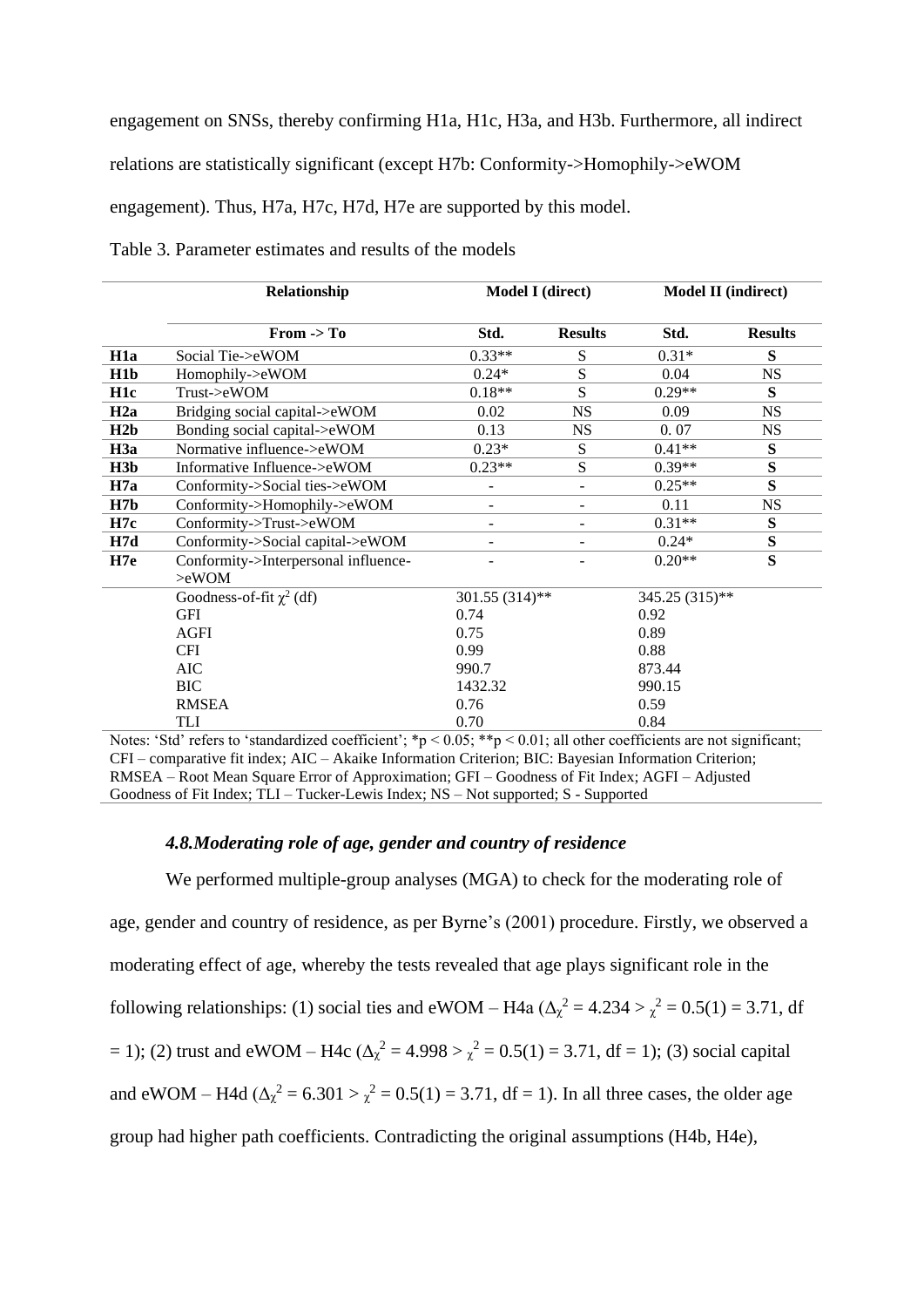homophily ( $\Delta_{\chi}^2 = 0.401 < \chi^2 = 0.5(1) = 3.71$ , df = 1) and interpersonal influence ( $\Delta_{\chi}^2 = 0.298 <$  $\chi^2 = 0.5(1) = 3.71$ , df = 1) were not statistically significant.

In terms of gender, the results suggest that gender significantly moderates following relationships: (1) social ties and eWOM - H5a ( $\Delta_{\chi}^2 = 5.337 > \chi^2 = 0.5(1) = 3.71$ , df = 1); (2) trust and eWOM – H5c ( $\Delta_{\chi}^2$  = 7.001 >  $\chi^2$  = 0.5(1) = 3.71, df = 1); and (3) interpersonal influence and eWOM – H5e  $(\Delta_{\chi}^2 = 6.223 > \chi^2 = 0.5(1) = 3.71$ , df = 1). In all three cases, the path coefficients were higher for females. By contrast, the hypotheses that formalize the relation with homophily ( $\Delta_{\chi}^2 = 0.408 < \chi^2 = 0.5(1) = 3.71$ , df = 1) and social capital ( $\Delta_{\chi}^2 =$  $0.495 < \chi^2 = 0.5(1) = 3.71$ , df = 1) were not statistically supported (H5b and H5e respectively).

For country of residence (Table 4), on four occasions (H2a, H2b, H3b, H7b) there were different effects of social relationship variables on eWOM than were predicted (no differences between the observed countries). In the case of social capital, informative influence and homophily (in mediation), the MGA indicates differences. For the rest, the direction of effects is uniform (country of residence does not moderate the effect).

| <b>Hypothesis</b> | <b>Relationship</b>                                                            | Czechia  | <b>Serbia</b> | Kosovo   | <b>Result</b> |  |  |
|-------------------|--------------------------------------------------------------------------------|----------|---------------|----------|---------------|--|--|
| H <sub>1</sub> a  | Social ties->eWOM                                                              | $0.31*$  | $0.21**$      | $0.19**$ | S             |  |  |
| H <sub>1</sub> b  | Homophily->eWOM                                                                | $0.46**$ | $0.15*$       | $0.33*$  | S             |  |  |
| H <sub>1</sub> c  | Trust > eWOM                                                                   | $0.54**$ | $0.65**$      | $0.61**$ | S             |  |  |
| H2a               | Bridging soc.cap.->eWOM                                                        | 0.14     | $0.29*$       | 0.22     | <b>NS</b>     |  |  |
| H2b               | Bonding soc.cap.->eWOM                                                         | 0.13     | $0.46*$       | 0.05     | <b>NS</b>     |  |  |
| H3a               | Normative infl.- $\geq$ eWOM                                                   | $0.29**$ | $0.31**$      | $0.51**$ | S             |  |  |
| H3b               | Informative infl. - $\gtrsim$ eWOM                                             | 0.32     | 0.41          | $0.28*$  | <b>NS</b>     |  |  |
| H7a               | Conformity- $>$ Social ties- $>$ eWOM                                          | $0.33**$ | $0.41**$      | $0.13*$  | S             |  |  |
| H7b               | Conformity->Homophily->eWOM                                                    | $0.16*$  | 0.01          | 0.07     | <b>NS</b>     |  |  |
| H7c               | Conformity->Trust->eWOM                                                        | $0.39**$ | $0.22*$       | $0.52**$ | S             |  |  |
| H7d               | Conformity->Social capital->eWOM                                               | $0.29*$  | $0.24**$      | $0.52**$ | S             |  |  |
| H7e               | Conformity->Interpersonal influence->eWOM                                      | $0.21*$  | $0.51**$      | $0.18*$  | S             |  |  |
|                   | Note: Significant at: *p < 0.05; **p < 0.01; S – supported; NS - Not supported |          |               |          |               |  |  |

Table 4. Results for MGA for country of residence

#### **5. Discussion and Conclusion**

This study investigated how consistent the relations between social relationship variables and eWOM engagement on SNSs are in three emerging economies. On the basis of the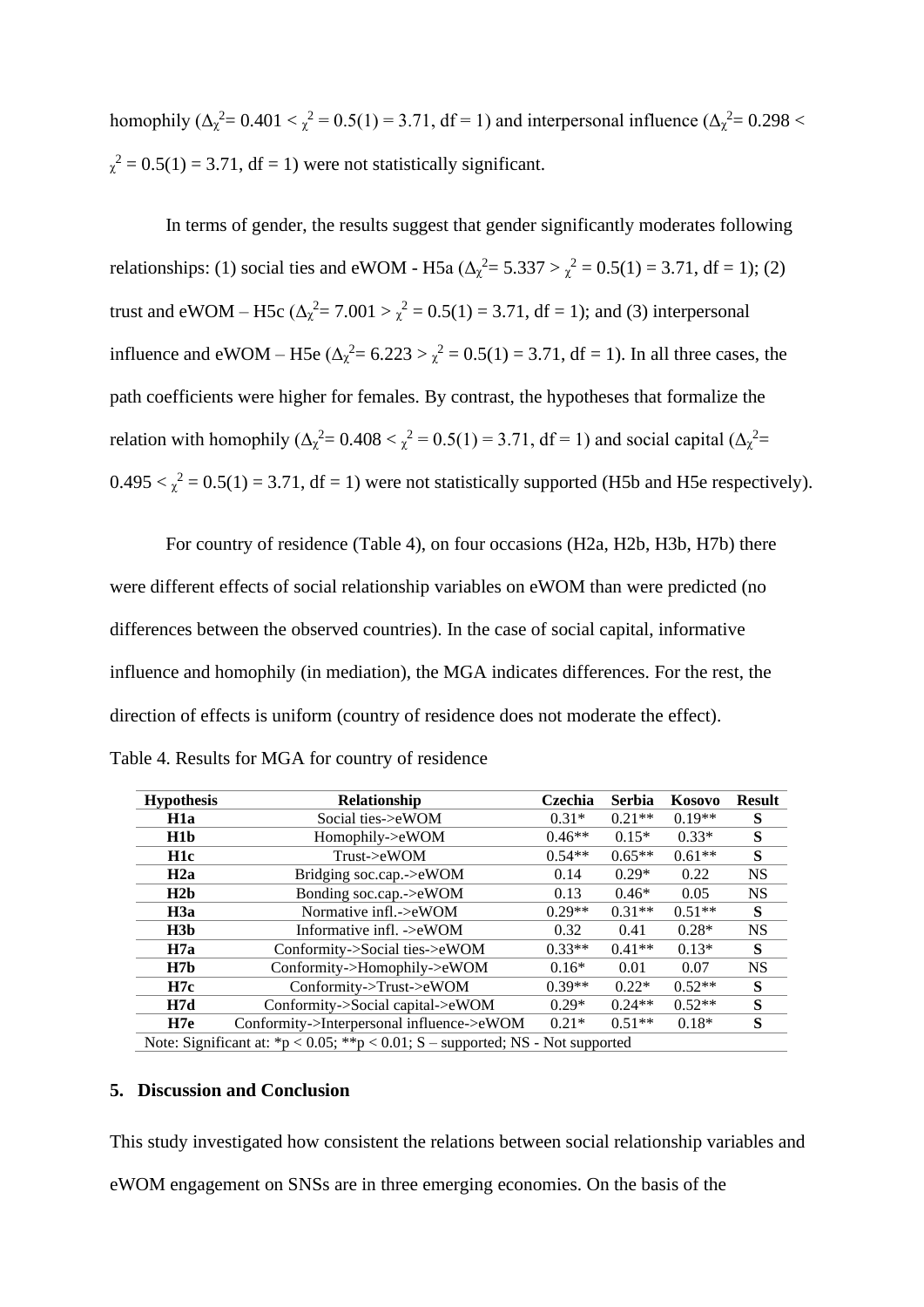argumentation above, we proposed that the hypothesized relationships are consistent across countries. We then investigated the mediating role of social relationship variables in the relationship between conformity and eWOM engagement, a relationship previously unexamined. This study also investigated the moderating role of age, gender and country of residence. Data was collected data from 831 SNS users in Czechia, Serbia and Kosovo to test a model that incorporates seven hypotheses. The findings should assist scholars and marketers in their efforts to better comprehend eWOM engagement on SNSs in emerging economies.

#### *How consistent are the effects of social relationship variables on eWOM?*

The majority of the hypotheses were supported by testing the proposed model (Table 3). These findings provide significant support for previous studies (Xingyuan, Li, & Wei, 2010; Eisingerich et al., 2015; Jun, Kim, & Tang, 2017; Sun et al. 2019; Leonhardt, Pezzuti & Namkoong, 2020, etc) and indicate the important role social relationship variables play in eWOM engagement on SNSs. Likewise, the effect of the independent variables was as expected, which, among other things, confirms the convergence argument suggested by the growing body of knowledge in this area (see Dessart & van Bavel, 2017; Cuevas, Chong, & Lim, 2020; Makri,Papadas & Schegelmilch, 2021).

It is worthy of note that the hypotheses for homophily and social capital were not supported by the model, implying a different direction of effects than was predicted. These findings contradict the literature (Chu & Kim, 2011; Farías, 2017; Lee & Choi, 2019; Zhang et al., 2020) and may be attributed to the fact that (significant) sociodemographic differences may influence the propensity of individuals to engage in eWOM (Yu, Liu, & Lee, 2019; Barbro, Mudambi, & Schuff, 2020), as the above-mentioned studies were conducted in sociodemographic contexts that are very different to the observed emerging economies.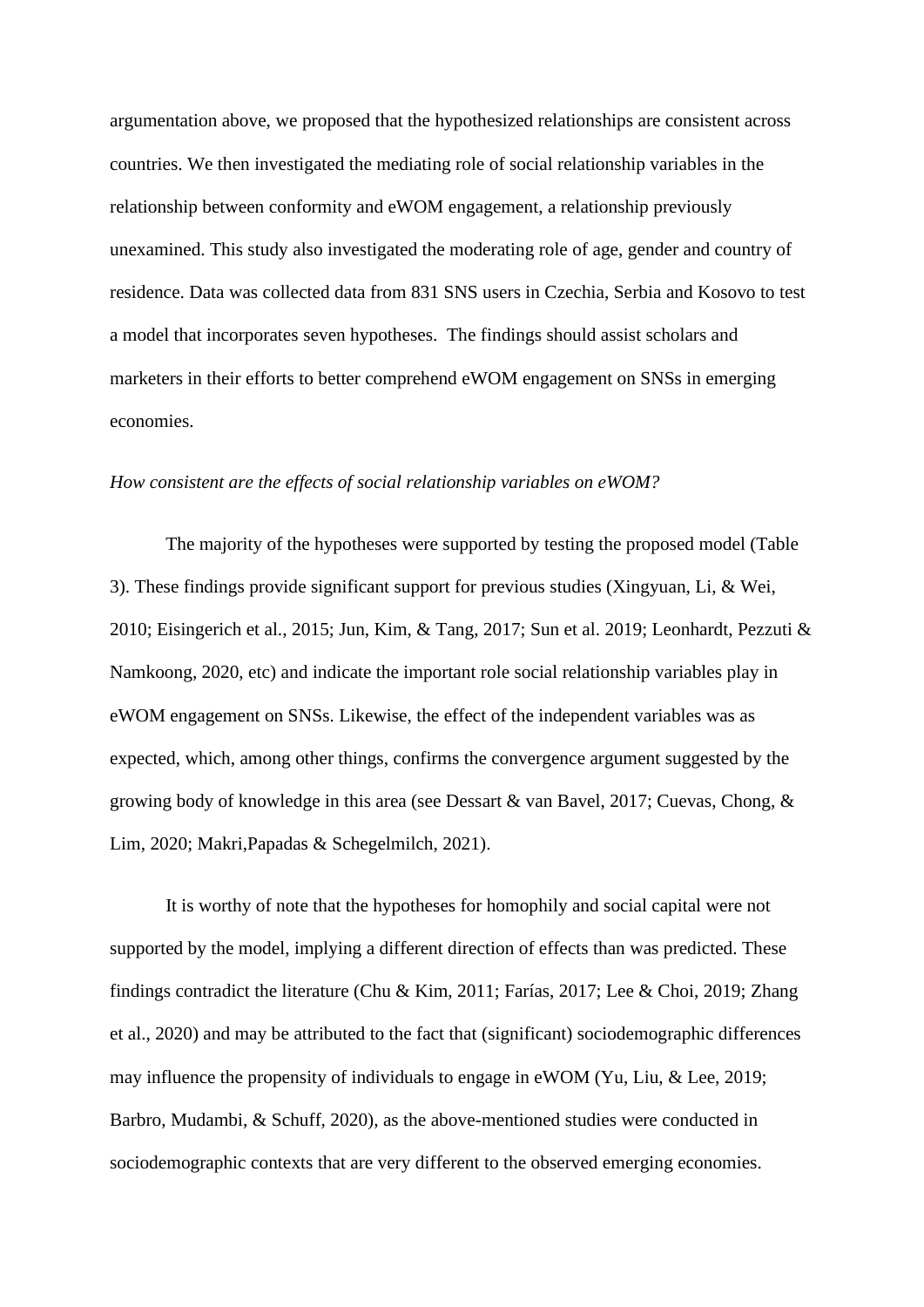Moreover, culture can have a substantial impact on eWOM (see Lee & Choi, 2019), and there are substantial differences between the observed emerging economies in this study and the USA, Korea, China, Chile, and Japan, countries that provided the research context of the above-mentioned studies (Hofstede, 2001). Furthermore, these studies were based on student population samples. This may be a limiting feature, as older age groups tend to engage more in WOM in general (Martin, Greiling, & Leibetseder, 2019), and a student sample may not be a representative population (Steinmetz, Thompson, & Marshall, 2020).

### *What is the mediating role of social relationship variables in the relationship between conformity and eWOM?*

All the proposed relations were supported, apart from conformity->homophily- >eWOM engagement (H7b). This clearly indicates that conformity exerts a positive indirect influence on eWOM engagement. Essentially, higher levels of conformity (adhering to the social norms of groups) imply higher perceived levels of social ties, trust, social capital, and interpersonal influence, which further mediates the impact of conformity on eWOM engagement.

Figure 2. Reported consistency and significance and its impact on eWOM tactics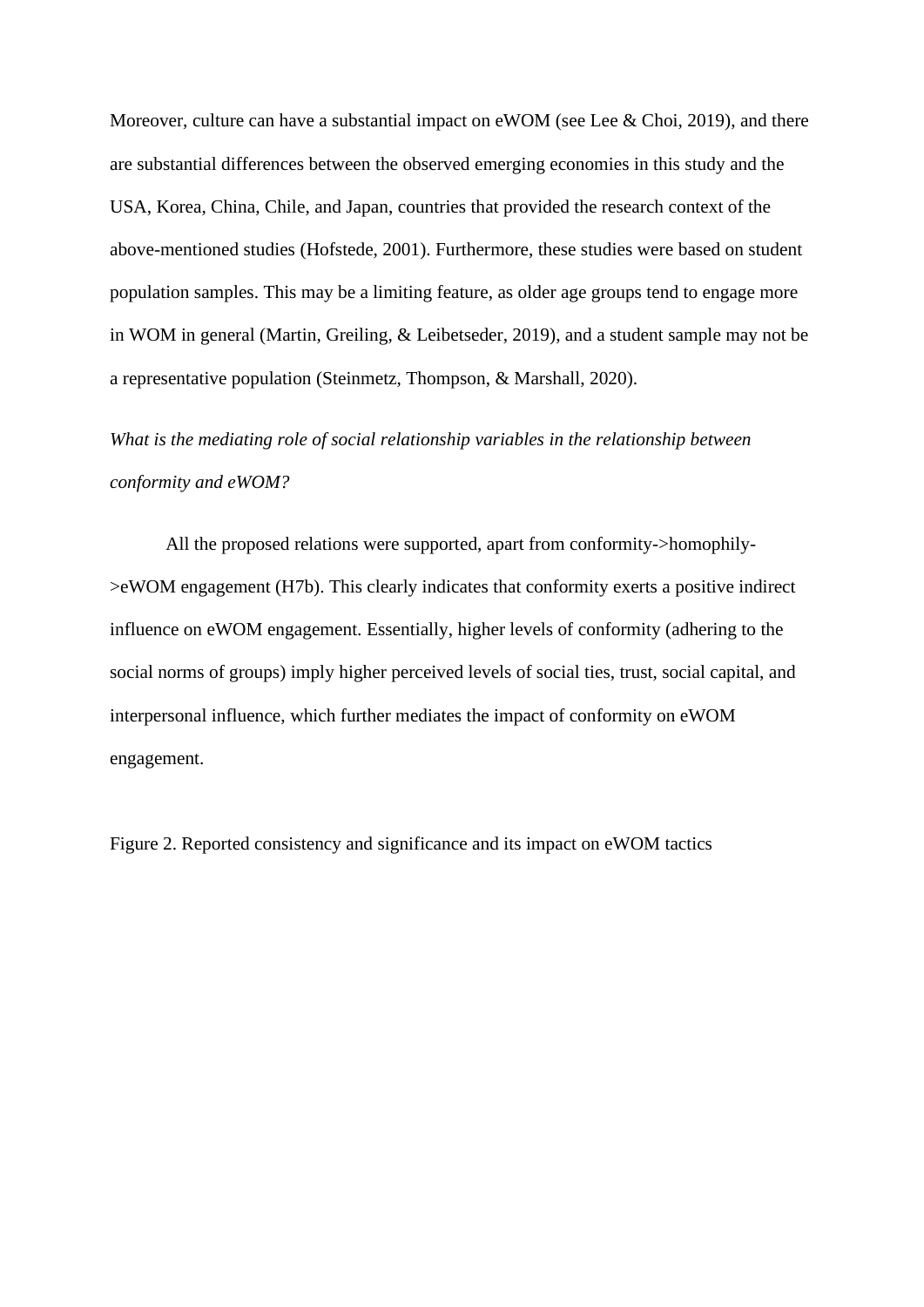

*What is the moderating role of age, gender and country of residence?*

The results indicate that age moderates the relationship between social ties, trust, social capital, and eWOM engagement. This implies that when older individuals perceive higher levels of (or stronger) social ties, social capital and trust they are more likely to engage in eWOM on SNSs. Although this confirms the findings of previous studies (Klinkenberg et al. 2011; Bolton et al. 2013; Martin, Greiling, & Leibetseder, 2019), it contradicts those of Mladenović et al. (2020), which indicate that younger people are more likely to engage in eWOM due to their higher familiarity with SNS platforms. This counterintuitive finding may be explained by reference group influence theory, which claims that there are exceptions to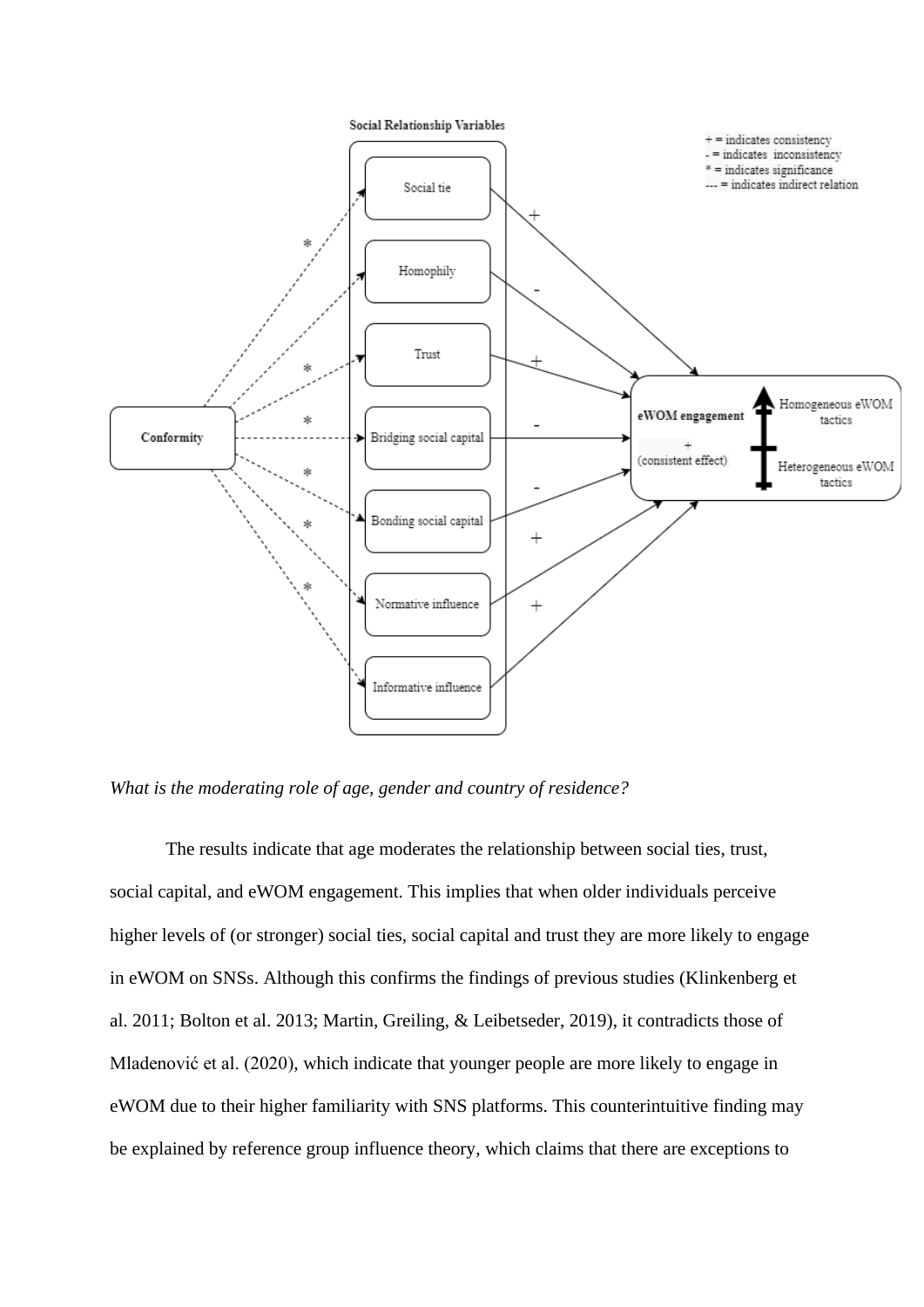channel preferences when the communication is intended for or comes from a member of a reference group (e.g., family, friends, partners) (Iyer et al., 2017). For older people, with whom they engage in eWOM is more important than the channel they use (Wang, Yu, & Wei, 2012), and therefore they adapt to their peers who communicate through SNSs. Moreover, the emerging economies observed in this study have high rates of literacy among the elderly (World Data Atlas, 2016), which is positively related to the use of SNSs (Olaniran, 2018).

We also found that gender moderates the effect of social relationship variables on eWOM engagement. Females are more likely to engage in eWOM on SNSs if their perceived levels of trust, informative influence, and strength of social ties are high/strong enough. These confirm earlier findings (Hwang & Kim, 2019; Parry, Yang, & Takemura, 2020) that are anchored in various theories (the theory of the strength of weak ties, the theory of perceived risk, cognitive dissonance, social role theory). Theoretically, these findings extend the knowledge on the moderating role of gender in the context of emerging economies, which has thus far attracted insufficient research attention.

Finally, we hypothesized that country of residence does not moderate the relationship between social relationship variables and eWOM engagement (as per the global identity argument). The results of the MGA indicate that in the majority of the observed relations the direction of the effect between the observed countries is the same (except in the case of social capital, informative influence and homophily as a moderator between conformity and eWOM engagement). This implies a high level of convergence between the observed emerging economies, where no major differences were observed (Table 4).

#### *5.5.Theoretical implications*

The findings, which were based on a verified research model, make multiple contributions to the theory. Firstly, this study largely confirmed the predicted consistent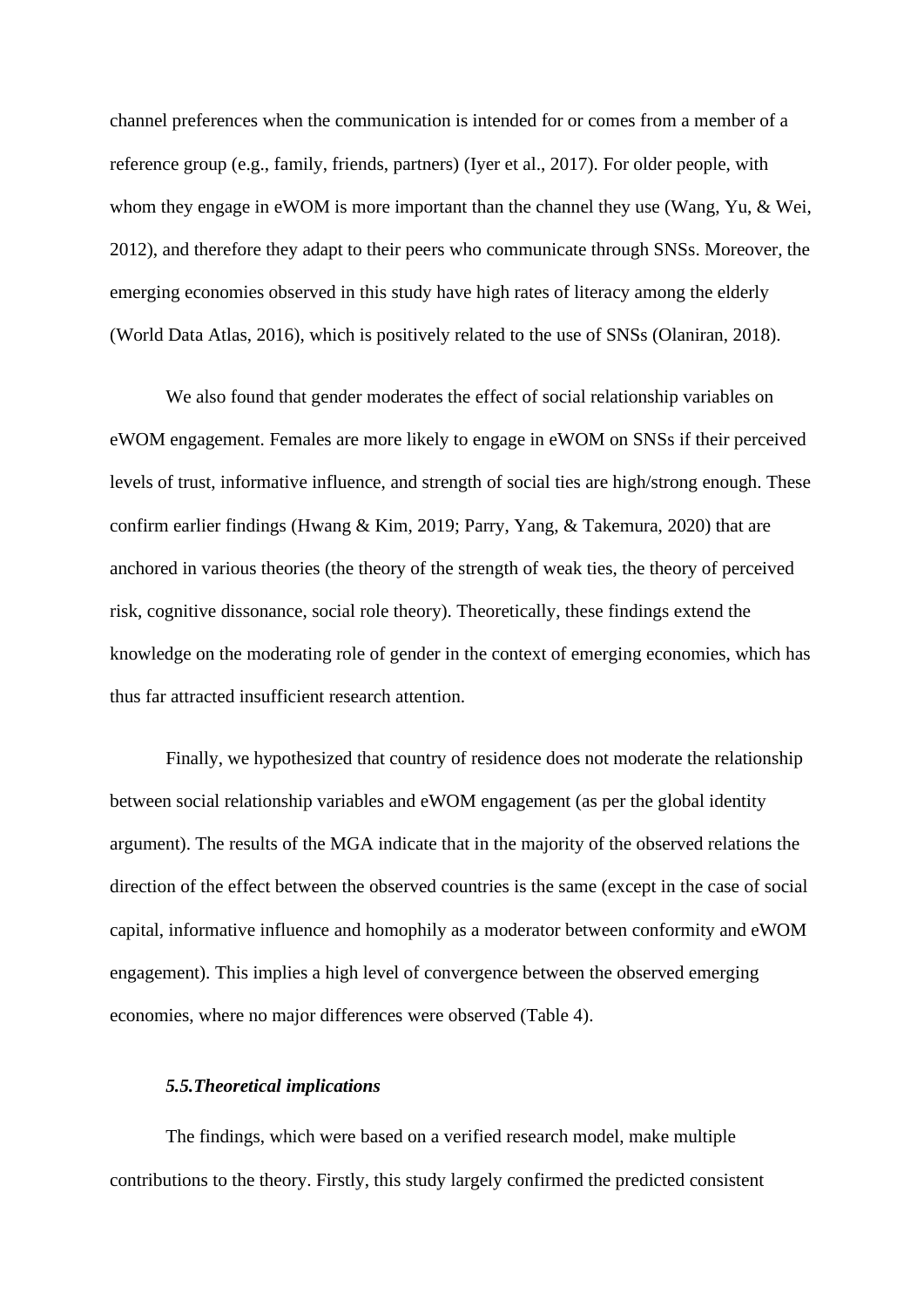positive influence of selected social relationship variables on eWOM engagement in emerging economies. Thus, these findings contribute to eWOM and social network theory by facilitating understanding of the nature of the relationship between the observed dependent and independent variables in the context of emerging economies. Peterson and Merunka (2014) argue that empirical findings must be based on multiple studies in diverse sociodemographic and cultural contexts to enact a scientific fact.

By providing empirical-based evidence, the results significantly contribute to the knowledge in this domain by observing the mediating role of social relationship variables in the relationship between conformity and eWOM engagement. They further emphasize the interconnected nature of social relationship variables and also contribute to social networking theory.

While confirming earlier findings on the implications of gender differences and age clusters (to a certain extent), the findings of this study extend the knowledge and understanding of the role of country on social relationship variables and eWOM engagement. This reinforces the consistency argument, as minor differences between observed emerging economies were reported. Finally, the findings reveal similar behaviour on SNSs across the emerging economies. This similar behaviour on SNSs is in line with the strong expectation that, in the long run, differences between cultures, nations, and societies will narrow as a result of universal lifestyles that are presented widely on the internet (Zhang & Khare, 2009, Makri, Papadas, & Schlegelmilch, 2021). This is an important conclusion given that there is little empirical evidence in relation to the emerging economies in this study.

#### *5.6.Managerial implications*

|Although companies cannot directly influence customer-to-customer interactions, the findings of this study provide the basis for several practical suggestions. Firstly, by utilizing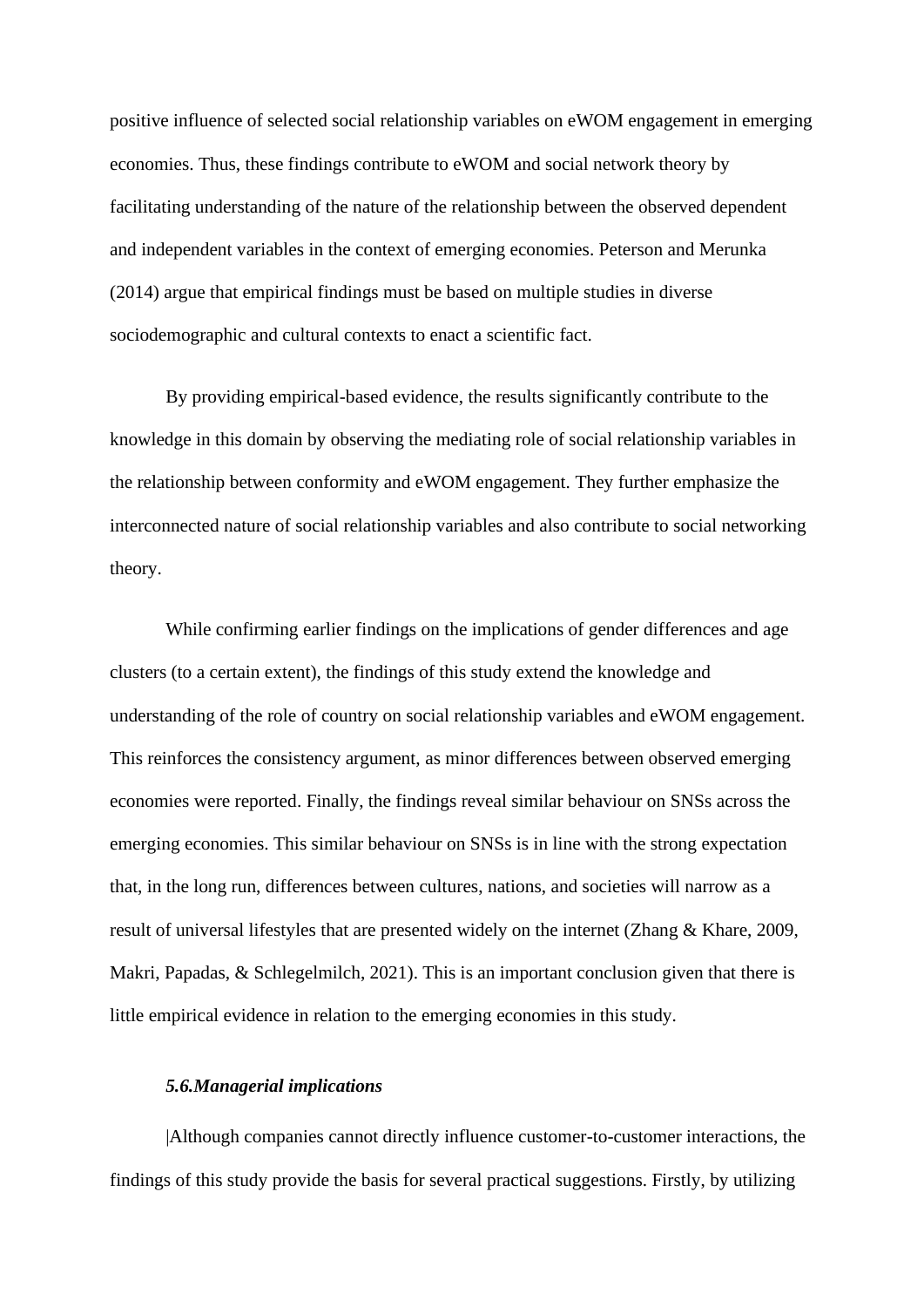individuals' social networks of strong ties, marketers can harvest the benefits without prior investment via opinion giving or leadership on SNSs (Kulmala, Mesiranta, & Tuominen, 2013). Companies should identify individuals who seek and pass on opinions within trustworthy circles on SNSs who would pass on eWOM messages to end consumers and influence their decisions. This means identifying social authorities (e.g., opinion leaders) whose propensity to engage in eWOM on SNSs is continuous and systematic. This would be anchored in two-step flow theory, whereby instead of mass media, marketers would use SNSs to communicate with social authorities. Sephora, the multinational retailer of personal care products, attempts to educate its consumers by providing very detailed instructions on how to compose concise eWOM. Marketers would then encourage consumers to allay any uncertainty by inviting them to check the opinions of others on SNSs or customer-driven forums on their websites.

Given that the findings of this study indicate a high level of consistency between developed and emerging economies, and between the emerging economies themselves, this can assist marketers when addressing the issue of the "standardization versus adaptation" on international markets. More specifically, the findings imply they should lean more towards the standardization of eWOM tactics on SNSs. This largely contradicts the body of knowledge that was built up before the emergence of SNSs and eWOM.

In terms of strategy, the findings could assist marketers in the areas of more precise persona development and market segmentation, which are major research subjects in relation to eWOM (Donthu et al. 2021). As the use of SNSs implies an ability to target various segments effectively, marketers can compose and test eWOM messages to enhance long-term relationships, social closeness, and source credibility, by, for example, providing additional value in form of advice and insights, and targeting SNS communities that are socially compact. Similarly, the findings indicate that marketers should engage in eWOM across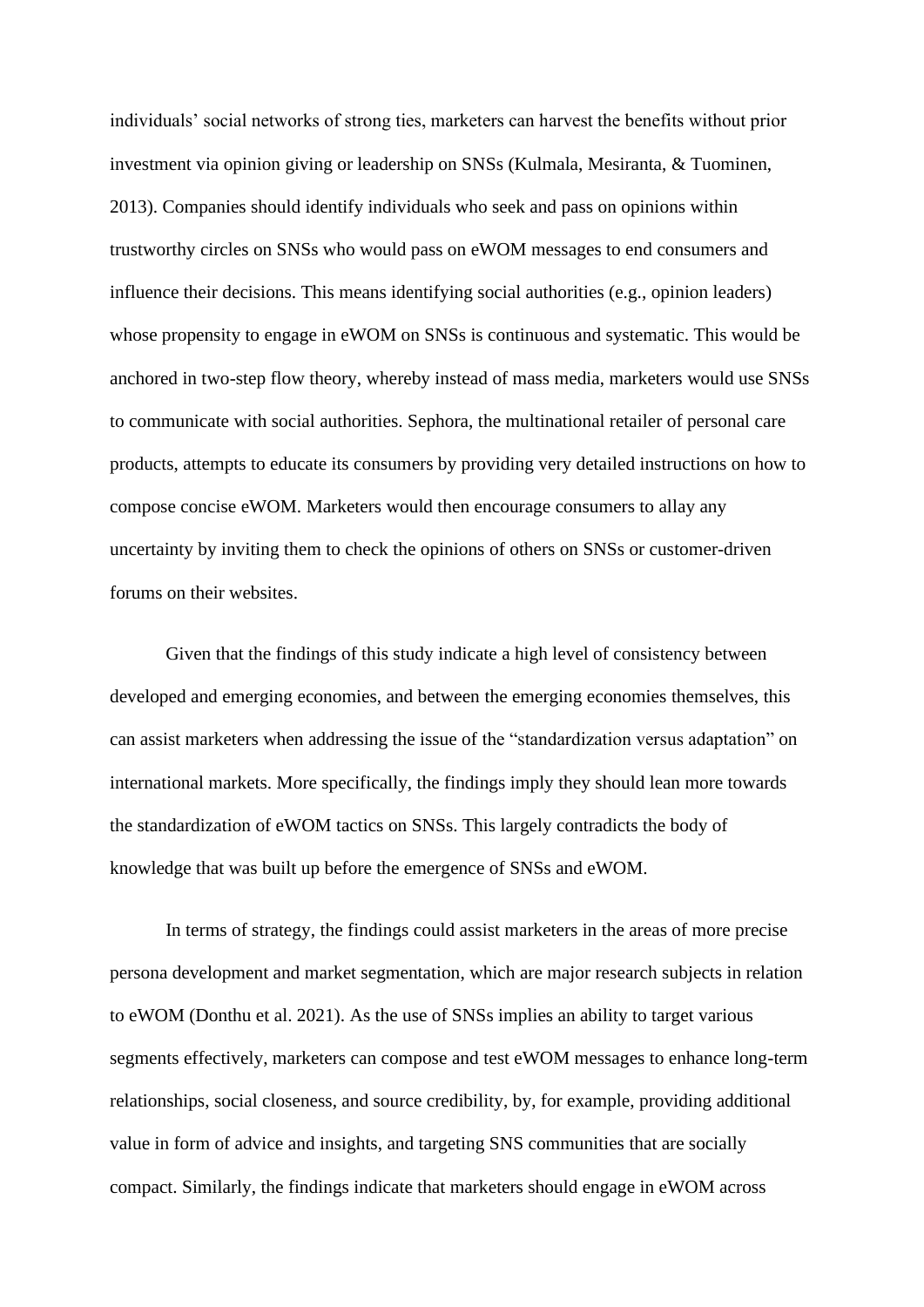different SNSs (Facebook, Instagram, Twitter, and YouTube) and primarily target the older female population.

Marketers can also increase the dissemination of eWOM messages on SNSs by increasing the chances that one will get exposed to eWOM, which was originally known as accidental exposure (Hansen  $\&$  Sia, 2015). Thus, they need to compose content that is relevant, credible and appropriate for SNSs. The content should be ready for dissemination, indexed by search engines, and included in paid promotions. and by reduction of signal-tonoise ratio on their digital touchpoints. Even asking for further dissemination may help an eWOM message to gain momentum. For example, the well-known brand Jane Iredale awards loyalty points to customers/registered members when they engage in eWOM on their digital platforms.

#### *5.7.Limitations and Future Research*

Although there have been studies focusing on eWOM engagement on SNSs, the context of emerging economies has been largely overlooked. Given that consumer behaviour on SNSs is still in its infancy (Kalia et al., 2019), further studies are needed to develop the knowledge from distinct sociodemographic, national, and geographic perspectives. Future studies could address the moderating role of demographic factors towards second-order constructs (seeking, giving, and passing on opinions). A significant limitation of this study is the generalizability of the findings from the snowball data collection (Field, 2013). Therefore, a more reliable sampling technique should be considered for future studies. Although the choice of countries included in the study may be challenged, it is based on the knowledge expansion notion that insights and theoretical frameworks must be captured and verified in different contexts to push forward research frontiers (Kano et al. 2020). This study was not platform specific. Given the argument that individuals behave differently on various platforms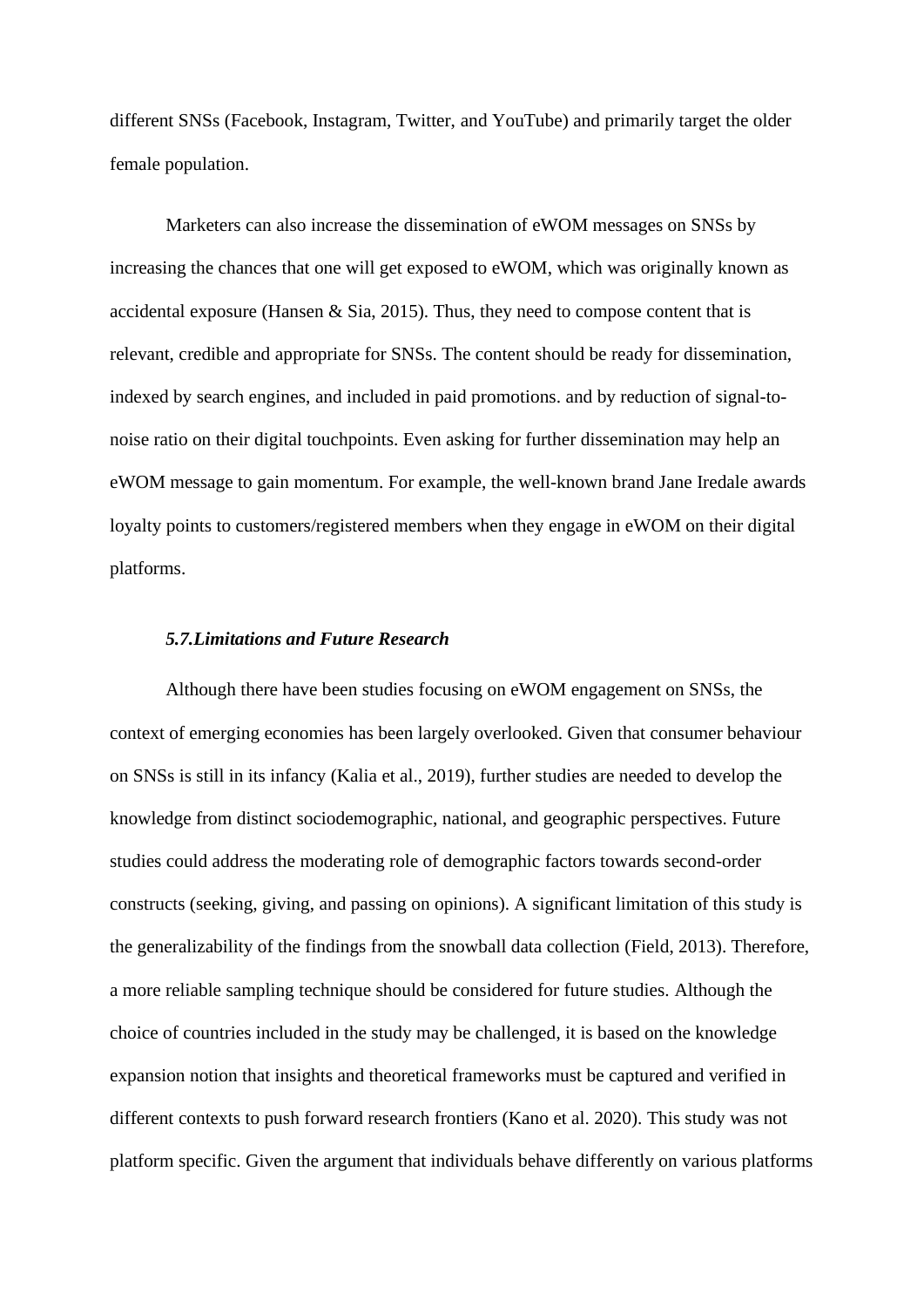(Barbro, Mudambi, & Schuff, 2020), future studies could focus on particular SNSs (e.g., Facebook, Twitter, etc.). Finally, all age groups were included in the sample for this study. Future studies could focus on age groups that are particularly inclined towards the use of SNSs (e.g., Generation Y and Z), given that they are the most frequent users of these platforms (Buhalis, López, & Martinez-Gonzalez, 2020).

#### **References**

- Ahuja, M. K. (2002). Women in the information technology profession: A literature review, synthesis and research agenda. European Journal of Information Systems, *11*(1), 20– 34. https://doi.org/10.1057/palgrave. ejis.3000417
- Algharabat, R. S., N. P. Rana, A. A. Alalwan, & A. M. Baabdullah (2020). Investigating the Impact of social media commerce constructs on social trust and customer value cocreation: A theoretical analysis. In Digital and social media marketing, 41–55. Cham: Springer.
- Barbro, P. A., Mudambi, S. M., & Schuff, D. (2020). Do Country and Culture Influence Online Reviews? An Analysis of a Multinational Retailer's Country-Specific Sites. Journal of International Consumer Marketing, *32*(1), 1- 14.doi.org/10.1080/08961530.2019.1635552
- Babić Rosario, A., Sotgiu, F., De Valck, K., & Bijmolt, T. H. (2016). The effect of electronic word of mouth on sales: A meta-analytic review of the platform, product, and metric factors. Journal of Marketing Research, *53*(3), 297-318. doi.org/10.1509/jmr.14.0380
- Babic Rosario, A.., de Valck, K., & Sotgiu, F. (2020). Conceptualizing the electronic wordof-mouth process: What we know and need to know about eWOM creation, exposure, and evaluation. Journal of the Academy of Marketing Science, 48(3), 422-448.
- Bagozzi, R. P., & Yi, Y. (1988). On the evaluation of structural equation models. Journal of the Academy of Marketing Science, *16*(1), 74–94. https://doi.org/10.1007/BF02723327
- Beaton, D.E., Bombardier, C., Guillemin, F., & Ferraz, M.B. (2000). Guidelines for the process of cross-cultural adaptation of self-report measures. Spine, *25*(24), 3186-3191. doi.org/10.1097/00007632-200012150-00014
- Benfield, J., and Szlemko, W. (2006). Internet-Based Data Collection: Promises and Realities. Journal of Research Practice, *2*(2), 1-15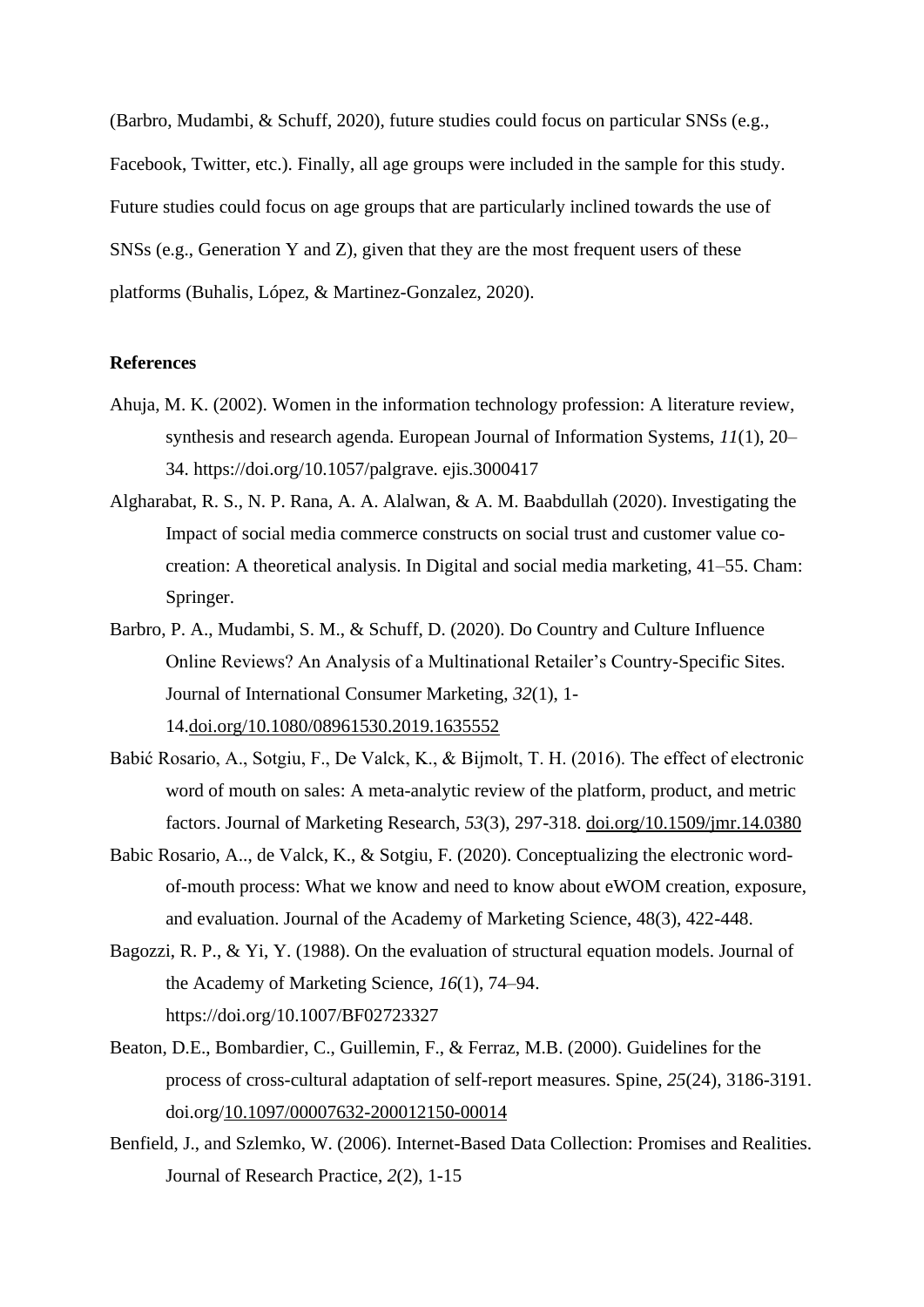- Bray, J. (2008). Consumer behaviour theory: Approaches and models. Presentation at Bournemouth University, Bournemouth.
- Brown, J., Broderick, A. J., & Lee, N. (2007). Word of mouth communication within online communities: Conceptualizing the online social network. Journal of Interactive Marketing, *21*(3), 2-20. doi.org/10.1002/dir.20082
- Bolton, R.N., Parasuraman, A., Hoefnagels, A., Migchels, N., Kabadayi, S., Gruber, T., Komarova Loureiro, Y. & Solnet, D. (2013). Understanding Generation Y and their use of social media: a review and research agenda, Journal of Service Management, *24*(3), 245-267. doi.org/10.1108/09564231311326987
- Buhalis, D., López, E. P., & Martinez-Gonzalez, J. A. (2020). Influence of young consumers' external and internal variables on their e-loyalty to tourism sites. *Journal of Destination Marketing & Management*, *15*, 100409.
- Byrne, B. M. (2001). Structural equation modeling with AMOS. Mahwah, NJ: Lawrence Erlbaum Associates
- Chawdhary, R., & Dall'Olmo Riley, F. (2015). Investigating the consequences of word of mouth from a WOM sender's perspective in the services context. Journal of Marketing Management, 31(9-10), 1018-1039.
- Chawdhary, R., & Weber, L. (2021). Investigating the effectiveness of received offline word of mouth: role of acquired and ascribed homophily. FIIB Business Review, 23197145211059268.
- Cheung, M.L., Pires, G. D & Rosenberger, P.J. (2020). The influence of perceived social media marketing elements on consumer–brand engagement and brand knowledge. Asia Pacific Journal of Marketing and Logistics. *32*(3), 695-720. doi.org/10.1108/APJML-04-2019-0262
- Cheong, H. J., & S. Mohammed-Baksh. (2020). US and Korean consumers: A cross-cultural examination of product information-seeking and-giving. Journal of Promotion Management, *26*(6), 1–18. doi.org/10.1080/10496491.2020.1745985
- Chu, S. C., & Choi, S. M. (2011). Electronic word-of-mouth in social networking sites: A cross-cultural study of the United States and China. Journal of Global Marketing, *24*(3), 263-281. doi.org/10.1080/08911762.2011.592461
- Chu, S. C., & Kim, Y. (2011). Determinants of consumer engagement in electronic word-ofmouth (eWOM) in social networking sites. International Journal of Advertising, *30*(1), 47-75. doi.org/10.2501/IJA-30-1-047-075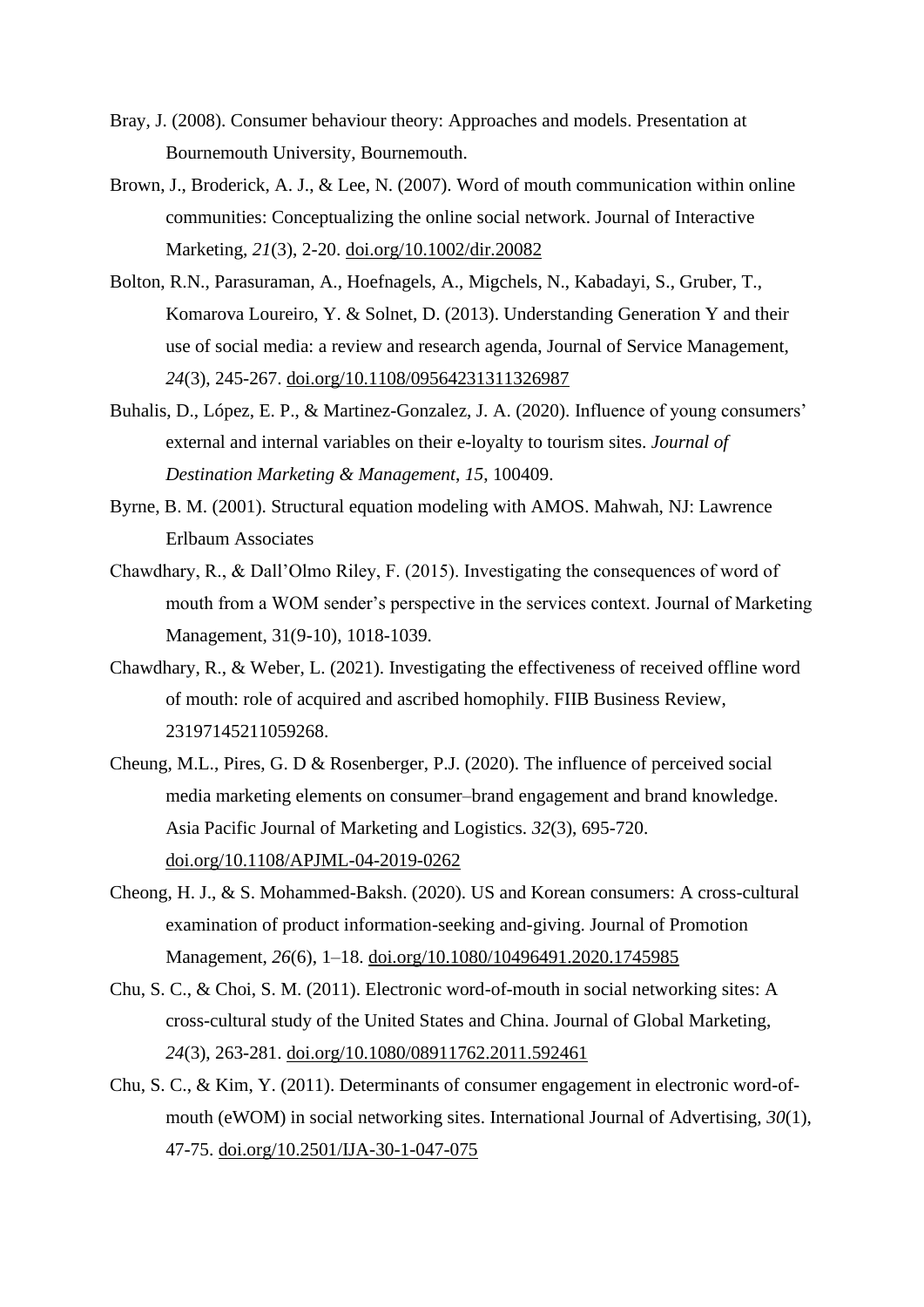Cuevas, L. M., Chong, S. M., & Lim, H. (2020). Influencer marketing: Social media influencers as human brands attaching to followers and yielding positive marketing results by fulfilling needs. Journal of Retailing and Consumer Services. *55*, 102133. doi.org/10.1016/j.jretconser.2020.102133

Crowne, D. P. (1979). The experimental study of personality. Halsted Press.

- De Mooij, M. (2003). Convergence and divergence in consumer behaviour: implications for global advertising. International Journal of Advertising. *22*(2), 183-202, doi.org/10.1080/02650487.2003.11072848
- Dessart, F.J. & van Bavel, R. (2017). Two converging paths: behavioural sciences and social marketing for better policies. Journal of Social Marketing, *7*(4), 355- 365. doi.org/10.1108/JSOCM-04-2017-0027
- Donthu, N., Kumar, S., Pandey, N., Pandey, N., & Mishra, A. (2021) Mapping the electronic word-of-mouth (eWOM) research: A systematic review and bibliometric analysis. Journal of Business Research, *135*(1), 758-773, 10.1016/j.jbusres.2021.07.015
- Eisingerich, A. B., Chun, H. H., Liu, Y., Jia, H., & Bell, S. J. (2015). Why recommend a brand face‐to‐face but not on Facebook? How word‐of‐mouth on online social sites differs from traditional word‐of‐mouth. Journal of Consumer Psychology, *25*(1), 120- 128. doi.org/10.1016/j.jcps.2014.05.004
- Eurostat (2020). Are You Using Social Networks? Accessed: 16.06. 2021 Available at: https://ec.europa.eu/eurostat/web/products-eurostat-news/-/edn-20200630-2
- Evans, J.R. & Mathur, A. (2005). The value of online surveys. Internet Research, *15*(2), 195- 219. https://doi.org/10.1108/10662240510590360
- Farías, P. (2017). Identifying the factors that influence eWOM in SNSs: the case of Chile. International Journal of Advertising. *36*(6). 852-869. doi.org/10.1080/02650487.2017.1364033
- Faqih, K. M., & Jaradat, M. I. R. M. (2015). Assessing the moderating effect of gender differences and individualism‐collectivism at individual‐level on the adoption of mobile commerce technology: TAM3 perspective. Journal of Retailing and Consumer Services, *22*,37–52. https://doi.org/ 10.1016/j.jretconser.2014.09.006
- Fornell, C., & Larcker, D. F. (1981). Evaluating structural equation models with unobservable variables and measurement error. Journal of Marketing Research, *18*(1), 39–50. https://doi.org/10.1177/00222437810 1800104
- Flanagin, A. J. (2017). Online social influence and the convergence of mass and interpersonal communication. Human Communication Research, 43(4), 450-463.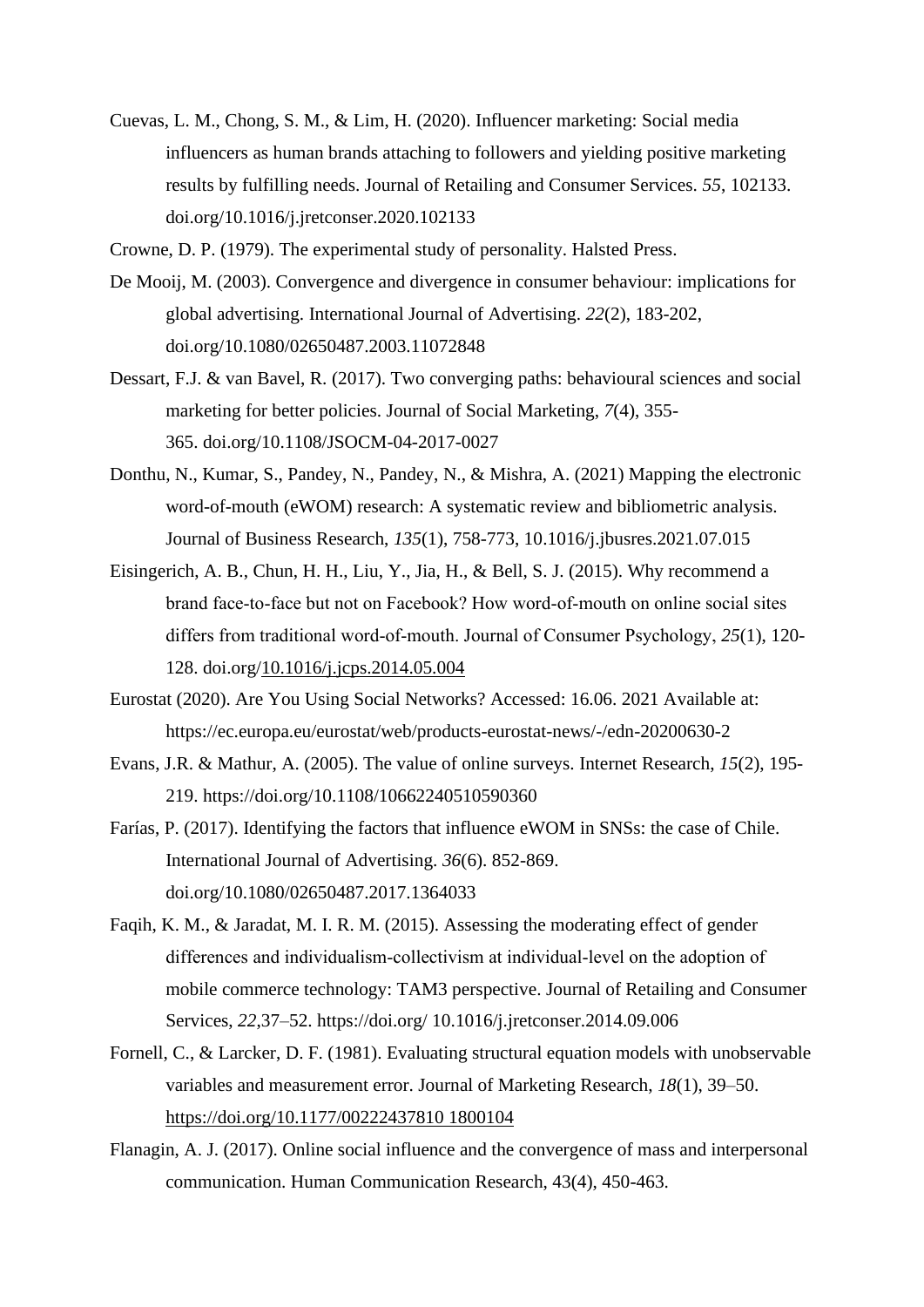Field, A. (2013). Discovering statistics using IBM SPSS statistics. Sage.

- Hansen, R., & Sia, S. K. (2015). Hummel's digital transformation toward omnichannel retailing: Key lessons learned. MIS Quarterly Executive, 14(2), 51–66.
- Hennig-Thurau, T., & Walsh, G. (2003). Electronic word-of-mouth: Motives for and consequences of reading customer articulations on the internet. International Journal of Electronic Commerce, *8*(2), 51-74. doi.org/10.1080/10864415.2003.11044293
- Hennig-Thurau, T., Wiertz, C., & Feldhaus, F. (2015). Does Twitter matter? The impact of microblogging word of mouth on consumers' adoption of new movies. Journal of the Academy of Marketing Science, 43(3), 375-394.
- Heather, J., Murphy, S. T. and Valente, T. W. (2014) It's better to give than to receive: the role of social support, trust, and participation on health-related social networking sites. Journal of Health Communication. International Perspectives, *19*, 1424–1439.
- Hofstede, G. (2001). Culture's consequences: Comparing values, behaviors, institutions, and organizations across nations. 2nd Edition. California. Sage publications.
- Hong, H., Xu, D., Wang, G. A., & Fan, W. (2017). Understanding the determinants of online review helpfulness: A meta-analytic investigation. Decision Support Systems, 102, 1- 11.
- Hwang, J., & Kim, H. (2019). Consequences of a green image of drone food delivery services: The moderating role of gender and age. Business Strategy and the Environment, *28*(5), 872-884.
- Granovetter, M. (1983). The strength of weak ties: A network theory revisited. Sociological theory, *1*(1), 201-233. doi.org/10.2307/202051
- Hu, H. H., Wang, L., Jiang, L., & Yang, W. (2019). Strong ties versus weak ties in word-ofmouth marketing. BRQ Business Research Quarterly, *22*(4), 245-256.
- Iyer, P., Yazdanparast, A., & Strutton, D. (2017). Examining the effectiveness of WOM/eWOM communications across age-based cohorts: implications for political marketers. Journal of Consumer Marketing, *34*(7), 646-663.
- Iyer, R., & Griffin, M. (2021). Modeling word-of-mouth usage: A replication. Journal of Business research, 126, 512-523.
- IMF (2017). Emerging Markets and Developing Economies: Sustaining Growth in a Less Supportive External Environment. Accessed at: 19.07. 2021, Available at: https://blogs.imf.org/2017/04/12/emerging-markets-and-developing-economiessustaining-growth-in-a-less-supportive-external-environment/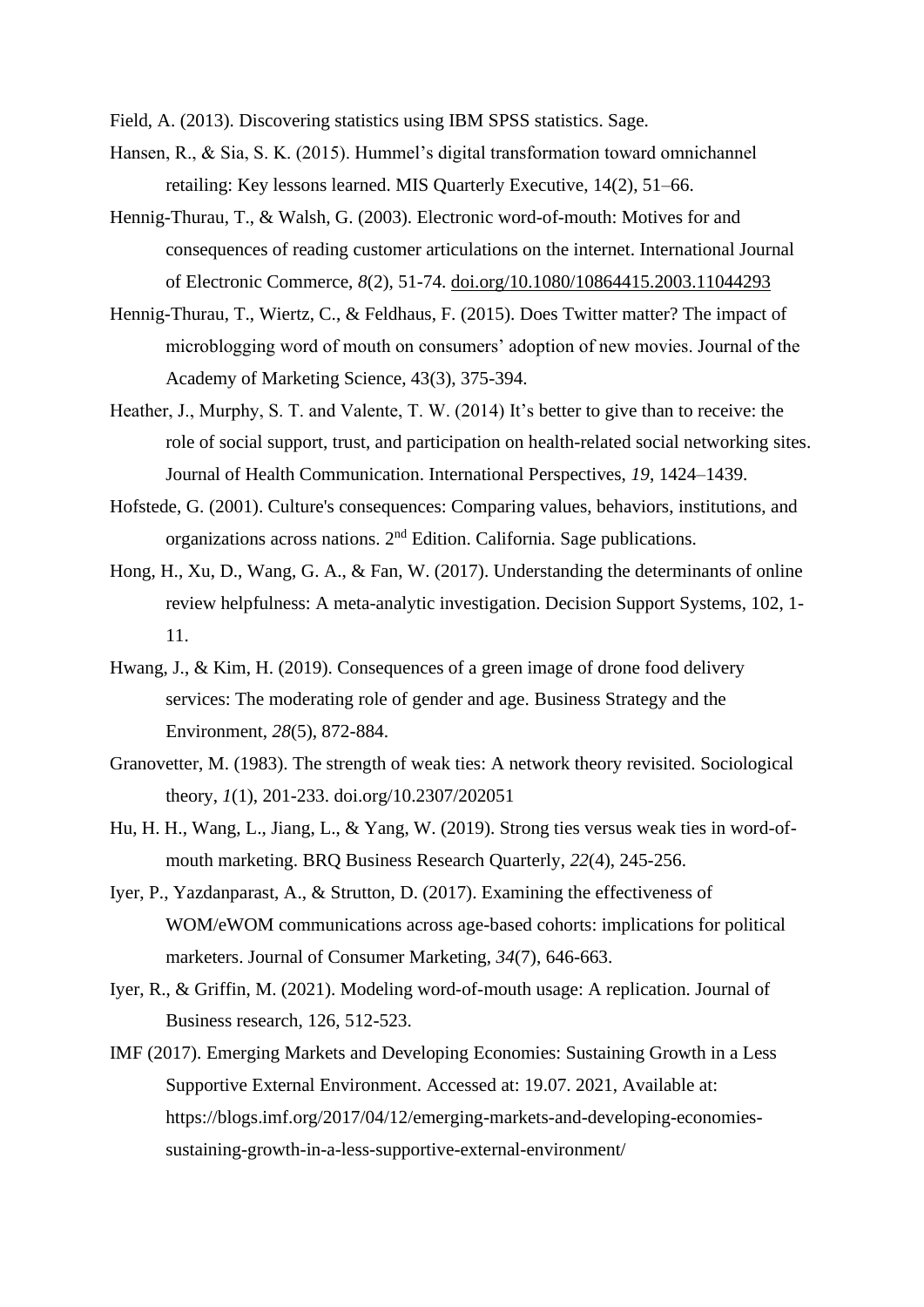- Jansen, B. J., Zhang, M., Sobel, K., & Chowdury, A. (2009). Twitter power: Tweets as electronic word of mouth. Journal of the American society for information science and technology, *60*(11), 2169-2188. doi.org/10.1002/asi.21149
- Jun, J., Kim, J., & Tang, L. (2017). Does social capital matter on social media? An examination into negative eWOM toward competing brands. Journal of Hospitality Marketing & Management, *26*(4), 378-394. doi.org/10.1080/19368623.2017.1251869
- Kano, L., Tsang, E.W.K. & Yeung, H.Wc.(2002). Global value chains: A review of the multidisciplinary literature. J Int Bus Stud*. 51***,** 577–622. doi.org/10.1057/s41267-020- 00304-2
- Kalia, P., Mouelhi, N. B. D., Hachana, S. T., Malek, F., & Dahmen, M. (2019). Using social networking sites: A qualitative cross-cultural comparison. In International Conference on Emerging Technologies in Computer Engineering. Springer, Singapore. 269-285.
- Kim, S., Kandampully, J., & Bilgihan, A. (2018). The influence of eWOM communications: An application of online social network framework. Computers in Human Behavior, 80, 243-254.
- Klinkenberg, W. D., Boslaugh, S., Waterman, B. M., Otani, K., Inguanzo, J. M., Gnida, J. C. et al., (2011) Inpatients' willingness to recommend: a multilevel analysis. Health Care Management Review, 36, 349–358
- Kucukemiroglu, S., & Kara, A. (2015). Online word-of-mouth communication on social networking sites: An empirical study of Facebook users. International Journal of Commerce and Management, *25*(1), 2-20. doi.org/10.1108/IJCoMA-11-2012-0070
- Kulmala, M., Mesiranta, N. & Tuominen, P. (2013). Organic and Amplified eWOM in Consumer Fashion Blogs. Journal of Fashion Marketing and Management, *17*(1), 20- 37. doi.org/10.1108/13612021311305119
- Knobloch, L. K., & Solomon, D. H. (2002). Information seeking beyond initial interaction: Negotiating relational uncertainty within close relationships. Human Communication Research, *28*(2), 243-257. doi.org/10.1093/hcr/28.2.243
- Kosovo Agency of Statistics (2021). Transport and Telecommunications Statistics Q1 2021. Accessed: 16.06.2021 Available at: https://ask.rksgov.net/media/6024/transport-and-telecommunications-statistics-q1-2021.pdf
- Lam, D., Lee, A., & Mizerski, R. (2009). The effects of cultural values in word-of-mouth communication. Journal of International Marketing, *17*(3), 55-70. doi.org/10.1509/jimk.17.3.55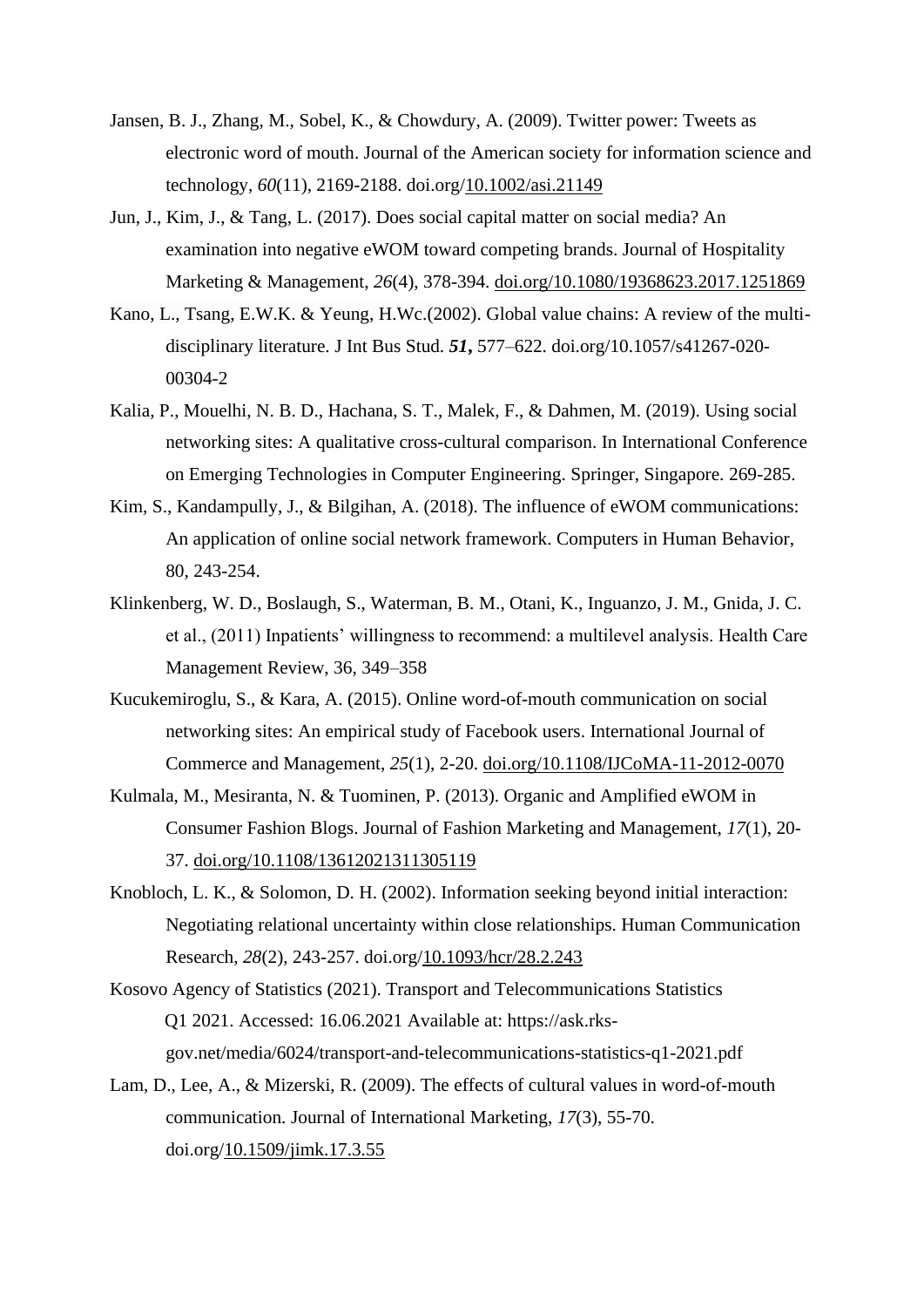- Ladhari, R., Massa, E., & Skandrani, H. (2020). YouTube vloggers' popularity and influence: The roles of homophily, emotional attachment, and expertise. Journal of Retailing and Consumer Services, *54*. doi.org/10.1016/j.jretconser.2019.102027
- Li, Y., Wu, R. and Li, D. (2020). The influence of subjective characteristics of social network sites on consumers' word-of-mouth sharing. Online Information Review. *44*(5), 977- 994. doi.org/10.1108/OIR-09-2018-0263
- Lee, K. Y., & Choi, H. (2019). Predictors of electronic word-of-mouth behavior on social networking sites in the United States and Korea: Cultural and social relationship variables. Computers in Human Behavior, *94*, 9-18. doi.org/10.1016/j.chb.2018.12.025
- Lee, J., & Hong, I. B. (2019). Consumer's Electronic Word-of-Mouth Adoption: The Trust Transfer Perspective. International Journal of Electronic Commerce, *23*(4), 595–627. doi.org/10.1080/10864415.2019.1655207
- Lee, D., Soo, H., & Kyu, J. (2012). The role of self-construal in consumers' electronic word of mouth (eWOM) in social networking sites: A social cognitive approach. Computers in Human Behavior, *28*(3), 1054–1062. https://doi.org/10.1016/j.chb.2012.01.009
- Lee, S., & Lee, K. (2013). Determinants of eWOM behavior of SNS users with emphasis on personal characteristics, SNS traits, interpersonal influence, social capital. The Korean Journal of Advertising, *15*(4), 273–315.
- Leonhardt, J. M., Pezzuti, T., & Namkoong, J. E. (2020). We are not so different: Collectivism increases perceived homophily, trust, and seeking user-generated product information. Journal of Business Research, *112*, 160-169. doi.org/10.1016/j.jbusres.2020.03.017
- Leon, A. C., Davis, L. L., & Kraemer, H. C. (2011). The role and interpretation of pilot studies in clinical research. Journal of Psychiatric Research, *45*(5), 626-629. doi.org/10.1016/j.jpsychires.2010.10.008
- Lyons, B., & Henderson, K. (2005). Opinion leadership in a computer-mediated environment. Journal of Consumer Behaviour: An International Research Review, *4*(5), 319-329. doi.org/10.1002/cb.22
- Martin S., Greiling D., & Leibetseder N. (2019). Effects of word-of-mouth on the behavior of Austrian blood donors: a case study of the Red Cross Blood Donation Service. Health Promotion International. *34*(3). 429-439. doi.org/10.1093/heapro/dax086.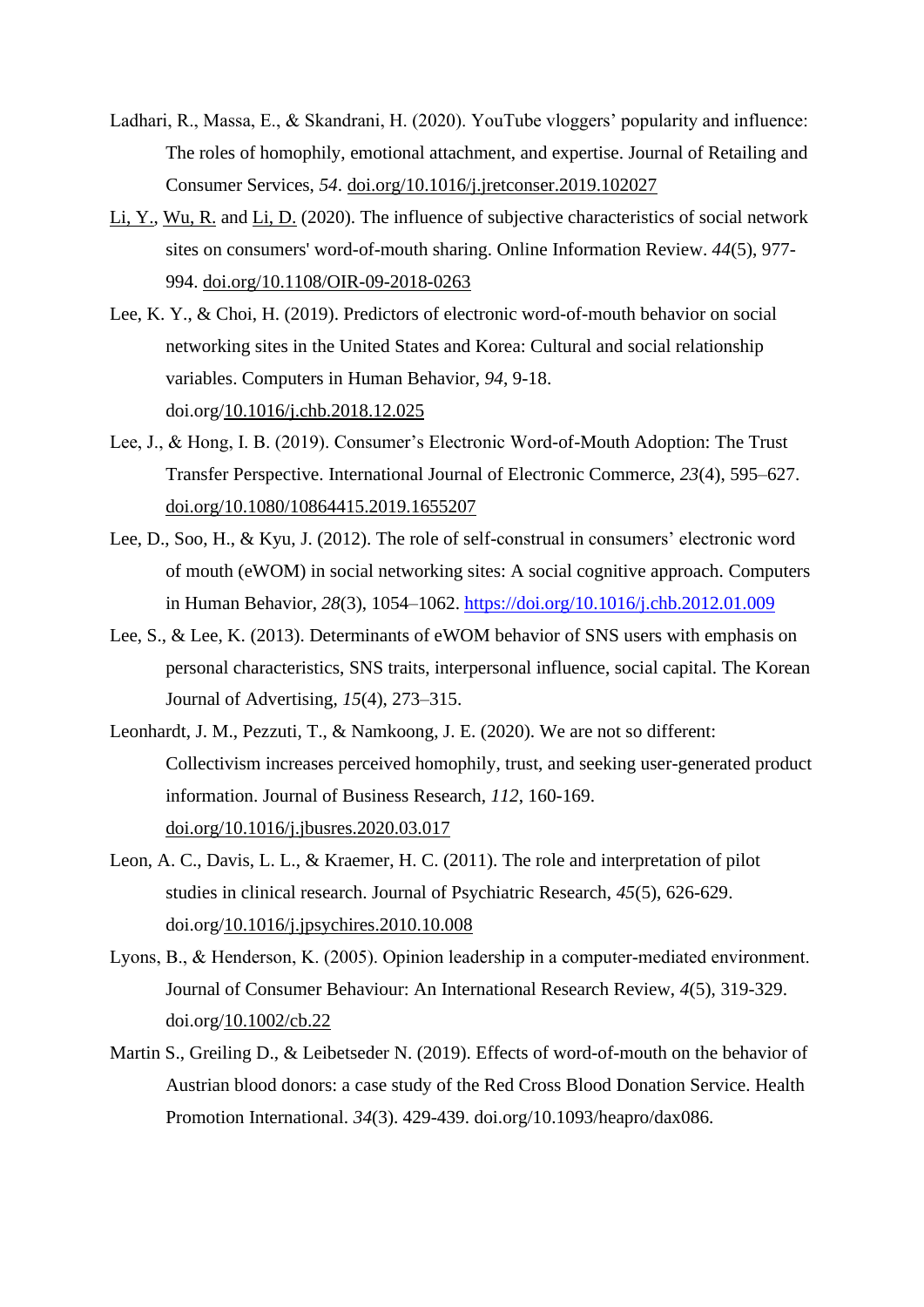- Manrai, L. A., Lascu, D. N., Manrai, A. K., & Babb, H. W. (2001). A cross-cultural comparison of style in Eastern European emerging markets. International marketing review, 18(3), 270-285. https://doi.org/10.1108/02651330110396479
- Makri, K., & Schlegelmilch, B. B. (2017). Time orientation and engagement with social networking sites: A cross-cultural study in Austria, China and Uruguay. Journal of Business Research, 80, 155-163.
- Makri, K., Papadas, K., & Schlegelmilch, B. B. (2021). Global social networking sites and global identity: A three-country study. Journal of Business Research, 130, 482-492.
- Meyers-Levy, J., & Loken, B. (2015). Revisiting gender differences: What we know and what lies ahead. Journal of Consumer Psychology, 25(1), 129e149.
- Mladenović, D., Krajina, A., & Milojević, I. (2019). Motives for writing online reviews in post-vacation phase. International Journal of Culture, Tourism and Hospitality Research. *13*(2), 244-256. doi.org/10.1108/IJCTHR-12-2018-0169
- Mladenović, D., Bruni, R., & Kalia, P. (2020). Social and Demographic Predictors of Consumers' Word of Mouth Engagement in Czechia. Journal of International Consumer Marketing, 1-16. doi.org/10.1080/08961530.2020.1800547
- Mishra, A., Maheswarappa, S. S., Maity, M., & Samu, S. (2018). Adolescent's eWOM intentions: An investigation into the roles of peers, the Internet and gender. Journal of Business Research, 86, 394-405.
- Moorman, C., Deshpande, R., & Zaltman, G. (1993). Factors affecting trust in market research relationships. Journal of Marketing, *57*(21), 81–102. doi.org/10.2307/1252059
- Mortenson, S.T. (2009) Interpersonal trust and social skill in seeking social support among Chinese and Americans. Communication Research, *36*(1), 32–53. doi.org/10.1177/0093650208326460

Olaniran, B.A. (2018). Social media as communication channel in emerging economies: a closer look at cultural implications. Journal of Advances in Management Research, 15(2), 130-145. doi.org/10.1108/JAMR-04-2017-0050

- Parry, M. E., Yang, X., & Takemura, M. (2020). The Impact of Social Motivations on Wordof-Mouth Generation by Japanese Consumers. Journal of International Consumer Marketing, 1-22.
- Phan, Q. P. T., Pham, N. T., & Nguyen, L. H. L. (2020). How to Drive Brand Engagement and eWOM Intention in Social Commerce: A Competitive Strategy for the Emerging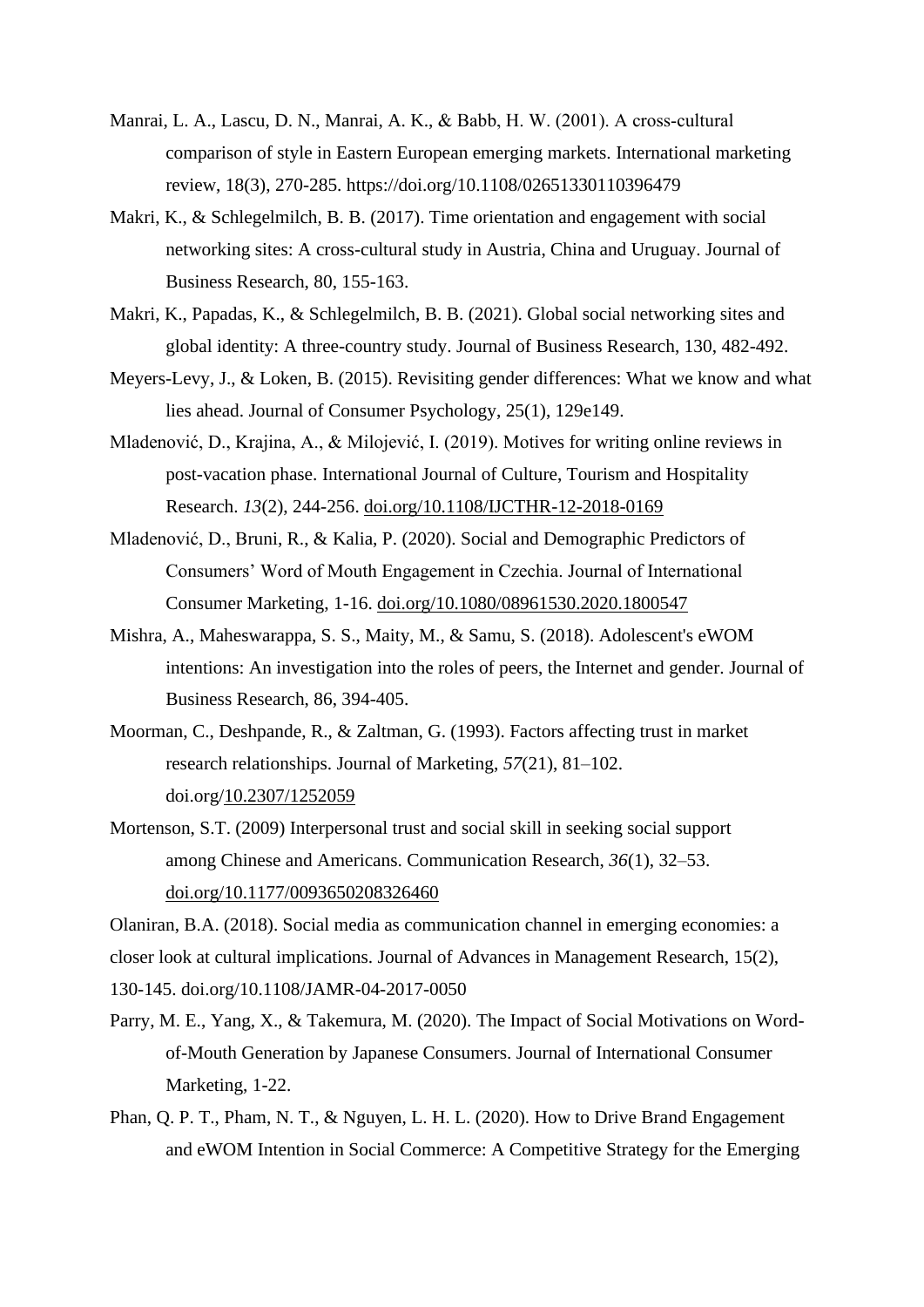Market. Journal of Competitiveness, 12(3), 136–155. https://doi.org/10.7441/joc.2020.03.08

- Peterson, R. A., & Merunka, D. R. (2014). Convenience samples of college students and research reproducibility. Journal of Business Research, 67(5), 1035-1041.
- Tehseen, S., Ramayah, T., & Sajilan, S. (2017). Testing and controlling for common method variance: A review of available methods. Journal of Management Sciences, *4*(2), 142- 168. doi.org/10.20547/jms.2014.1704202
- Thiriot, S. (2018). Word-of-mouth dynamics with information seeking: Information is not (only) epidemics. Physica A: Statistical Mechanics and its Applications, *492*(1), 418- 430 doi.org/10.1016/j.physa.2017.09.056
- Rogers, E.M. & Bhowmik, D.K. (1970) Homophily–heterophily: relational concepts for communication research. Public Opinion Quarterly, *34*(4), 523–538. doi.org/10.1086/267838
- Ridings, C.M., Gefen, D. & Arinze, B. (2002). Some antecedents and effects of trust in virtual communities. Journal of Strategic Information Systems, *11*(3-4), 271–295. doi.org/10.1016/S0963-8687(02)00021-5
- Saleh, K. (2020). US Social Commerce—Statistics and Trends. Accessed at: 19.07.2021, Available at: https://www.invespcro.com/blog/us-social-commerce
- Sun, T., Youn, S., Wu, G., & Kuntaraporn, M. (2006). Online word-of-mouth (or mouse): An exploration of its antecedents and consequences. Journal of Computer-Mediated Communication, *11*(4), 1104-1127. doi.org/10.1111/j.1083-6101.2006.00310.x
- Sun, J., Song, S., House, D., & Kwon, M. (2019). Role of gender differences on individuals' responses to electronic word-of-mouth in social interactions. Applied Economics, *51*(28), 3001-3014. doi.org/10.1080/00036846.2018.1564015
- Steenkamp, J. M., & Baumgartner, H. (1998). Assessing measurement invariance in cross‐national consumer research. Journal of Consumer Research, 25,78–90. doi.org/10.1086/209528
- Steinmetz, C., Thompson, S., & Marshall, N. (2020). Surveying international university students: The case of the 5% response rate. Issues in Educational Research, *30*(3), 1105-1125.
- Swanson, S. R., K. Gwinner, B. V. Larson, & S. Janda. (2003). Motivations of college student game attendance and word-of-mouth behavior: The impact of gender differences. Sport Marketing Quarterly. *12*(3).151–162.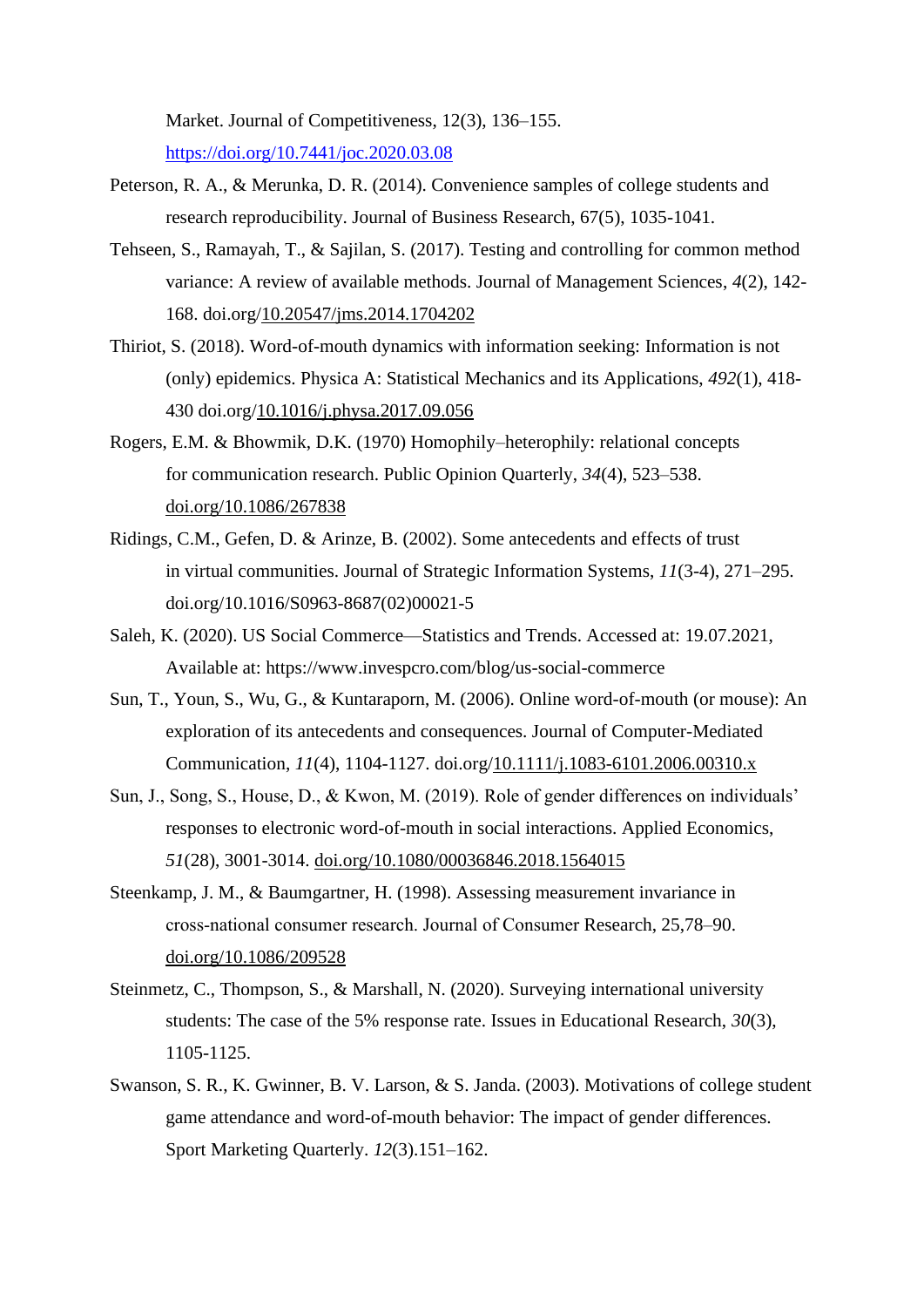- Wang, X., Yu, C., & Wei, Y. (2012). Social media peer communication and impacts on purchase intentions: A consumer socialization framework. *Journal of interactive marketing*, *26*(4), 198-208.
- Williams, D. (2006). On and off the'Net: Scales for social capital in an online era. Journal of Computer-Mediated Communication, *11*(2), 593–628. doi.org/10.1111/j.1083- 6101.2006.00029.x
- World Data Atlas (2016). Elderly Literacy Rate. Accessed at: 22.07.2021, Available at: https://knoema.com/atlas/topics/Education/Literacy/Elderly-literacy-rate
- Zhang, H., Liang, X., & Qi, C. (2020). Investigating the impact of interpersonal closeness and social status on electronic word-of-mouth effectiveness. Journal of Business Research. In press. doi.org/10.1016/j.jbusres.2020.01.020
- Zhang, Y., & Khare, A. (2009). The impact of accessible identities on the evaluation of global versus local products. Journal of Consumer Research, 36(3), 524-537.
- Yu, M., Liu, F., & Lee, J. A. (2019). Consumers' responses to negative publicity: the influence of culture on information search and negative word-of-mouth. Journal of Brand Management, *26*(2), 141-156. doi.org/10.1057/s41262-018-0123-3
- Xingyuan, W., Li, F., & Wei, Y. (2010). How do they really help? An empirical study of the role of different information sources in building brand trust. Journal of Global Marketing, *23*(3), 243-252.doi.org/10.1080/08911762.2010.487425

| Approximately how frequently do you communicate with the contacts on your 'friends' list on<br>this SNS? | $\alpha$ 0.81                                                                                                                                                             |
|----------------------------------------------------------------------------------------------------------|---------------------------------------------------------------------------------------------------------------------------------------------------------------------------|
| Overall, how important do you feel about the contacts on your 'friends' list on this SNS?                | $\alpha$ 0.92                                                                                                                                                             |
| Overall, how close do you feel to the contacts on your 'friends' list on this SNS?                       | $\alpha$ 0.87                                                                                                                                                             |
| In general, the contacts on my 'friends' list on the SNS think like me                                   | $\alpha$ 0.85                                                                                                                                                             |
| In general, the contacts on my 'friends' list on the SNS behave like me                                  | $\alpha$ 0.74                                                                                                                                                             |
| In general, the contacts on my 'friends' list on the SNS is like me                                      | $\alpha$ 0.90                                                                                                                                                             |
| I am very sensitive to what other people think of me                                                     | $\alpha$ 0.82                                                                                                                                                             |
| Before making a decision, I often worry whether others will approve of it                                | $\alpha$ 0.93                                                                                                                                                             |
| My actions are governed by the way people expect me to behave                                            | $\alpha$ 0.94                                                                                                                                                             |
| I'm concerned with what other people think of me                                                         | $\alpha$ 0.91                                                                                                                                                             |
| I usually worry about making a good impression                                                           | $\alpha$ 0.89                                                                                                                                                             |
| When buying products, I generally purchase those brands that I think others will approve of              | $\alpha$ 0.95                                                                                                                                                             |
| If other people can see me using a product, I often purchase the brand they expect me to buy             | $\alpha$ 0.86                                                                                                                                                             |
| I achieve a sense of belonging by purchasing the same products and brands that others<br>purchase        | $\alpha$ 0.89                                                                                                                                                             |
| If I have little experience with a product, I often ask my friends about the product                     | $\alpha$ 0.88                                                                                                                                                             |
| I often consult other people to help choose the best alternative available from a product class          | $\alpha$ 0.92                                                                                                                                                             |
| I frequently gather information from friends or family about a product before I buy                      | $\alpha$ 0.87                                                                                                                                                             |
| Interacting with people on the SNS makes me interested in things that happen outside of my               | $\alpha$ 0.92                                                                                                                                                             |
|                                                                                                          |                                                                                                                                                                           |
|                                                                                                          | $\alpha$ 0.85                                                                                                                                                             |
| thinking                                                                                                 | $\alpha$ 0.95                                                                                                                                                             |
|                                                                                                          | town<br>Interacting with people on the SNS makes me want to try new things<br>Interacting with people on the SNS makes me interested in what people different from me are |

#### **Appendix A CFA – Used Scales and Factors' Loadings**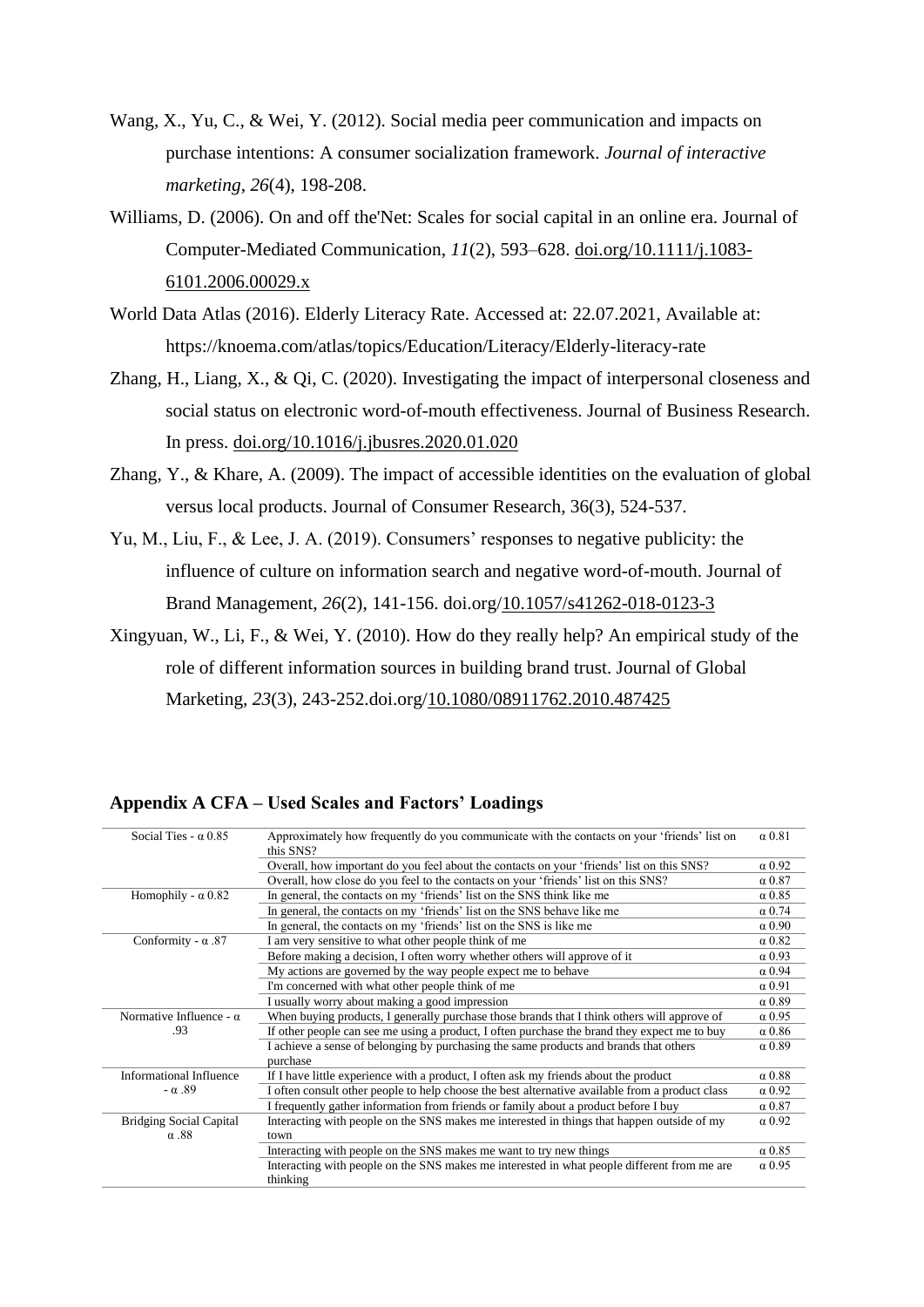|                                 | Talking with people on the SNS makes me curious about other places in the world                   | $\alpha$ 0.94 |
|---------------------------------|---------------------------------------------------------------------------------------------------|---------------|
|                                 | Interacting with people on the SNS makes me feel like part of a larger community                  | $\alpha$ 0.93 |
|                                 | Interacting with people on the SNS makes me feel connected to the bigger picture                  | $\alpha$ 0.82 |
|                                 | Interacting with people on the SNS reminds me that everyone in the world is connected             | α 0.86        |
|                                 | I am willing to spend time to support general community activities on the SNS                     | $\alpha$ 0.89 |
|                                 | Interacting with people on the SNS gives me new people to talk to                                 | $\alpha$ 0.88 |
|                                 | I come in contact with new people on the SNS all the time                                         | $\alpha$ 0.86 |
| <b>Bonding Social Capital -</b> | There are several members of the SNS I trust to help solve my problems                            | $\alpha$ 0.95 |
| $\alpha$ .92                    | There is a member of the SNS I can turn to for advice about making very important decisions       | $\alpha$ 0.94 |
|                                 | There is no one on the SNS that I feel comfortable talking to about intimate personal problems    | $\alpha$ 0.88 |
|                                 | When I feel lonely, there are members of the SNS I can talk to                                    | $\alpha$ 0.92 |
|                                 | If I needed an emergency loan of \$500, I know someone on the SNS I can turn to                   | $\alpha$ 0.91 |
|                                 | The people I interact with on the SNS would put their reputation on the line for me               | $\alpha$ 0.91 |
|                                 | The people I interact with on the SNS would be good job references for me                         | $\alpha$ 0.96 |
|                                 | The people I interact with on the SNS would share their last dollar with me                       | $\alpha$ 0.90 |
|                                 | I do not know members of the SNS well enough to get them to do anything important                 | $\alpha$ 0.89 |
|                                 | The people I interact with on the SNS would help me fight an injustice                            | $\alpha$ 0.91 |
| Trust - $\alpha$ .88            | Generally speaking, most contacts on my "friends" list on the SNS can be trusted                  | $\alpha$ 0.84 |
|                                 | I feel confident about having discussions with the contacts on my "friends" list on the SNS       | $\alpha$ 0.83 |
|                                 | The contacts on my "friends" list on the SNS will do everything within their capacity to help     | $\alpha$ 0.88 |
|                                 | others                                                                                            |               |
|                                 | I trust most contacts on my "friends" list on the SNS                                             | $\alpha$ 0.89 |
|                                 | I have confidence in the contacts on my "friends" list on the SNS                                 | $\alpha$ 0.81 |
|                                 | My contacts on my "friends" list on the SNS offer honest opinions                                 | $\alpha$ 0.95 |
|                                 | I can believe in the contacts on my "friends" list on the SNS                                     | $\alpha$ 0.90 |
| Opinion Giving - $\alpha$ .74   | I often persuade my contacts on the SNS to buy products that I like                               | $\alpha$ 0.71 |
|                                 | My contacts on the SNS pick their products based on what I have told them                         | $\alpha$ 0.78 |
|                                 | On the SNS, I often influence my contacts' opinions about products                                | $\alpha$ 0.85 |
| Opinion Seeking - $\alpha$ .79  | When I consider new products, I ask my contacts on the SNS for advice                             | $\alpha$ 0.91 |
|                                 | I don't need to talk to my contacts on the SNS before I buy products                              | $\alpha$ 0.84 |
|                                 | I like to get my contacts' opinions on the SNS before I buy new products                          | $\alpha$ 0.72 |
|                                 | I rarely ask my contacts on the SNS about what products to buy                                    | $\alpha$ 0.88 |
|                                 | I feel more comfortable choosing products when I have gotten my contacts' opinions on them        | $\alpha$ 0.73 |
|                                 | on the SNS                                                                                        |               |
|                                 | When choosing products, my contacts' opinions on the SNS are not important to me                  | $\alpha$ 0.81 |
| Opinion Passing - $\alpha$ .88  | I tend to pass on information or opinions about the products to the contacts on my "friends" list | $\alpha$ 0.95 |
|                                 | on the SNS when I find it<br>useful                                                               |               |
|                                 | On the SNSs, I like to pass along my contacts' comments containing information or opinions        | $\alpha$ 0.84 |
|                                 | about the product that I like to other contacts on the SNS                                        |               |
|                                 | When I receive product-related information or an opinion from a friend, I will pass it along to   | $\alpha$ 0.82 |
|                                 | my other contacts on the                                                                          |               |
|                                 | <b>SNS</b>                                                                                        |               |
|                                 | On the SNS, I like to pass along interesting information about products from one group of my      | $\alpha$ 0.93 |
|                                 | contacts on my "friends" list                                                                     |               |
|                                 | to another                                                                                        |               |
|                                 | I tend to pass along my contacts' positive reviews of products to other contacts on the SNS       | $\alpha$ 0.88 |
|                                 | I tend to pass along my contacts' negative reviews on products to other contacts on the SNS       | $\alpha$ 0.87 |
|                                 |                                                                                                   |               |

#### **Appendix B Dataset**

Supplementary data to this article can be found at: https://doi.org/10.17632/kt6km8bbgx.2